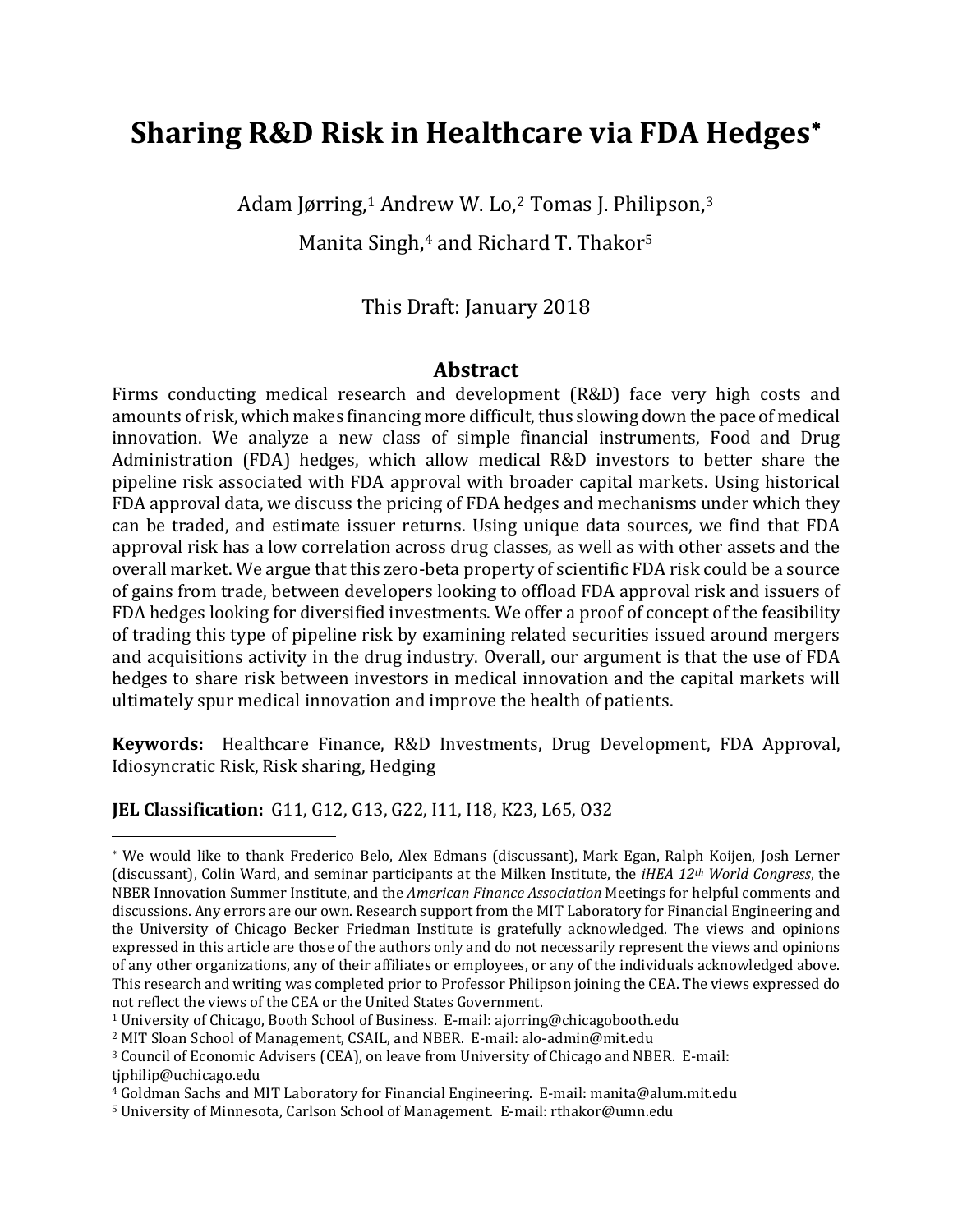# **1. Introduction**

Medical product companies typically invest very large amounts of money into research and development (R&D) to develop a new treatment. For example, recent estimates suggest that the cost of developing a single new drug in the biopharmaceutical sector is \$2.6 billion (DiMasi, Grabowski, & Hansen, 2014). It has been argued by Koijen, Philipson, & Uhlig (2016) that there is a significant medical R&D premium in financial health care markets that affects real health care markets, a premium whose growth is largely attributable to medical innovation. Medical product companies have the development risk of very low rates of success, not only due to the inherent scientific risk of developing new compounds for humans, but also due to the risk of the Food and Drug Administration's (FDA) regulatory approval process in the U.S. (e.g. DiMasi, Hansen, Grabowski, & Lasagna, 1991; DiMasi, Reichert, Feldman, & Malins, 2013). Significantly, this risk is borne only by those investing in the particular treatment under consideration by the FDA, and it cannot easily be shared with other investors in the general capital market. Many have argued that investors are unwilling to provide financing due to these risks, resulting in a "funding gap" and underinvestment in medical R&D that causes many potentially valuable drugs to not be realized or pursued.<sup>[6](#page-1-0)</sup> Furthermore, there is evidence that this problem has been getting worse over time due to changes in the industry (e.g. Scannell, Blanckley, Boldon, & Warrington, 2012).

To overcome the problem of FDA-related risk, Philipson (2015a,b) suggests that financial innovation is needed, allowing those who invest in medical innovation to better share

<span id="page-1-0"></span> $6$  See Hall and Lerner (2010) and Kerr and Nanda (2015) for reviews of this literature.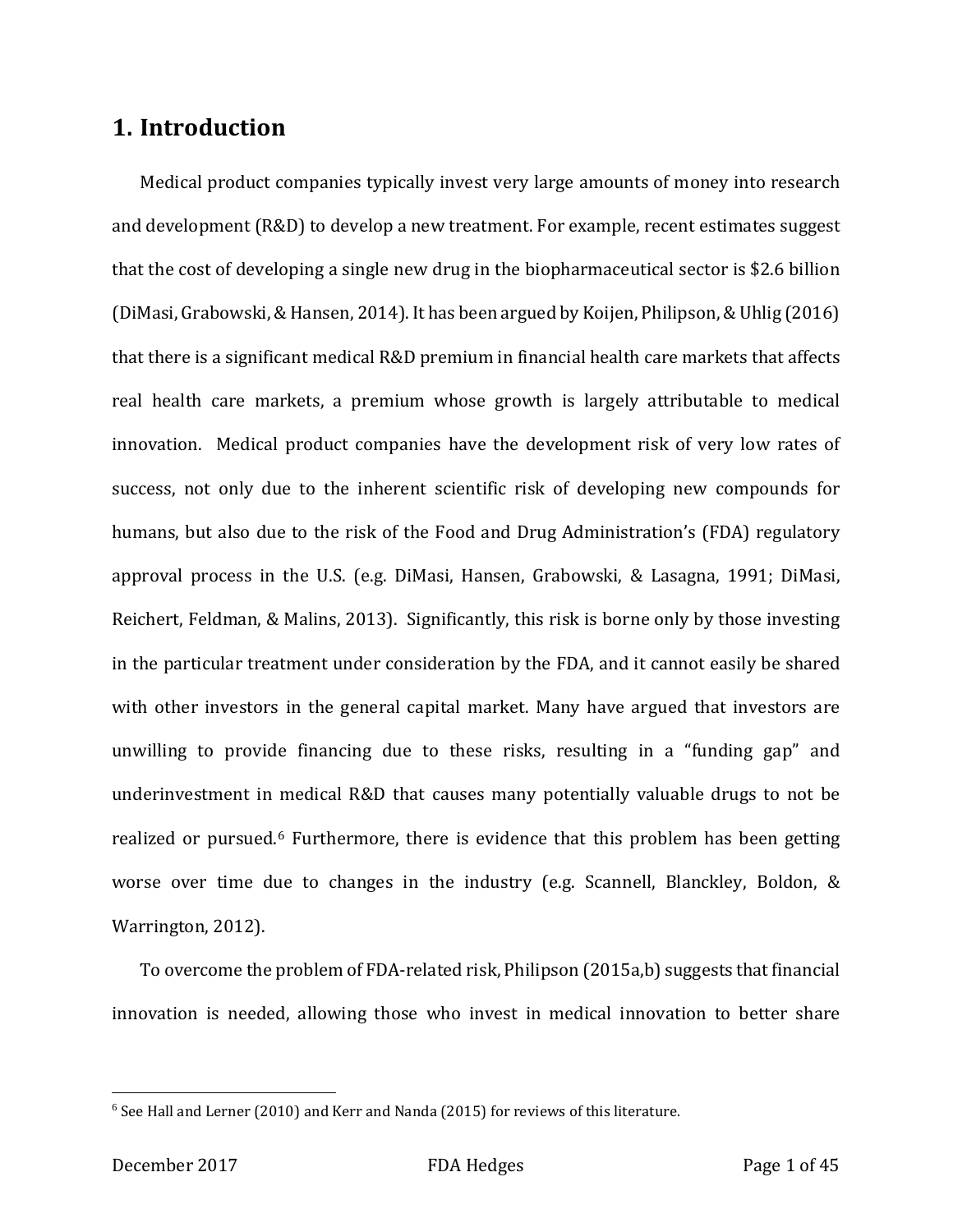scientific and policy-related FDA development risks with outside investors. In this paper, we empirically examine the properties of financial instruments that we refer to as "FDA hedges," which are designed to share these risks. We provide details on the pricing of FDA hedges and mechanisms by which they can be traded, and estimate issuer returns from their offer. In addition, we examine their risk characteristics, and evaluate some unique evidence that suggests these risks can be traded in capital markets.

We begin with the basic motivation behind FDA hedges, the transfer of risk. Drug developers would directly benefit from exchange-traded FDA hedges, since they would be able to transfer some of their development risks to other parts of capital markets. We therefore consider a simple form of the FDA hedge: the exchange-traded FDA binary option, which pays a fixed amount of money in the event of a trigger. Binary options are well known, and regularly traded on various exchanges.[7](#page-2-0) In an FDA binary option, the triggering event would be the failure of a specific drug in the FDA approval process. We provide details about the pricing of such a binary option, and use historical data on drug development success rates by phase and drug type to calculate the typical price of an FDA binary option for a drug in each therapeutic area.

Having established the basic pricing of FDA hedges, we turn to a deeper analysis of their characteristics, and argue that they hold appealing properties for both buyers and sellers of the instrument. For buyers such as drug developers, FDA hedges offer a clear insurance value by paying off should a drug fail the approval process. From the perspective of sellers, we consider over-the-counter (OTC) issuers, who in the absence of exchange-traded FDA hedges

<span id="page-2-0"></span><sup>7</sup> One difference between bond and FDA option markets is that options do not need to be rated. This facilitates market making and trading relative to other types of structures.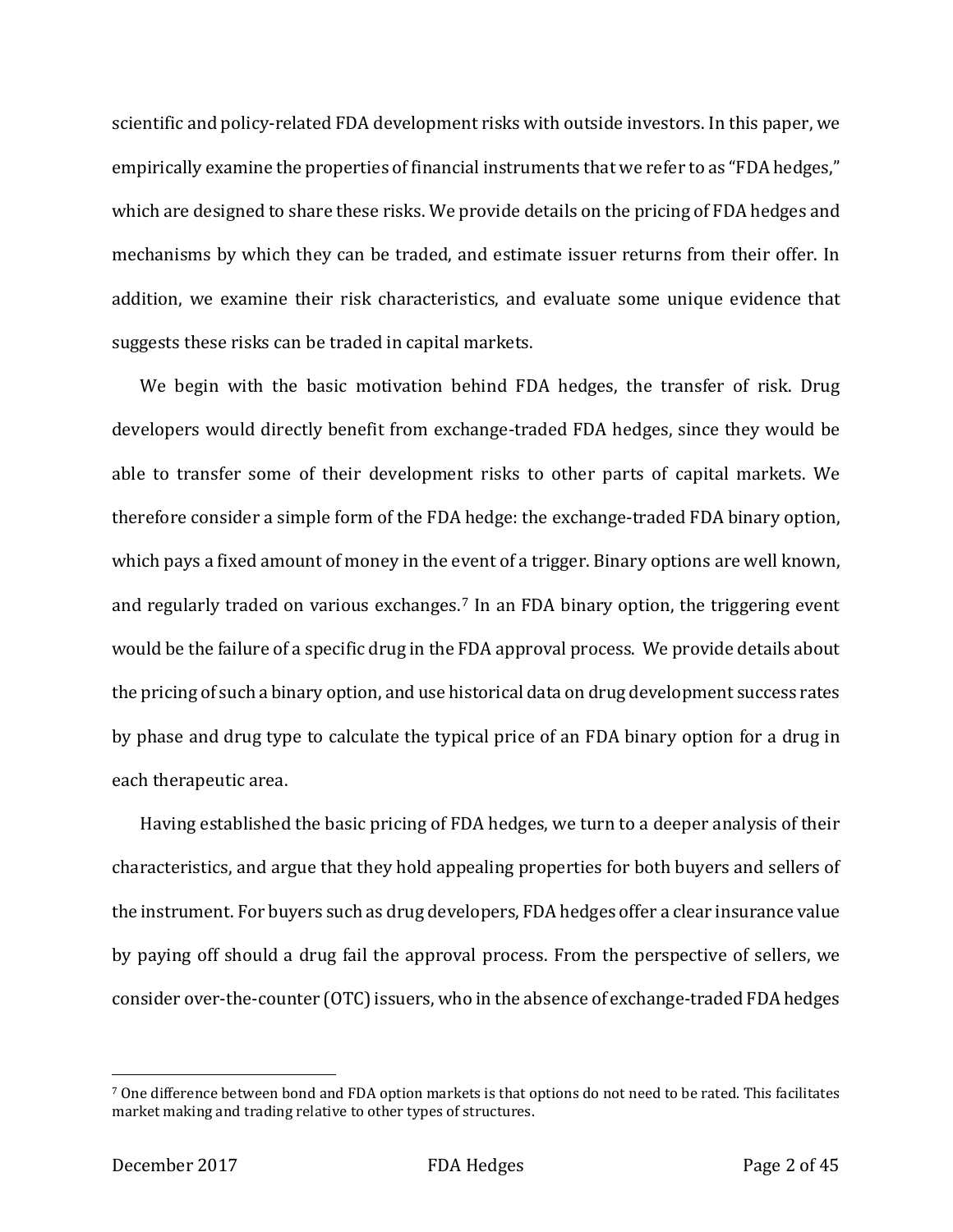might offer a portfolio of FDA contracts across developer firms. We simulate the return distribution of these portfolios by calibrating the data to historical FDA approval rates, and estimate their implied risk-reward profiles and those of other variations, based on different assumptions of the underlying contracts. We show that selling diversified pools of FDA hedges offers issuers attractive Sharpe ratios, even under the assumption that issuers are not hedging their pools on the back end.

A potentially compelling feature of FDA hedges is that they only depend on pure scientific risk, and do not aim to insure the post-approval market risk of a compound. This makes assessing the risk of these options easier, and reduces their correlation to traditional asset classes such as stocks and bonds. We argue that this increases their appeal to both buyers and sellers. To investigate the risk characteristics of FDA options, we make use of a novel dataset of project-level time-series estimates of the likelihood of eventual FDA approval for thousands of drugs and biologics. We use this data to construct a panel dataset of the implied prices and returns of FDA options if priced as predicted. We examine the nature of the risk of these synthetic FDA options, and find that the risk is largely idiosyncratic and unrelated to systematic factors.

Since the prices of these hedges are uncorrelated with the broader market or other factors, we argue that the risk associated with FDA hedges may increase the appeal of these instruments to biopharma firms, investors, and issuers. For firms engaged in drug development, the idiosyncratic risk embedded in FDA hedges will be negatively correlated with the idiosyncratic risk of the firm's stock, which may make the firm a more attractive investment by reducing this risk (e.g. Thakor, Anaya, Zhang, Vilanilam, Siah, Wong, & Lo, 2017). Alternatively, investors may purchase FDA hedges directly to offset the risk of their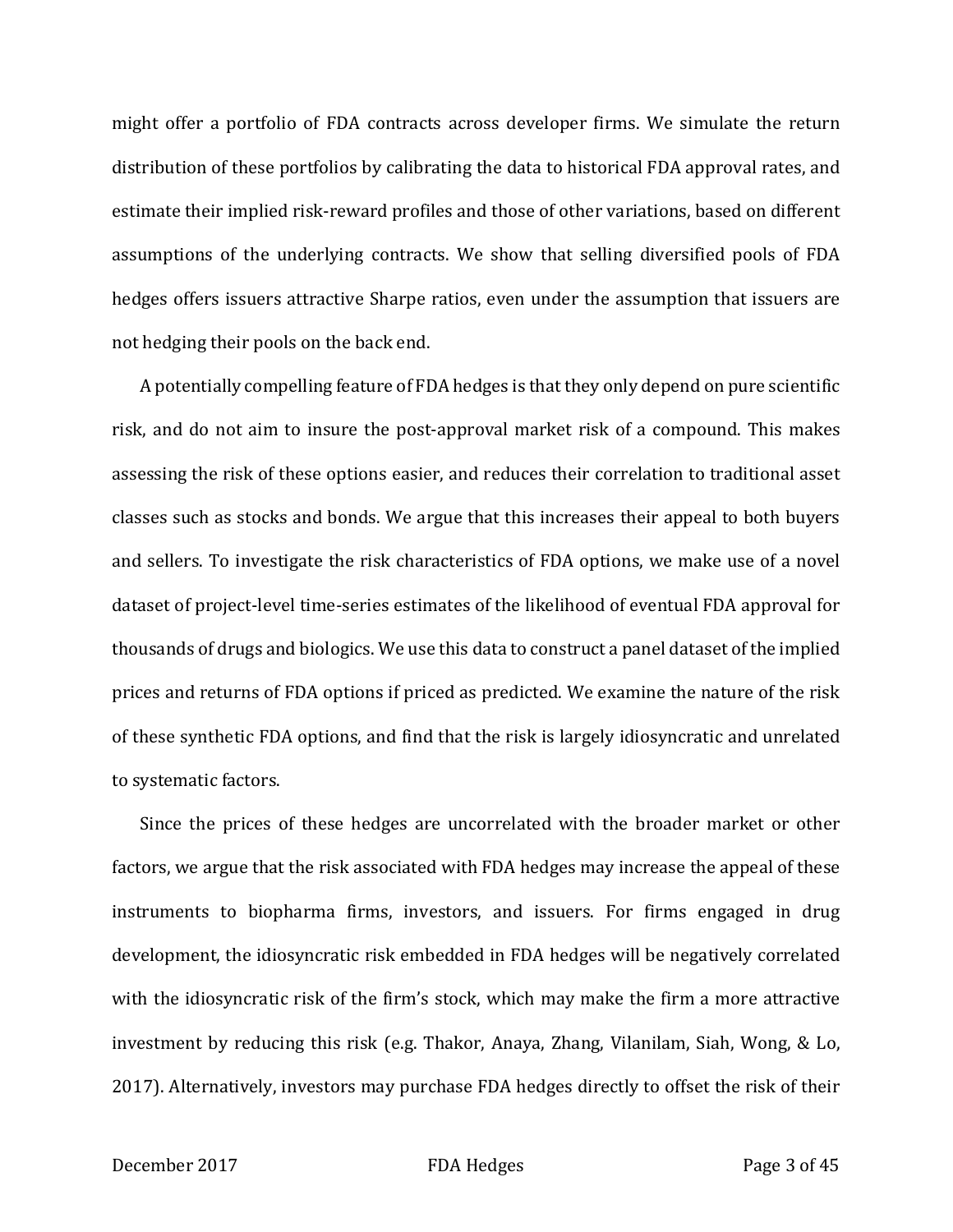own investments in biopharma firms. For issuers offering FDA options, these risk patterns may allow issuers to hedge some of the FDA option risk, thus further improving the riskreturn tradeoff documented earlier. We examine how well issuers may be able to hedge the risk of offering FDA options by considering the hedge of shorting the stock of the underlying firm whose drug is going through the FDA approval process, and examining the implied value of these hedges given the prices of synthetic FDA hedges and the underlying stocks.

The main source of gains from trade may arise from the zero-beta property of FDA hedges, between issuers looking for diversified investments and developers looking to offload approval risk. Indeed, it may hold generally, provided that the inherent scientific risk of molecular efficacy in humans that drives FDA approval is not correlated with other asset classes. An even broader implication of our empirical findings is that the risk of R&D projects in general is idiosyncratic, since the value of FDA options is directly tied to their underlying R&D projects. To our knowledge, our paper is the first to provide project-level evidence of this point, which has been posited by a number of papers (e.g. Pastor & Veronesi, 2009; Fernandez, Stein, & Lo, 2012; Thakor & Lo, 2015).

A potential concern with the practical implementation of FDA hedges is that adverse selection and moral hazard related to drug development outcomes may cause the market to break down. Although economists often argue that such concerns should eliminate trade, in practice, market breakdown is often prevented through enforceable disclosure requirements that reduce informational asymmetries (e.g. IPOs). We provide a discussion of the types of disclosure requirements that would likely be adopted by markets for FDA hedges. However, we also address these tradability concerns directly by providing evidence that a form of FDA risk already trades in the current market. In particular, we argue that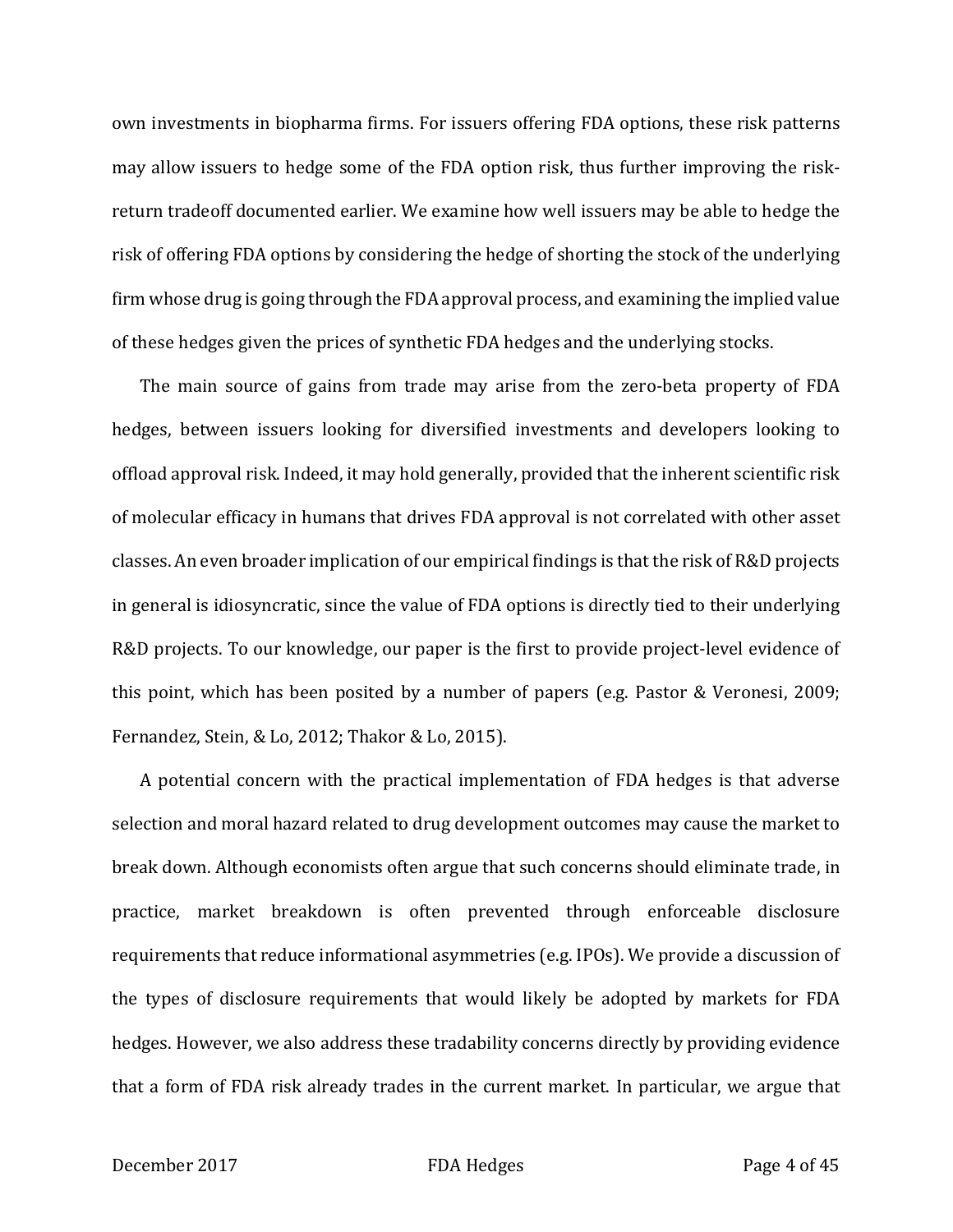several exchange-traded Contingent Valuation Rights (CVRs), issued in connection with pharmaceutical mergers, implicitly offer evidence about the market acceptance and covariance properties of FDA hedges. The fact that similar risks have been traded with great liquidity is useful evidence in favor of FDA hedges, because it negates the potential theoretical argument that trade may be infeasible due to asymmetric information between developers and issuers. We consider the price and volume data for these CVRs and examine their risk. We show that the CVR contracts have no significant exposure to the overall market or other factors, which provides further evidence that FDA hedges would be attractive as zero-beta assets to issuers interested in diversification.

Our paper is related most closely to the emerging literature on measuring and analyzing the economic implications of policy uncertainty on economic activity (Davis, 2015) by offering instruments to hedge such uncertainty. It also builds on the recent literature which argues that alternative risk-sharing arrangements between innovators and the broader capital markets are needed to mitigate underinvestment in medical innovation (e.g. Fernandez, Stein, & Lo, 2012; Fagnan, Fernandez, Lo, & Stein, 2013; Thakor & Lo, 2017). Our paper is also related to an emerging literature on the interaction between real and financial health care markets, and the importance of government risk in slowing down medical innovation (Koijen, Philipson, & Uhlig, 2016). We extend these existing literatures by proposing new financial innovations to try to limit the economic distortions imposed by policy uncertainty, and examining their empirical properties.

We start in Section 2 with a discussion of the pricing of FDA binary options, and simulate their prices given historical FDA approval rates and the time they remain in each FDA phase. In Section 3, we examine the return distributions of pools of FDA hedges offered by potential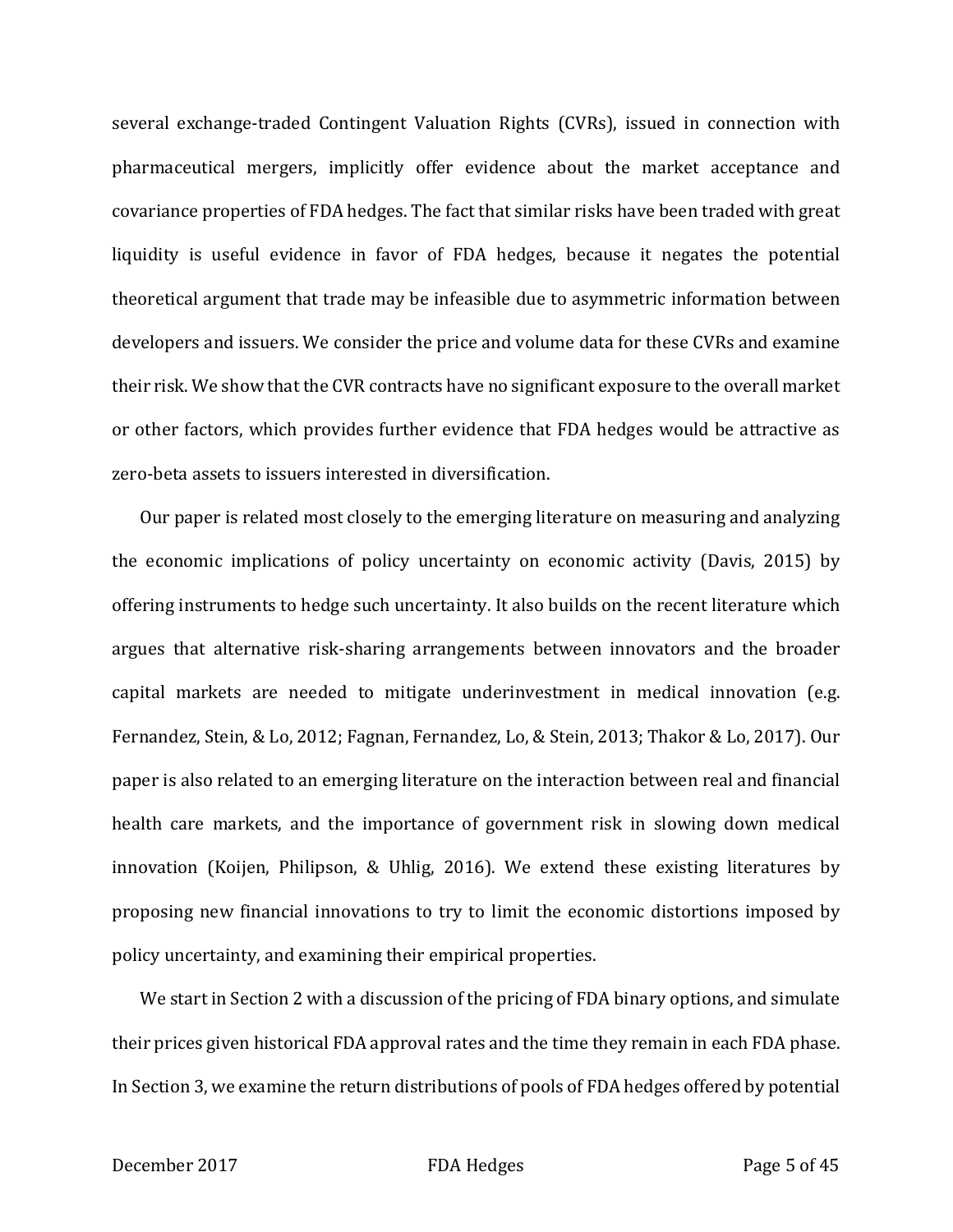over-the-counter issuers. In Section 4, we examine the risk characteristics of FDA hedges using a panel dataset of FDA approval probabilities, and explore how this risk may be hedged by issuers. In Section 5, we provide the proof of concept of market acceptance of FDA hedges through CVR contracts and analyze the correlation of the FDA risk with the broader market. We conclude in Section 6 with a summary of our findings and discuss future research.

# **2. FDA Binary Options**

In this section, we consider exchange-traded FDA binary options, and we derive and calibrate prices for these options in various therapeutic areas.

## **2.1 Pricing Binary FDA Options**

Binary options are simple contracts that are currently traded on several exchanges. We define an FDA binary option as a financial contract that is sold for a certain price, entitling the holder to be paid a pre-specified amount in the event that a certain drug fails a given phase of the FDA approval process (or the entire FDA process), and nothing in the event that it succeeds. An FDA option may be issued at the start of a given phase for the approval outcome of that phase. Without loss of generality, we assume it pays one dollar if the drug is not approved, and zero if it is.

Throughout, our pricing formulas will use actual probability estimates to compute expected values, which are then discounted at the risk-free rate. The motivation for this approach is that the risk associated with FDA approval is unlikely to be correlated with priced factors such as stock market returns or aggregate consumption. As a result, the risk inherent in FDA option payoffs should be solely idiosyncratic, in which case the equilibrium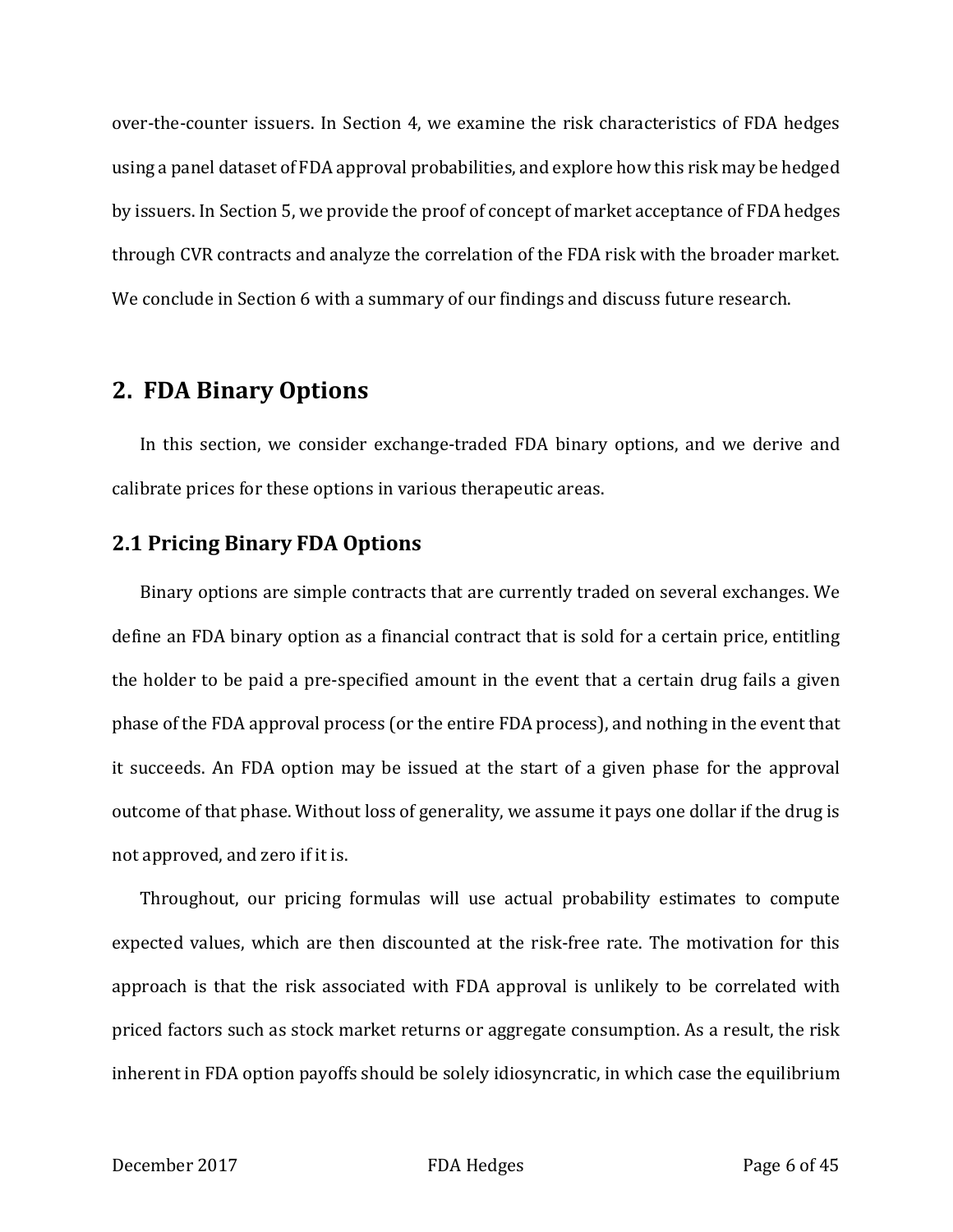price would be given by the expected discounted value of the payoff, discounted at the riskfree rate of return. We shall test and confirm this key property explicitly in Section 4.

Assuming that approval risk is purely idiosyncratic, the price of a binary FDA option is simply the present value of the probability of non-approval. The two uncertainties are the outcome of the approval decision itself, and the time the approval decision is made. If the approval time is distributed according the frequency  $f(t)$ , and the probability of nonapproval is *p*, the price at the start of the phase is given by:[8](#page-7-0)

$$
P = \int e^{-rt} p f(t) dt,
$$

where *r* is the risk-free rate. Clearly, the sooner the decision is made, and the larger the chance of non-approval, the higher is the price.

## **2.2 Calibrated Prices of FDA Options**

We estimate the prices for binary FDA options using recent evidence on FDA approval rates. *Table 1* below reports the average historical phase failure rates for different disease groups.[9](#page-7-1)

<span id="page-7-1"></span><span id="page-7-0"></span><sup>&</sup>lt;sup>8</sup> This assumes that there is no correlation between the time of the approval decision and the chance of nonapproval. If there is a dependence, we would model the probability as a non-constant function *p*(*t*) of time. <sup>9</sup> These failure rates are from Thomas *et al.* (2016), based upon data from 2006-2015.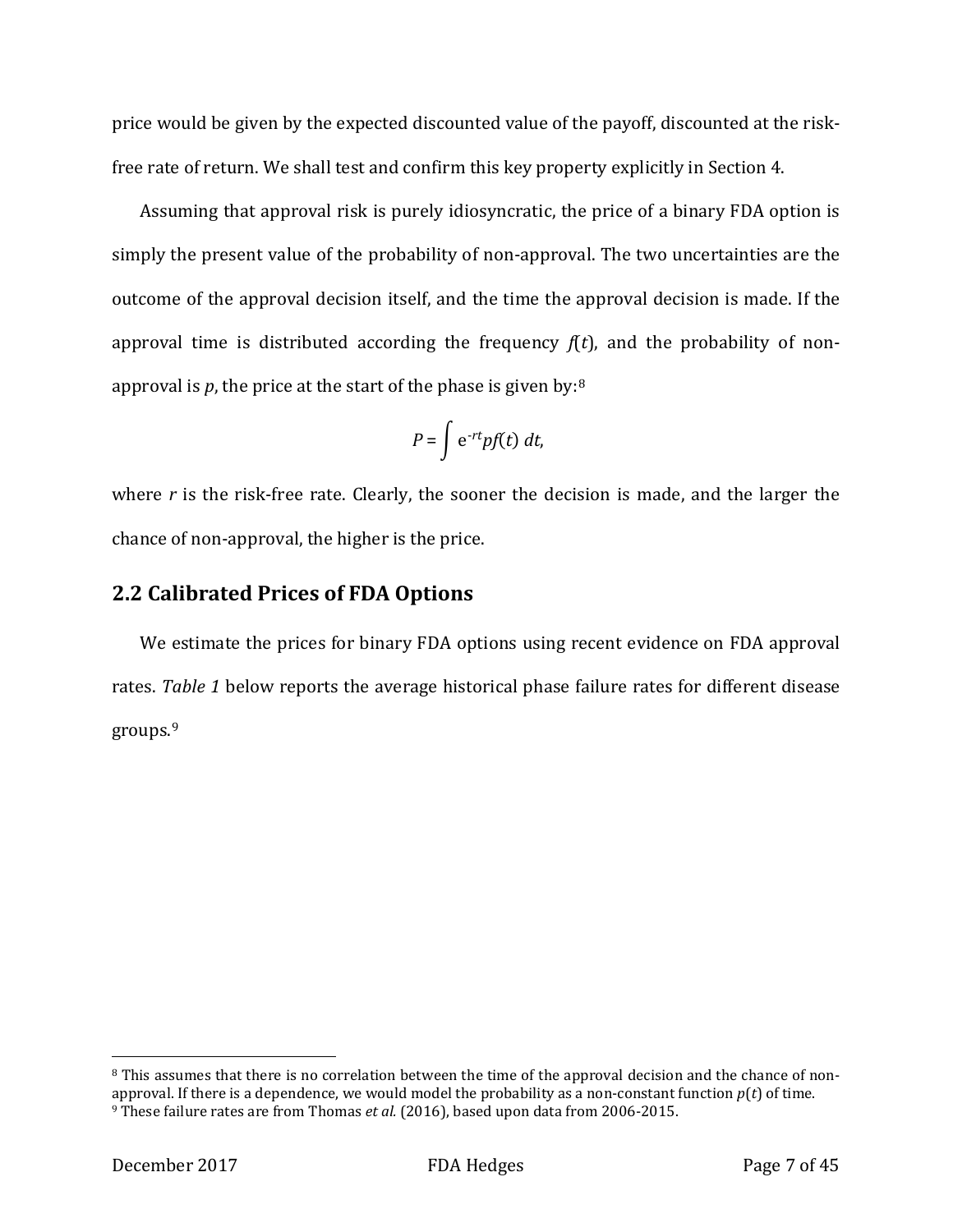### **Table 1: Probabilities of Phase Failure by Disease Group**

The table shows the average probability of failing each phase of the FDA drug development process, broken down by disease groups. These failure rates are from data from 2006-2015, and are taken from Thomas *et al.* (2016).

|                           | <b>Probability of Failing Phase Conditional</b> |                |                |              |                    |  |  |  |
|---------------------------|-------------------------------------------------|----------------|----------------|--------------|--------------------|--|--|--|
|                           |                                                 | on Reaching It |                |              |                    |  |  |  |
|                           |                                                 |                |                | NDA/BLA      | <b>Overall</b>     |  |  |  |
|                           |                                                 |                |                | Approval     | <b>Probability</b> |  |  |  |
| Disease Group             | <b>Phase 1</b>                                  | <b>Phase 2</b> | <b>Phase 3</b> | <b>Phase</b> | of Failure         |  |  |  |
| Hematology                | 27%                                             | 43%            | 25%            | 16%          | 74%                |  |  |  |
| <b>Infectious Disease</b> | 31%                                             | 57%            | 27%            | 11%          | 81%                |  |  |  |
| Ophthalmology             | 15%                                             | 55%            | 42%            | 23%          | 83%                |  |  |  |
| Other Disease Groups      | 33%                                             | 60%            | 30%            | 12%          | 84%                |  |  |  |
| Metabolic                 | 39%                                             | 55%            | 29%            | 22%          | 85%                |  |  |  |
| Gastroenterology          | 24%                                             | 64%            | 39%            | 8%           | 85%                |  |  |  |
| Allergy                   | 32%                                             | 68%            | 29%            | 6%           | 85%                |  |  |  |
| Endocrine                 | 41%                                             | 60%            | 35%            | 14%          | 87%                |  |  |  |
| Respiratory               | 35%                                             | 71%            | 29%            | 5%           | 87%                |  |  |  |
| Urology                   | 43%                                             | 67%            | 29%            | 14%          | 89%                |  |  |  |
| Autoimmune/immunology     | 34%                                             | 68%            | 38%            | 14%          | 89%                |  |  |  |
| Neurology                 | 41%                                             | 70%            | 43%            | 17%          | 92%                |  |  |  |
| Cardiovascular            | 41%                                             | 76%            | 45%            | 16%          | 93%                |  |  |  |
| Psychiatry                | 46%                                             | 76%            | 44%            | 12%          | 94%                |  |  |  |
| Oncology                  | 37%                                             | 75%            | 60%            | 18%          | 95%                |  |  |  |

Given these probabilities of failure, we calibrate the prices of the FDA binary options that pay off \$1 million after a given phase if the drug fails that phase. We compute these prices for contracts structured as single-phase and multiple-phase options. For our calculations, we assume an annual risk-free interest rate of 1%.

In order to calibrate the timing of FDA decisions (*f*), we report in *Table 2* the average duration of each phase of the FDA approval process, taken from DiMasi & Grabowski (2007). The estimates for the phase lengths are different for biotech firms and pharma firms. We therefore use the average phase length for biotech and pharma firms in our calculations.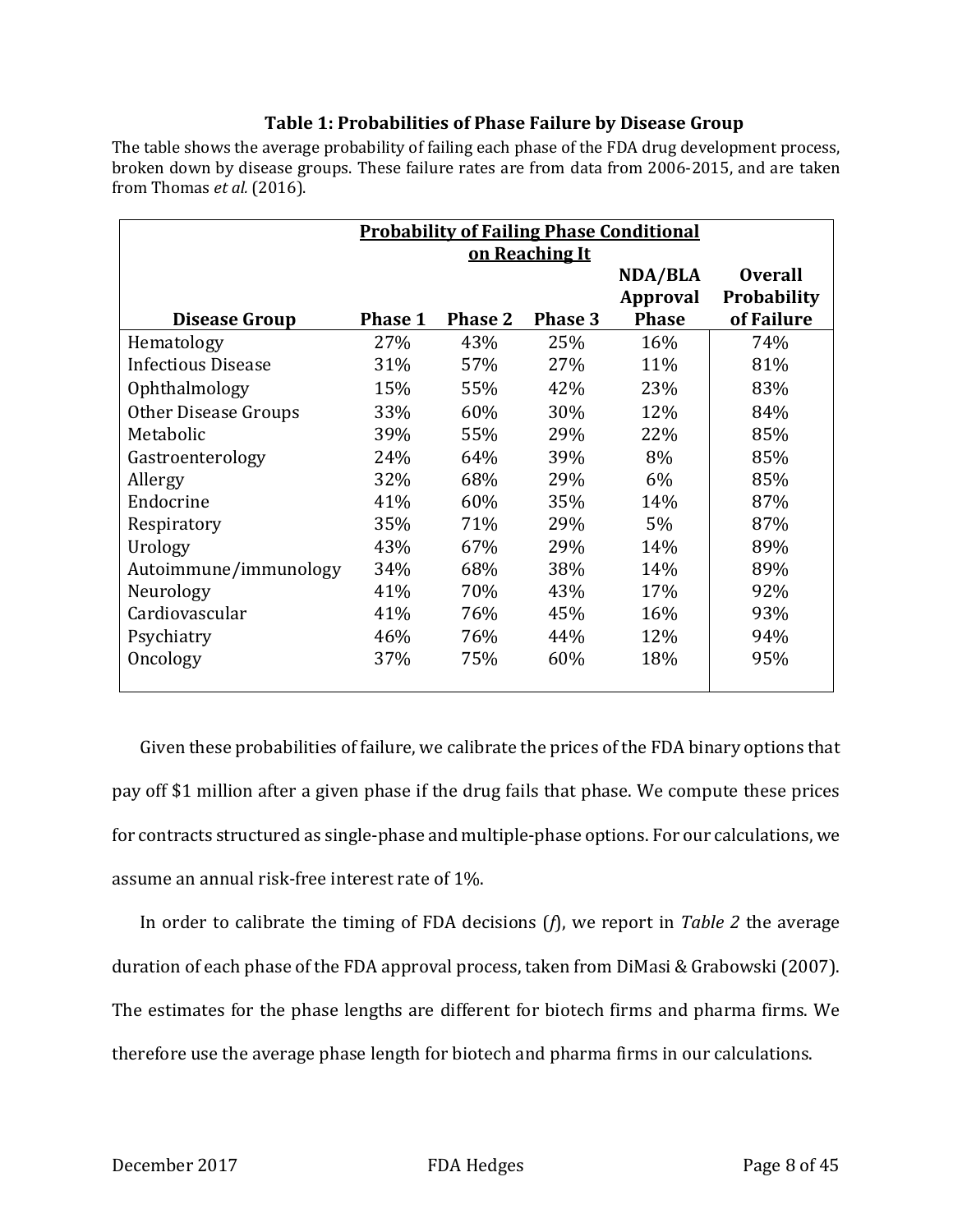#### **Table 2: FDA Approval Process Phase Lengths**

This table shows the average length of each phase in the FDA approval process for the biotech and pharma sectors. Phase length is in months (years in parentheses). Estimates come from DiMasi & Grabowski (2007).

|                                            | <b>Average Length of time in months (years)</b> |                |            |              |                          |  |  |  |  |  |  |
|--------------------------------------------|-------------------------------------------------|----------------|------------|--------------|--------------------------|--|--|--|--|--|--|
| <b>NDA/BLA</b><br>Total<br><b>Approval</b> |                                                 |                |            |              |                          |  |  |  |  |  |  |
| <b>Sector</b>                              | <b>Phase 1</b>                                  | <b>Phase 2</b> | Phase 3    | <b>Phase</b> | Length of<br><b>Time</b> |  |  |  |  |  |  |
| <b>Biotech</b>                             | 19.5(1.6)                                       | 29.3(2.4)      | 32.9(2.7)  | 16.0(1.3)    | 97.7(8.1)                |  |  |  |  |  |  |
| Pharma                                     | 12.3(1.0)                                       | 26.0(2.2)      | 33.8(2.8)  | 18.2(1.5)    | 90.3(7.5)                |  |  |  |  |  |  |
| Average                                    | 15.9(1.3)                                       | 27.65(2.3)     | 33.35(2.8) | 17.10(1.4)   | 94.0 (7.8)               |  |  |  |  |  |  |

Combining the data on approval rates and the timing of FDA decisions, *Table 3* reports the implied prices (if purchased at the beginning of the indicated phase) for single-phase FDA binary options—options that pay off \$1 million if there is failure in the indicated phase, and nothing otherwise. For the purpose of simplifying our calculations and more directly conveying the intuition behind the prices of these FDA options, we do not make distributional assumptions on *f*, and treat the phase length as deterministic by using the average phase lengths from *Table 2* directly when discounting the payoffs of the options. In other words, the payoff of a single-phase FDA option in *Table 3* is given by the following formula:

$$
P = e^{-rT} pX,
$$

where *X* is the promised payoff of the option, *p* is the probability of non-approval, and *T* is the average phase length taken from *Table 2*. We use a risk-free interest rate of 1% in our calculations. In our simulation results later in this paper, we will make explicit distributional assumptions on *f* in our pricing.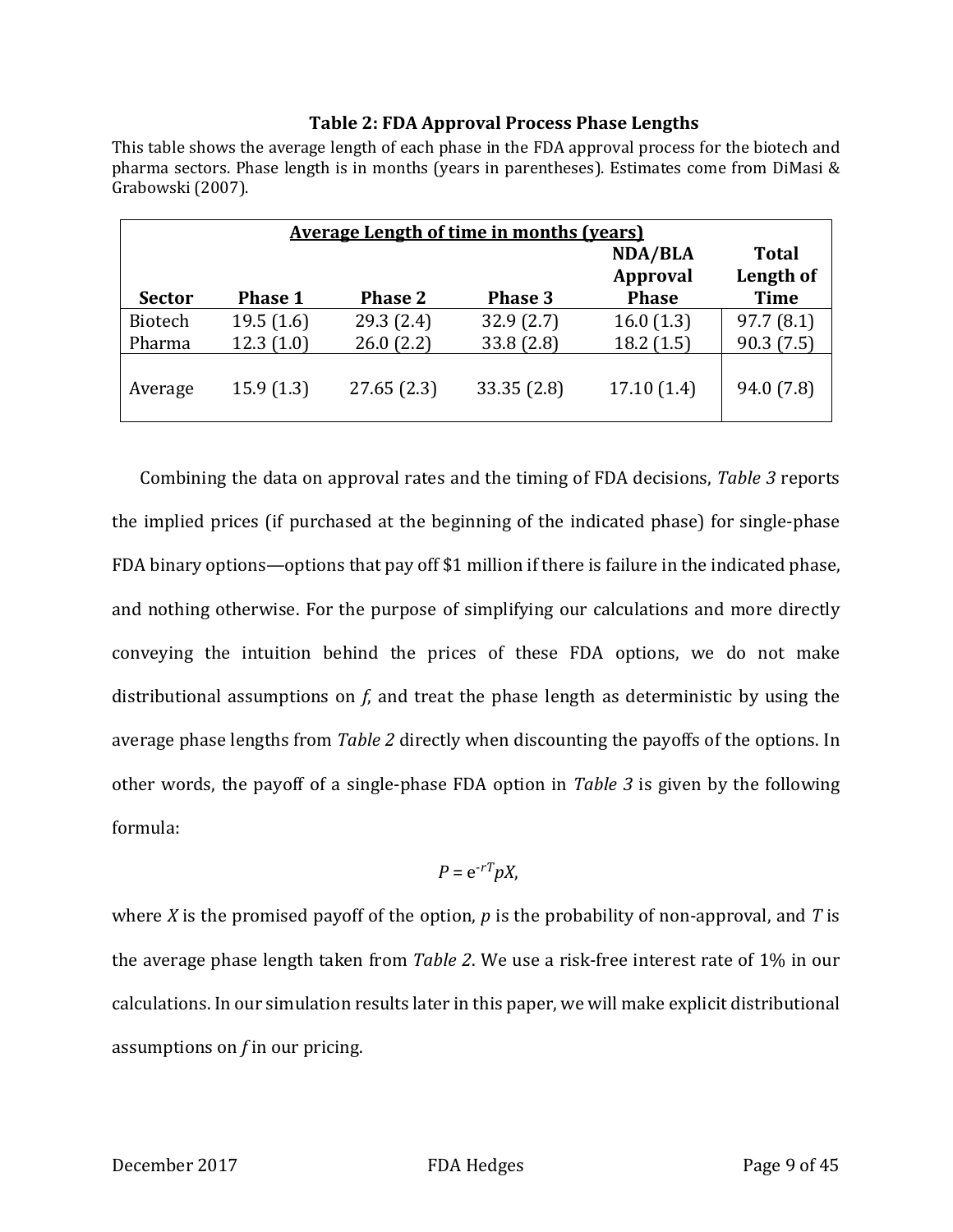#### **Table 3: Price of Single-Phase FDA Binary Options**

The table shows the prices of single-phase FDA binary options, which are issued at the start of each phase and pay off in the event of failure in that phase. Prices are in thousands of dollars.

| <b>Price of FDA Option that Pays \$1m in a Given Phase</b> |                |                |                |          |  |  |  |  |  |
|------------------------------------------------------------|----------------|----------------|----------------|----------|--|--|--|--|--|
| (\$thousands)                                              |                |                |                |          |  |  |  |  |  |
|                                                            |                |                |                | NDA/BLA  |  |  |  |  |  |
| <b>Disease Group</b>                                       | <b>Phase 1</b> | <b>Phase 2</b> | <b>Phase 3</b> | Approval |  |  |  |  |  |
| Hematology                                                 | \$263          | \$424          | \$243          | \$158    |  |  |  |  |  |
| <b>Infectious Disease</b>                                  | \$301          | \$560          | \$266          | \$111    |  |  |  |  |  |
| Ophthalmology                                              | \$150          | \$541          | \$406          | \$222    |  |  |  |  |  |
| Other Disease Groups                                       | \$329          | \$589          | \$296          | \$114    |  |  |  |  |  |
| Metabolic                                                  | \$384          | \$536          | \$278          | \$219    |  |  |  |  |  |
| Gastroenterology                                           | \$241          | \$628          | \$383          | \$76     |  |  |  |  |  |
| Allergy                                                    | \$320          | \$660          | \$278          | \$61     |  |  |  |  |  |
| Endocrine                                                  | \$406          | \$585          | \$340          | \$138    |  |  |  |  |  |
| Respiratory                                                | \$342          | \$693          | \$281          | \$53     |  |  |  |  |  |
| Urology                                                    | \$423          | \$658          | \$278          | \$141    |  |  |  |  |  |
| Autoimmune/immunology                                      | \$338          | \$667          | \$368          | \$138    |  |  |  |  |  |
| Neurology                                                  | \$404          | \$687          | \$414          | \$166    |  |  |  |  |  |
| Cardiovascular                                             | \$406          | \$742          | \$433          | \$156    |  |  |  |  |  |
| Psychiatry                                                 | \$455          | \$746          | \$431          | \$119    |  |  |  |  |  |
| Oncology                                                   | \$367          | \$737          | \$583          | \$174    |  |  |  |  |  |
|                                                            |                |                |                |          |  |  |  |  |  |

The prices of the single-phase options correspond directly to the failure rates in each phase. For example, it would cost \$243,000 to buy insurance against a phase 3 failure in hematology for a \$1 million insurance policy. Note that in particular, the price to purchase an option at the beginning of phase 2 to insure against phase 2 failure is significantly higher than the price to purchase options at the beginning of the other phases. This reflects the fact that the failure rates in the development process for the various disease groups are the highest in phase 2. By contrast, the prices are much lower in the final FDA approval phase, where the failure rates are the lowest.

We next calculate the prices of multiple-phase FDA binary options, which pay off if there is failure in any subsequent phase of the FDA process. We discuss the pricing of these options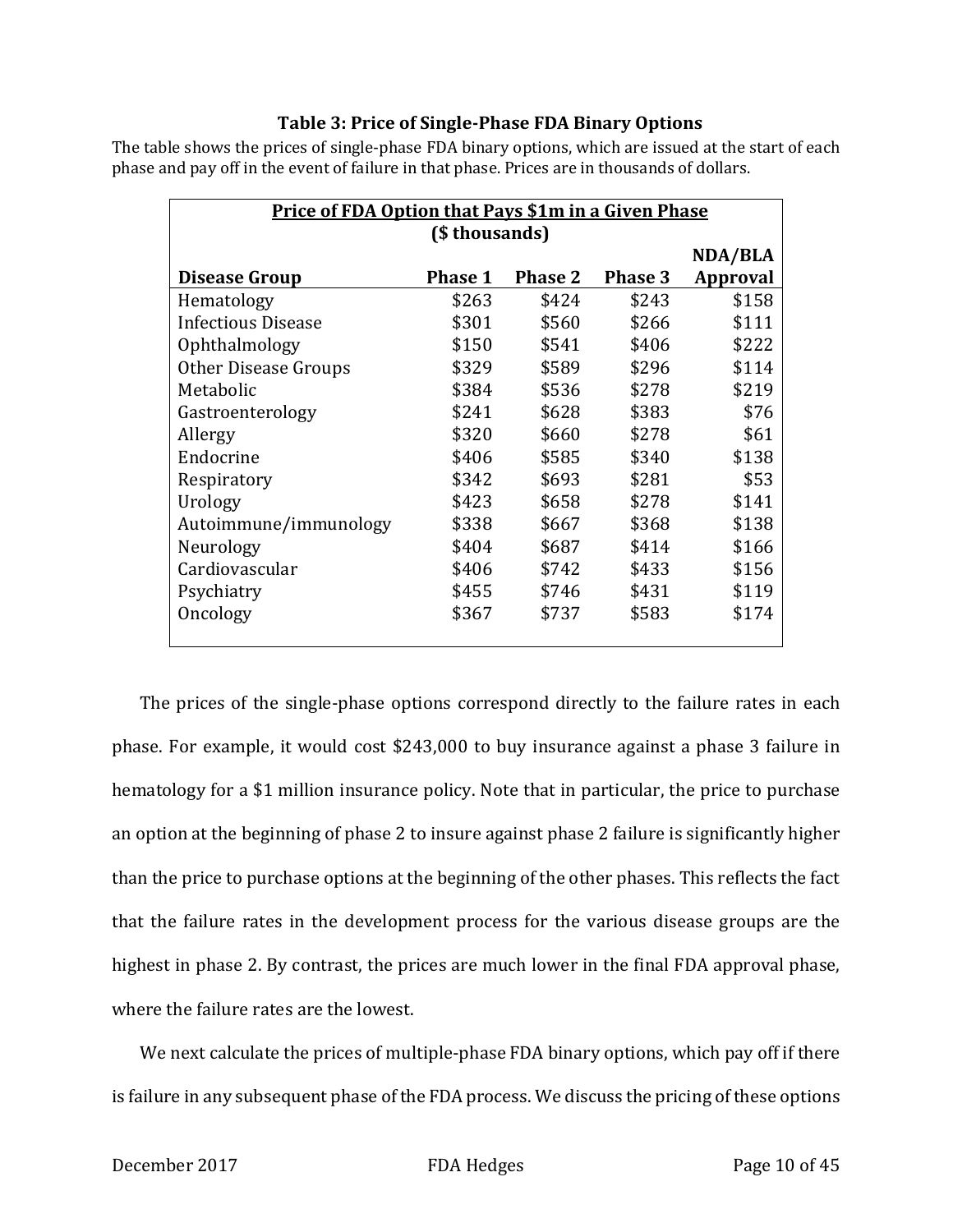in the Appendix. *Table 4* reports the prices of these options if purchased at the beginning of

a given phase, thereby providing insurance against failure in any of the remaining phases.<sup>[10](#page-11-0)</sup>

### **Table 4: The Price of Multiple-Phase FDA Binary Options, for Payoff in each any Subsequent Phase**

This table shows the prices of multiple-phase FDA binary options, which are issued at the start of the indicated phase and pay off in the event of failure in any subsequent phase. Prices are in thousands of dollars.

| <b>Price of FDA Option that Pays \$1m for Failure in Subsequent</b> |                |                |                |          |  |  |  |  |  |
|---------------------------------------------------------------------|----------------|----------------|----------------|----------|--|--|--|--|--|
| <b>Phases (\$ thousands)</b>                                        |                |                |                |          |  |  |  |  |  |
|                                                                     |                |                |                | NDA/BLA  |  |  |  |  |  |
| <b>Disease Group</b>                                                | <b>Phase 1</b> | <b>Phase 2</b> | <b>Phase 3</b> | Approval |  |  |  |  |  |
| Hematology                                                          | \$714          | \$622          | \$358          | \$158    |  |  |  |  |  |
| <b>Infectious Disease</b>                                           | \$784          | \$704          | \$344          | \$111    |  |  |  |  |  |
| Ophthalmology                                                       | \$797          | \$773          | \$531          | \$222    |  |  |  |  |  |
| Other Disease Groups                                                | \$812          | \$734          | \$373          | \$114    |  |  |  |  |  |
| Metabolic                                                           | \$821          | \$726          | \$430          | \$219    |  |  |  |  |  |
| Gastroenterology                                                    | \$821          | \$778          | \$428          | \$76     |  |  |  |  |  |
| Allergy                                                             | \$828          | \$761          | \$321          | \$61     |  |  |  |  |  |
| Endocrine                                                           | \$843          | \$753          | \$428          | \$138    |  |  |  |  |  |
| Respiratory                                                         | \$847          | \$783          | \$318          | \$53     |  |  |  |  |  |
| Urology                                                             | \$862          | \$778          | \$376          | \$141    |  |  |  |  |  |
| Autoimmune/immunology                                               | \$862          | \$807          | \$451          | \$138    |  |  |  |  |  |
| Neurology                                                           | \$890          | \$834          | \$507          | \$166    |  |  |  |  |  |
| Cardiovascular                                                      | \$907          | \$863          | \$517          | \$156    |  |  |  |  |  |
| Psychiatry                                                          | \$913          | \$860          | \$495          | \$119    |  |  |  |  |  |
| Oncology                                                            | \$921          | \$893          | \$650          | \$174    |  |  |  |  |  |
|                                                                     |                |                |                |          |  |  |  |  |  |

There are a few noteworthy patterns in the table. First, naturally the price to insure against *any* phase rises with non-approval rates. Second, the price of the multiple-phase option goes down as one advances to subsequent phases, since the conditional probability of the drug failing in the future goes down over time. However, the price that one would pay

<span id="page-11-0"></span><sup>&</sup>lt;sup>10</sup> The details of how these prices are calculated are provided in the Appendix.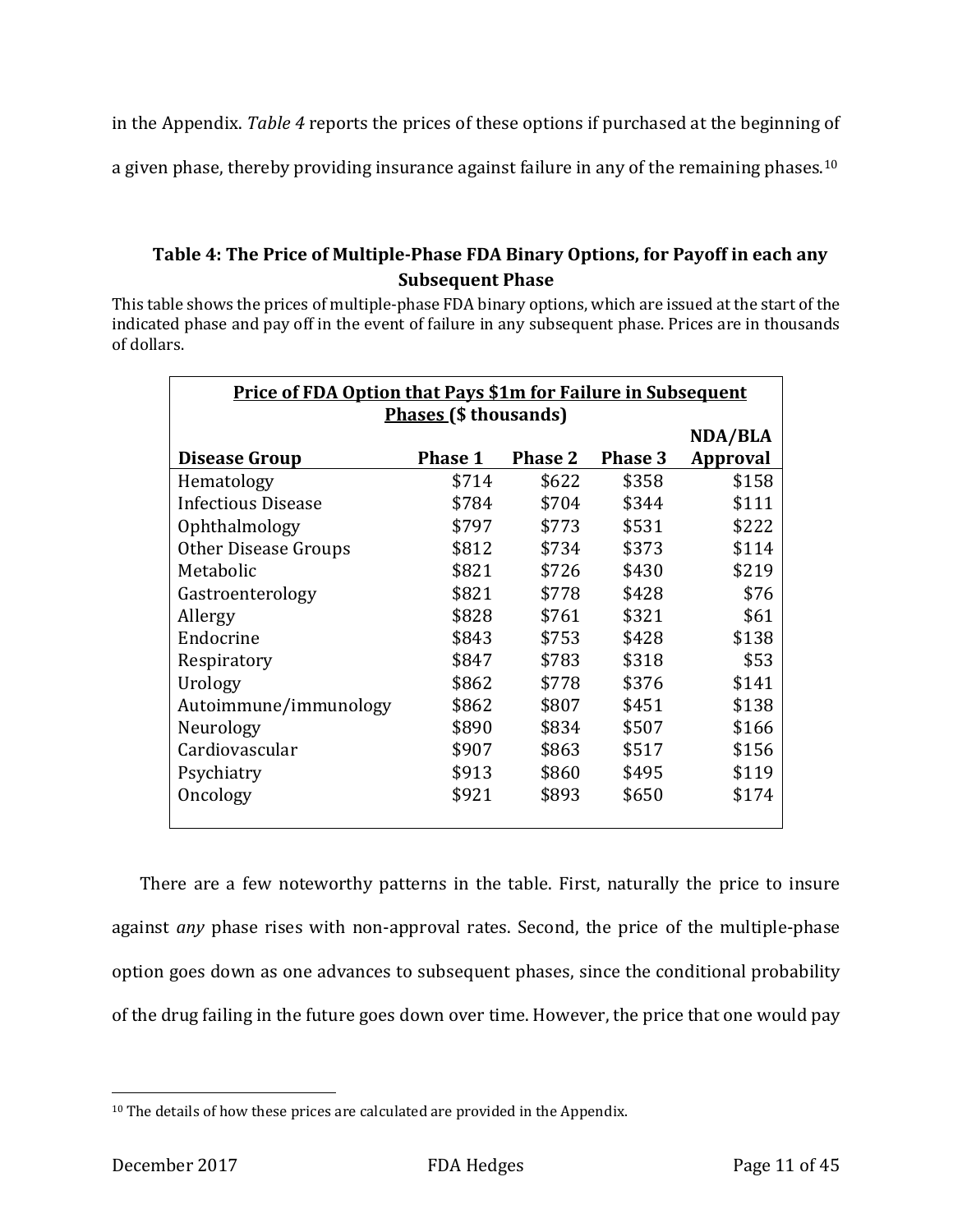for the multiple-phase option only goes down slightly from phase 1 to phase 2, dropping much more significantly from phase 2 to phase 3, due to the high failure rates in phase 2. Since the failure rate is much higher in phase 2 relative to all other phases, most of the cost of the option in phases 1 and 2 will be to insure against failure in phase 2. Once failure in phase 2 has been averted, the price of the option drops significantly, since failure is relatively less likely going forward.

# **3. Risk-Reward Profile of FDA Hedges to Issuers**

Having established the pricing of FDA hedges, we now further examine their characteristics in detail in order to ascertain their appeal to buyers and sellers.

For buyers, the appeal of FDA hedges stems from the insurance value of receiving a payoff when a drug fails the approval process. As a result, one of the natural purchasers of an FDA hedge will be the developing firm itself. Since the contract pays off when a drug fails, it offers the firm a chance to receive money for potential investment at exactly the time when the firm is likely to face high costs in the external capital markets. [11](#page-12-0) This may not only spur investment, but may also reduce the need for the firm to hold ex ante precautionary savings, potentially freeing up that money for further investment. In addition, the failure of a drug may push a firm into financial distress, especially for biopharma firms with smaller drug portfolios. Since the expected future costs of financial distress are incorporated into a firm's

<span id="page-12-0"></span><sup>11</sup> The idea, as described theoretically in Thakor & Lo (2017), is that the market may have a very difficult time distinguishing between a bad firm/investment and a good investment for an R&D-intensive firm. This stems from the technical nature of R&D (which investors may not be able to properly evaluate) and also the low probabilities of success.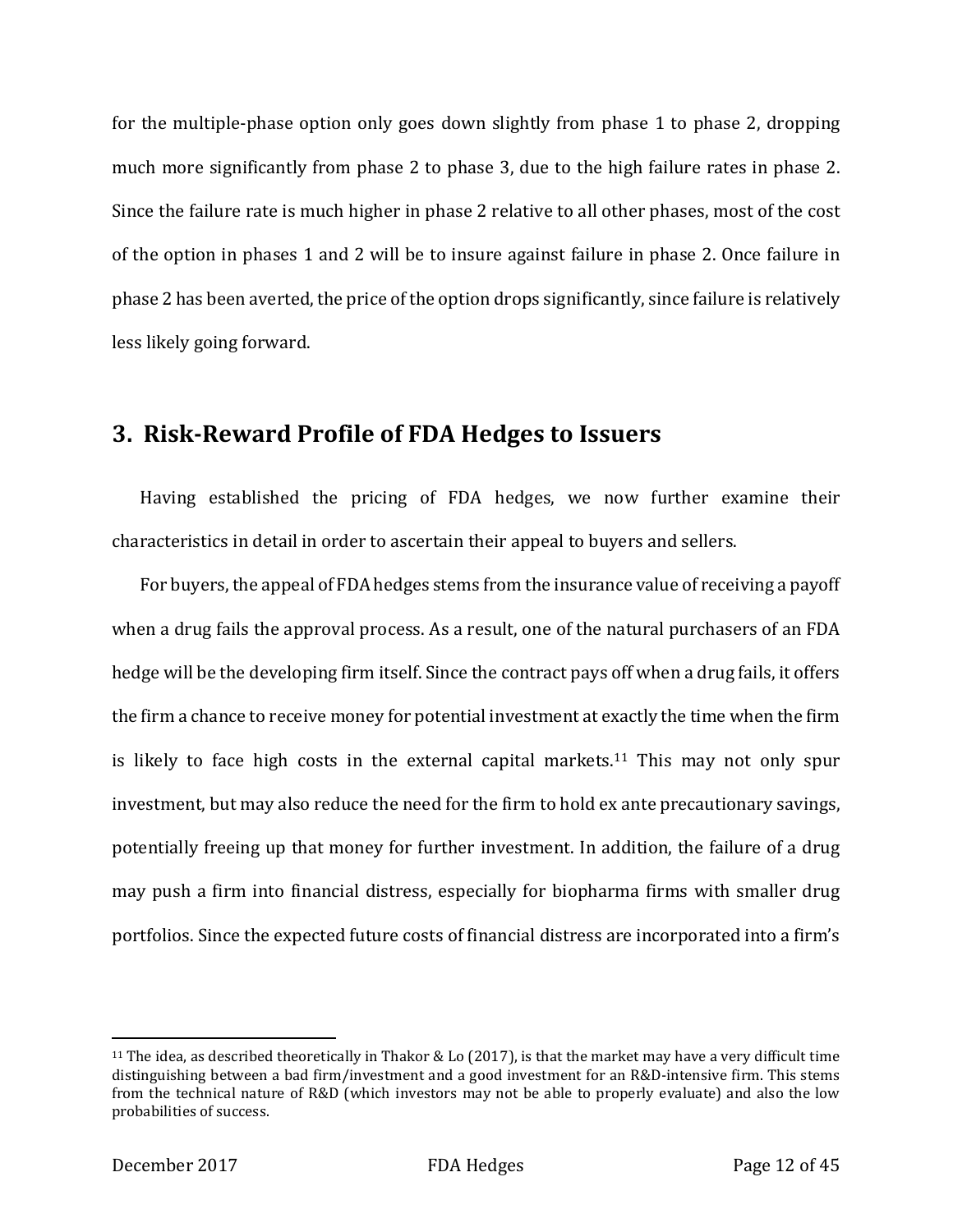cost of capital, FDA hedges may also allow a firm to reduce its ex ante cost of capital by providing insurance against a state of financial distress.

While the insurance value of FDA hedges to drug developers is clear enough, the question remains of the value of FDA hedges to those holding the other side of the trade, i.e., the issuers. In the remainder of this section, we therefore consider the value to over-the-counter (OTC) issuers that offer FDA contracts to investors. In order to do so, we simulate the risk and return distributions of pools of FDA hedges offered by issuers.

### **3.1 Risk-Reward Profile of Pools of FDA Options**

We first empirically investigate the risk and return tradeoff of a pool of FDA option contracts. We examine a portfolio of *N* contracts, each linked to a particular FDA application. If the FDA rejects the application at any *t* prior to the contract maturity date *T*, the issuer pays the insurance buyer \$1. The precise timing of the FDA's approval decision *f* is unknown; we model the time until an FDA decision as an exponential distribution with rate parameter *λ*. When the FDA reaches a decision before the contract expires, we assume that the application  $i$  is rejected with probability  $p_{_{I'}}$  and in our base calculations we assume that there is no correlation between the rejection probabilities of two different applications,  $p_{i}$  and  $p_{j}$ . In other words, if each contract represents an FDA option based on the failure/success of a different drug, the probabilities of failure of each drug are independent. *A priori*, this assumption of no correlation across contracts will hold if a larger probability of one molecule working in humans does not increase the chance of another's efficacy. This assumption will likely be the case, except when molecules work within the same indication or mechanism of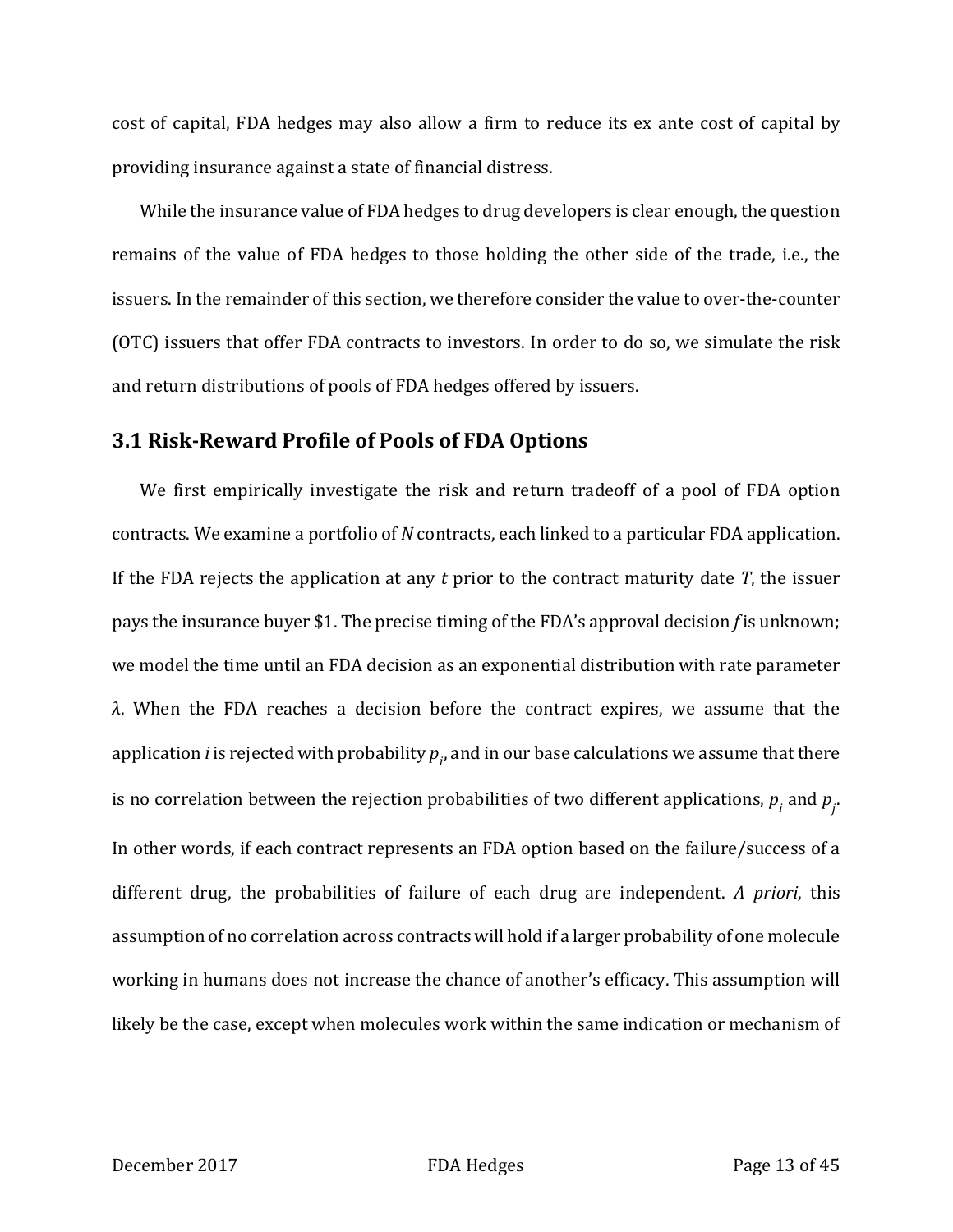action, in which case a correlation may occur.<sup>[12](#page-14-0)</sup> In Section 5, we provide evidence that seems to suggest that the assumption of no correlation between contracts would hold in practice.

In our benchmark simulation results, we vary the number of contracts while fixing other parameters, in order to explore the potential diversification benefits of adding additional contracts to the issuer's portfolio. More specifically, we simulate portfolios of  $N = 1$ ,  $N = 10$ ,  $N = 50$ , and  $N = 100$  contracts. We assume a contract maturity of  $T = 5$  years, and  $p_i = 30$ %. We choose a rate parameter of  $\lambda = 1/3$  for the time until an FDA decision is made, in order to match a mean FDA decision time of three years. For robustness, in *Table A1* in the appendix, we provide the portfolio payout distribution characteristics for alternative choices for the size of the portfolio *N*, the rejection probability  $p_{i'}$ , the correlation across draws  $\rho$ , and the arrival rate *λ.*

We examine the risk-return tradeoff that the issuer faces by calculating the Sharpe ratios of the portfolios. Consider an issuer who has issued *N* contracts priced at price \$*P* with expected payouts  $X_1$ , ...,  $X_N$ . He invests  $N\mathbb{P}$  at the risk-free rate with the return:

$$
R = \frac{[NP(1+r) - \sum X_i]}{NP} = (1+r) - \frac{\overline{X}}{P}
$$

where  $\bar{X} = (\frac{1}{N})\sum X_i$ . The Sharpe ratio is calculated by dividing the markup by the standard deviation of the portfolio:

$$
SR = \frac{E[R] - r}{\sigma(R)} = \frac{P - E[X]}{\sigma(\overline{X})}
$$

<span id="page-14-0"></span><sup>12</sup> A correlation would also occur if the FDA decision-making process across molecules is tied together due to regulatory behavior. In the Appendix, we explore how our results are affected when this assumption is relaxed, and we allow for correlation between drug applications.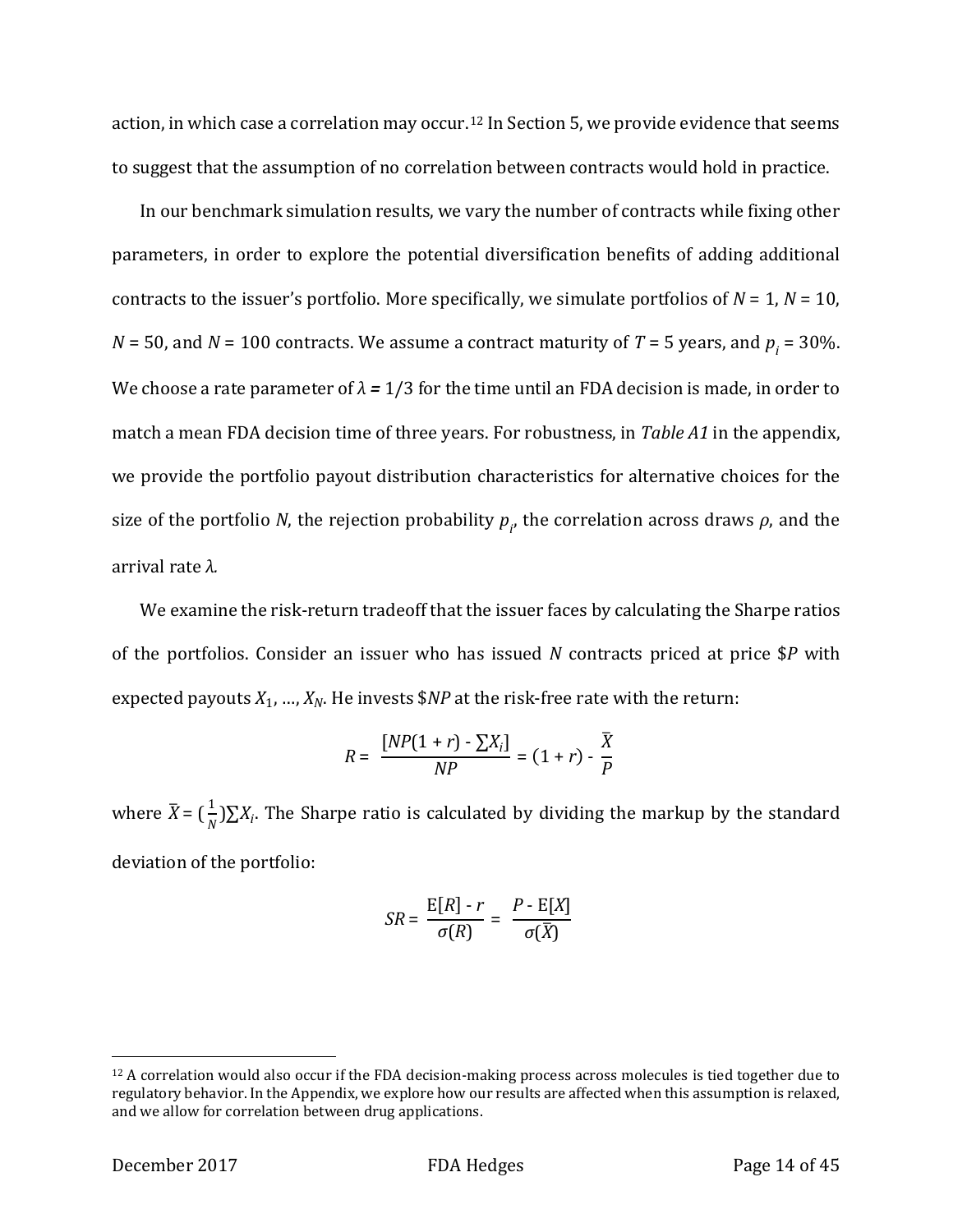In order to calculate the Sharpe ratios in this setting, we assume contract fees of 2% of the expected payout of the portfolio, and a risk-free rate equivalent to the current five-year Treasury yield. We vary the portfolio markup, up to a maximum markup of 50% over expected portfolio return.

*Figure 1* below presents the values of the Sharpe ratio for various values of *N* as a function of the portfolio markup. For example, for a portfolio of *N* = 10 contracts, the expected payout is estimated to be \$2.04, and the standard deviation of the portfolio is estimated to be 0.449. With a price given by a 35% markup over the expected payout, contract fees of 2%, and riskfree rate of 1.22%, the Sharpe ratio is calculated to be 1.5546. As the figure shows, the Sharpe ratio intuitively improves as the markup increases, but an increase in the number of contracts also consistently improves the Sharpe ratio. Thus, in the case of independent payoffs amongst the contracts, a larger number of contracts improve the issuer's Sharpe ratio. The underlying intuition is the same as that of portfolio diversification. With any portfolio of assets, introducing uncorrelated assets will reduce the volatility of the portfolio through diversification.[13](#page-15-0)

<span id="page-15-0"></span> $13$  In Section A.2 of the Appendix, we provide the results for the Sharpe ratios assuming a correlation between the contracts.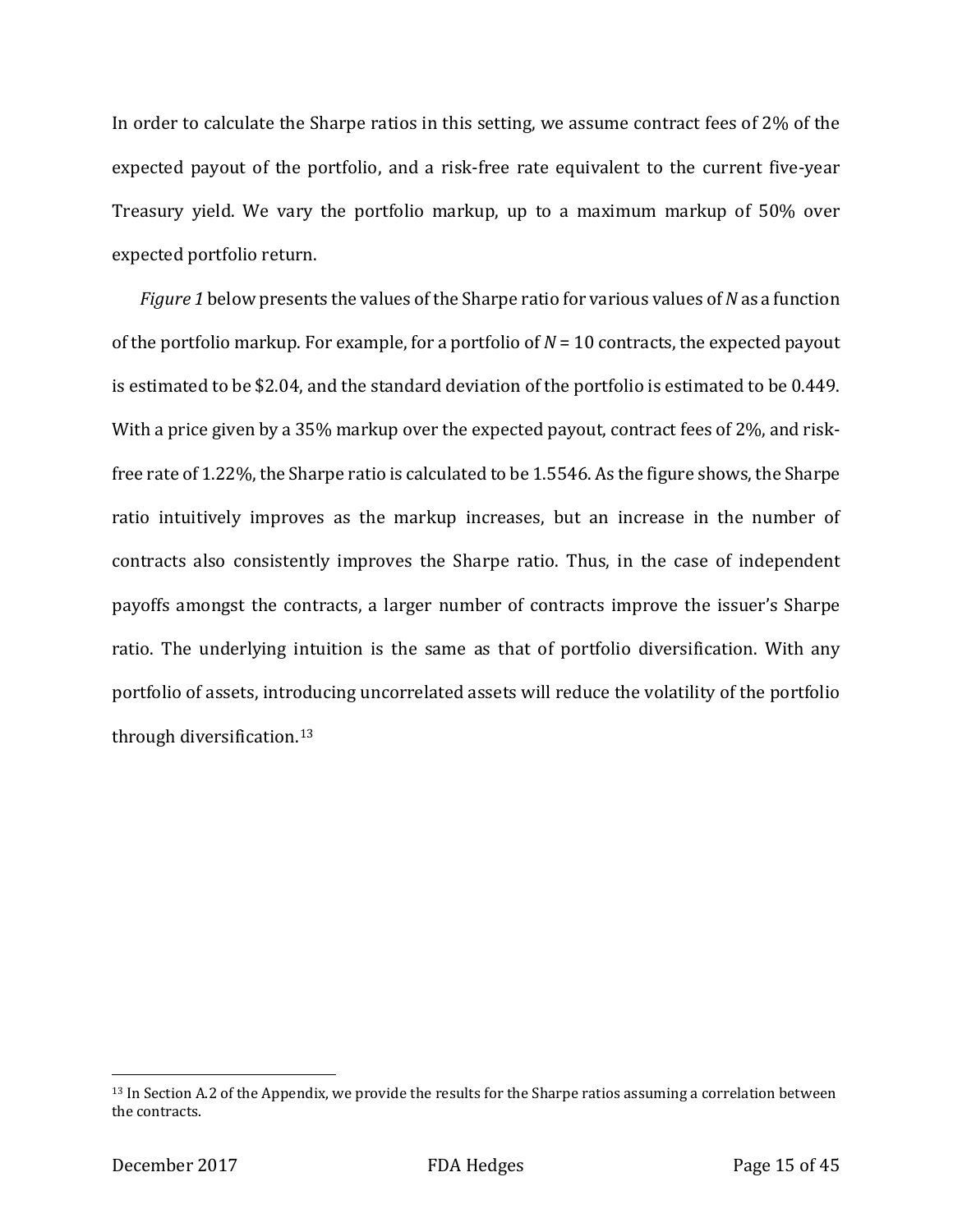#### **Figure 1: Sharpe Ratios**

This figure plots the Sharpe ratios of dealer returns as a function of the portfolio markup % for various values of *N*, the number of contracts offered in the pool. These calculations assume no correlation between the payouts of the contracts.



### **3.2 Risk-Return Distributions for Disease Groups**

The results above show the risk-return tradeoff faced by issuers for general pools of FDA option contracts. It is informative to examine in more detail how this tradeoff varies by the particular disease group the FDA options are based upon, since different disease groups have very different success probabilities. *Table 5* provides the expected payout, variance, and Sharpe ratio for a portfolio of FDA options based on a drug project in each respective disease group (assuming *N* = 50 contracts in the pool), using the average probabilities of failure in Phase 3 for each group that were shown in *Table 1*.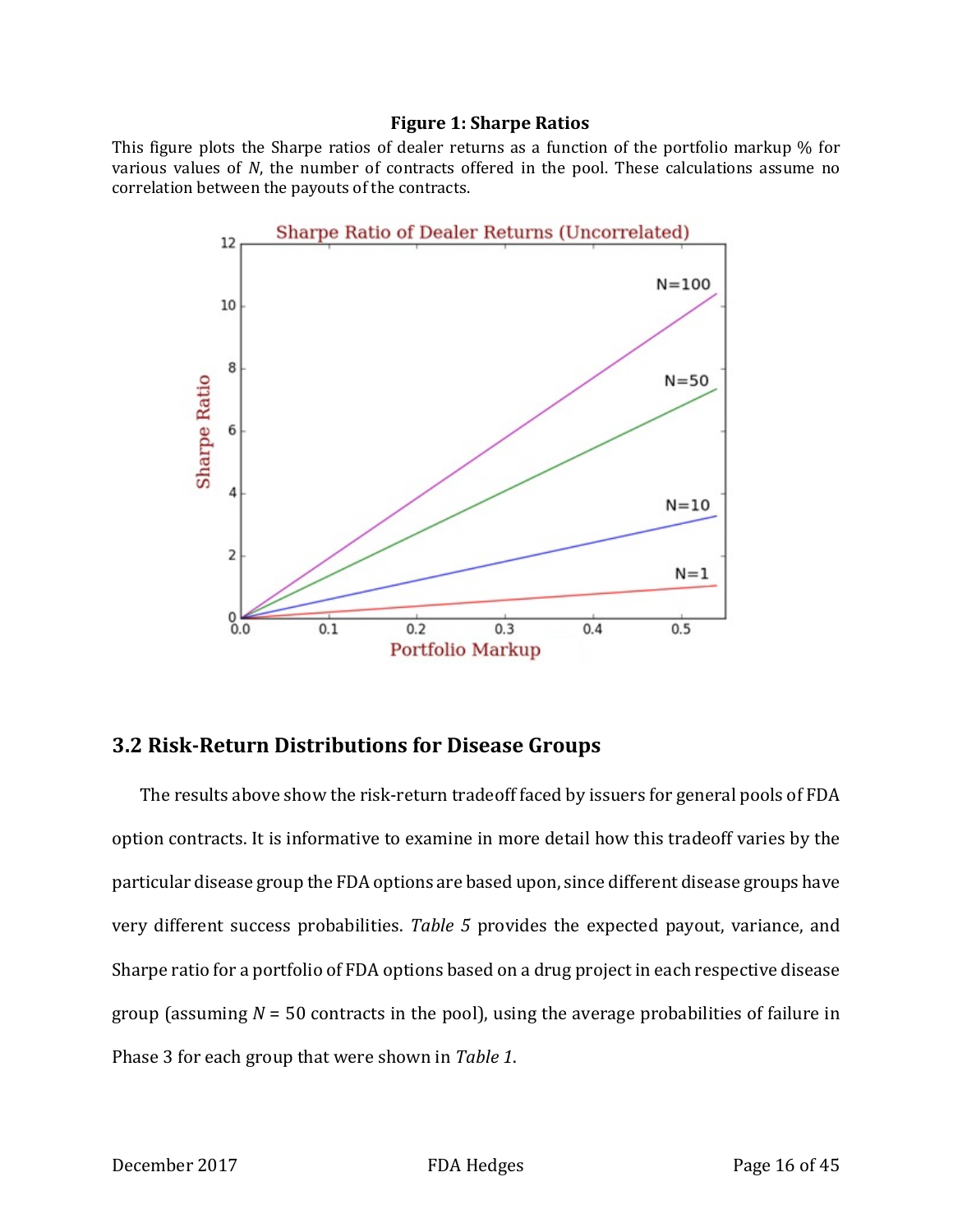### **Table 5: Expected Payouts of Portfolios of** *N* **= 50 Contracts**

This table provides the simulation results for the mean portfolio payout and standard deviation of payout for different disease groups, assuming *N* = 50 contracts, *λ =* 1/3, and markup minus fees of 5%.

| <b>Disease Group</b>  | <b>Probability of</b><br>Approval in<br><b>Phase III</b> | <b>Expected</b><br>Payout | Std. dev. | <b>Sharpe Ratio</b> |
|-----------------------|----------------------------------------------------------|---------------------------|-----------|---------------------|
| Hematology            | 75%                                                      | \$0.51                    | 0.082     | 3.81                |
| Infectious Disease    | 73%                                                      | 0.50                      | 0.079     | 3.97                |
| Ophthalmology         | 58%                                                      | 0.40                      | 0.063     | 4.89                |
| Other Disease Groups  | 70%                                                      | 0.48                      | 0.076     | 4.07                |
| Metabolic             | 71%                                                      | 0.64                      | 0.077     | 4.09                |
| Gastroenterology      | 61%                                                      | 0.42                      | 0.067     | 4.66                |
| Allergy               | 71%                                                      | 0.48                      | 0.078     | 3.96                |
| Endocrine             | 65%                                                      | 0.44                      | 0.071     | 4.44                |
| Respiratory           | 71%                                                      | 0.48                      | 0.077     | 4.02                |
| Urology               | 71%                                                      | 0.48                      | 0.077     | 4.03                |
| Autoimmune/immunology | 62%                                                      | 0.42                      | 0.067     | 4.74                |
| Neurology             | 57%                                                      | 0.39                      | 0.061     | 5.17                |
| Cardiovascular        | 55%                                                      | 0.38                      | 0.060     | 5.13                |
| Psychiatry            | 56%                                                      | 0.38                      | 0.061     | 5.13                |
| Oncology              | 40%                                                      | 0.27                      | 0.044     | 6.98                |

As can be seen from the table, the portfolio payouts vary between disease groups, depending on the probability of approval. In particular, the expected payouts by the issuer are higher if the probability of approval is lower (i.e. the probability that the option will pay out is higher), with the highest expected payout being in oncology. The variance of the payouts also increases as the probability of approval decreases. The Sharpe ratio for the issuer is also generally higher for disease groups with a higher probability of success. For example, issuers will find that issuing pools of FDA options are more attractive for drugs in hematology than for drugs in oncology, since drugs in oncology are more likely to fail and therefore necessitate payouts by the issuer. Overall, the relatively high Sharpe ratios for all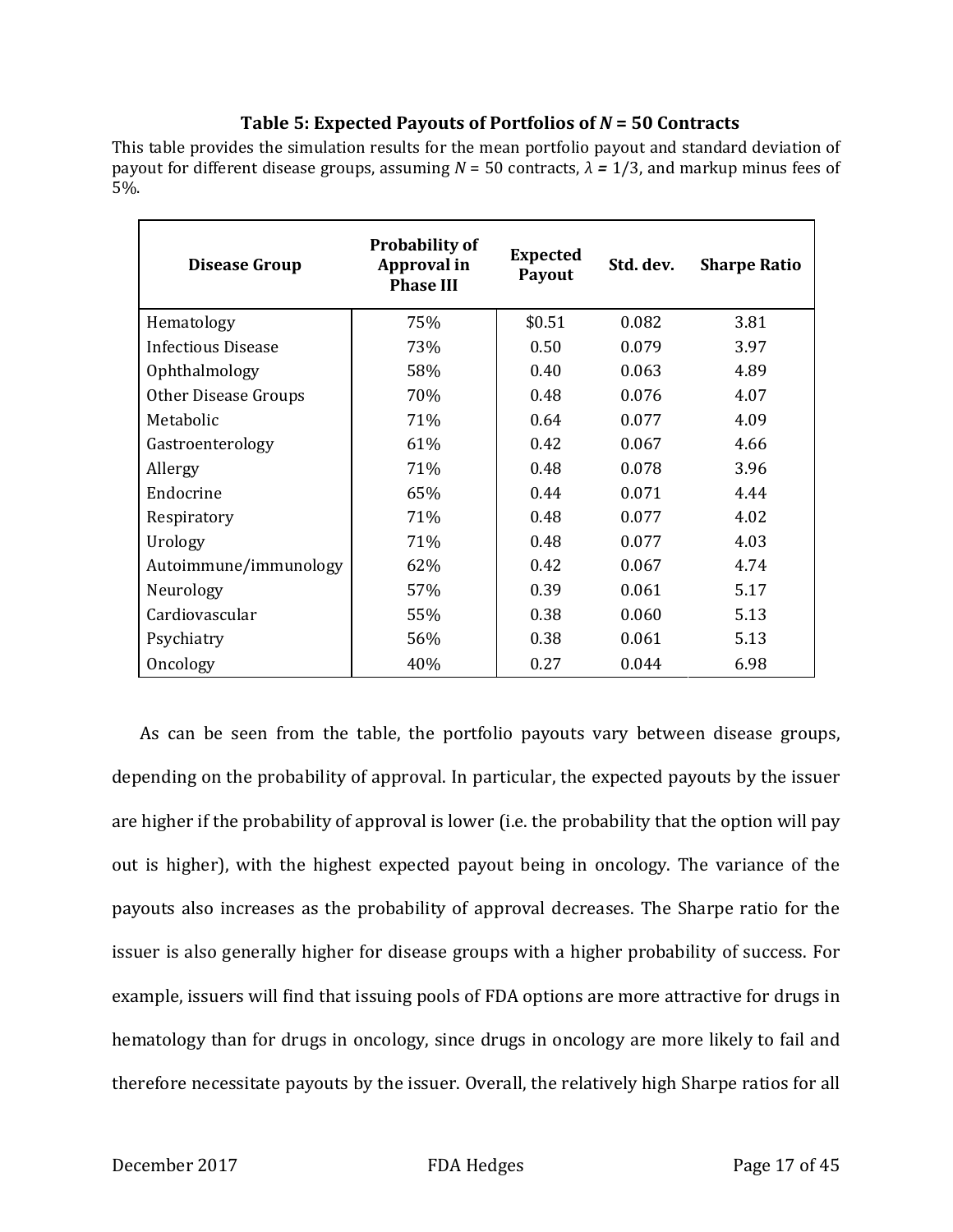the disease classes reinforce the notion that FDA options may be attractive for issuers. In comparison, the Sharpe ratio of the S&P 500 SPDR ETF over the past five years was 1.32, which is substantially lower than the Sharpe ratios presented above.

While this analysis provides a view into the risk-return tradeoff faced by issuers of FDA options, it is likely to underestimate the true Sharpe ratios that are attainable, since we assume no hedging of the pool of FDA options on the back end by issuers. If issuers are able to hedge the risk of these options, their exposure to risk may be reduced even further. We explore this issue further in the next section.

# **4. The Risk of FDA Options**

In this section, we turn to the issue of the nature of the risk of FDA hedges. FDA hedges may have additional appeal to firms, investors, and issuers if the returns to these securities are uncorrelated with the broader market or other factors, that is, if the risk of the hedge is idiosyncratic and not systematic. While it is intuitive that FDA hedges should primarily contain idiosyncratic risk, since they are directly based on the scientific risk of the underlying drug projects, it is possible that they also contain systematic risk if market conditions affect the research activities of firms, or if firms time their disclosure of results based on the market. We therefore explore whether this is empirically the case using a novel dataset of the drug approval process. Given this risk, we then discuss how this may increase the appeal of FDA hedges to buyers and issuers, and explore the circumstances under which issuers may be able to hedge the risk of FDA options.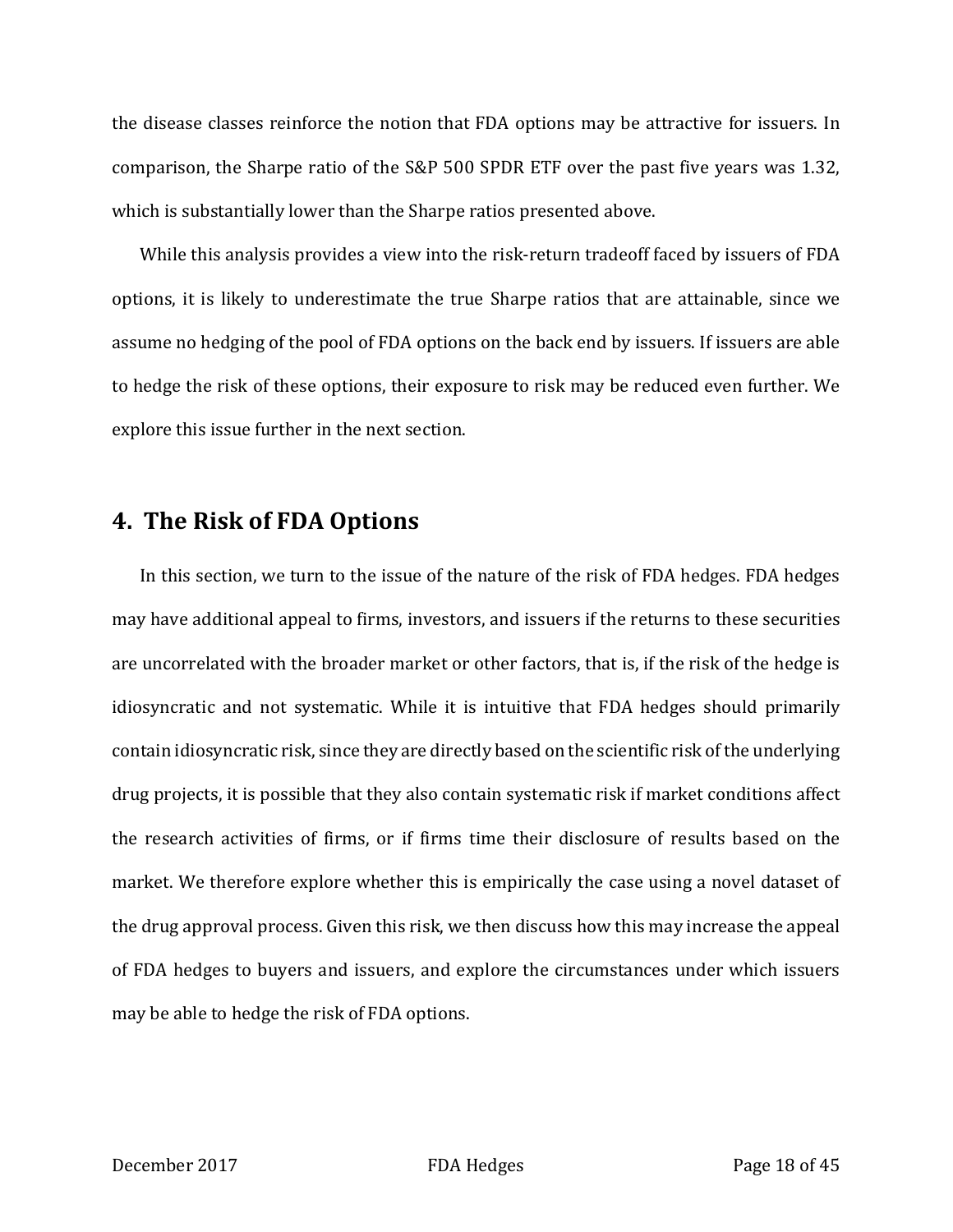### **4.1 Dataset Description**

We use a novel dataset on the drug approval process from the BioMedTracker Pharma Intelligence database. This database contains detailed drug trial information for pharma and biotech companies, including historical approval success rates, development milestone events, progress updates, and most important, estimates of the likelihood of future FDA approval for individual drugs in development by each company. The database provides information on 11,587 drugs across 2,893 different companies. Although the dataset contains information on a handful of development events prior to 2000, it has full coverage from 2000 to 2016, and we therefore focus on this period for our analysis.

We use the reported likelihood of future FDA approval provided by BioMedTracker in order to construct hypothetical prices for FDA options on a wide variety of drugs. For each drug and for a given date, BioMedTracker provides an estimate of the probability that the drug will ultimately be approved by the FDA. These probabilities are updated each time there is any announcement or other development-related event related to the particular drug.[14](#page-19-0) In order to determine the likelihood of approval (LOA) probabilities, BioMedTracker uses a combination of historical approval rates and analyst adjustments based on development events. More specifically, when a drug development project is initially started, BioMedTracker assigns it an LOA probability based on the historical approval rates of drugs in the project's particular disease group. BioMedTracker then adjusts the LOA probability for the drug each time a development event occurs. If the event conveys no relevant information as to the eventual development success of the drug, then the LOA is unchanged. However, if

<span id="page-19-0"></span> $14$  These include a wide variety of events broadly related to the company and drug under development, including trial results and progress updates, regulatory changes, litigation, and company news.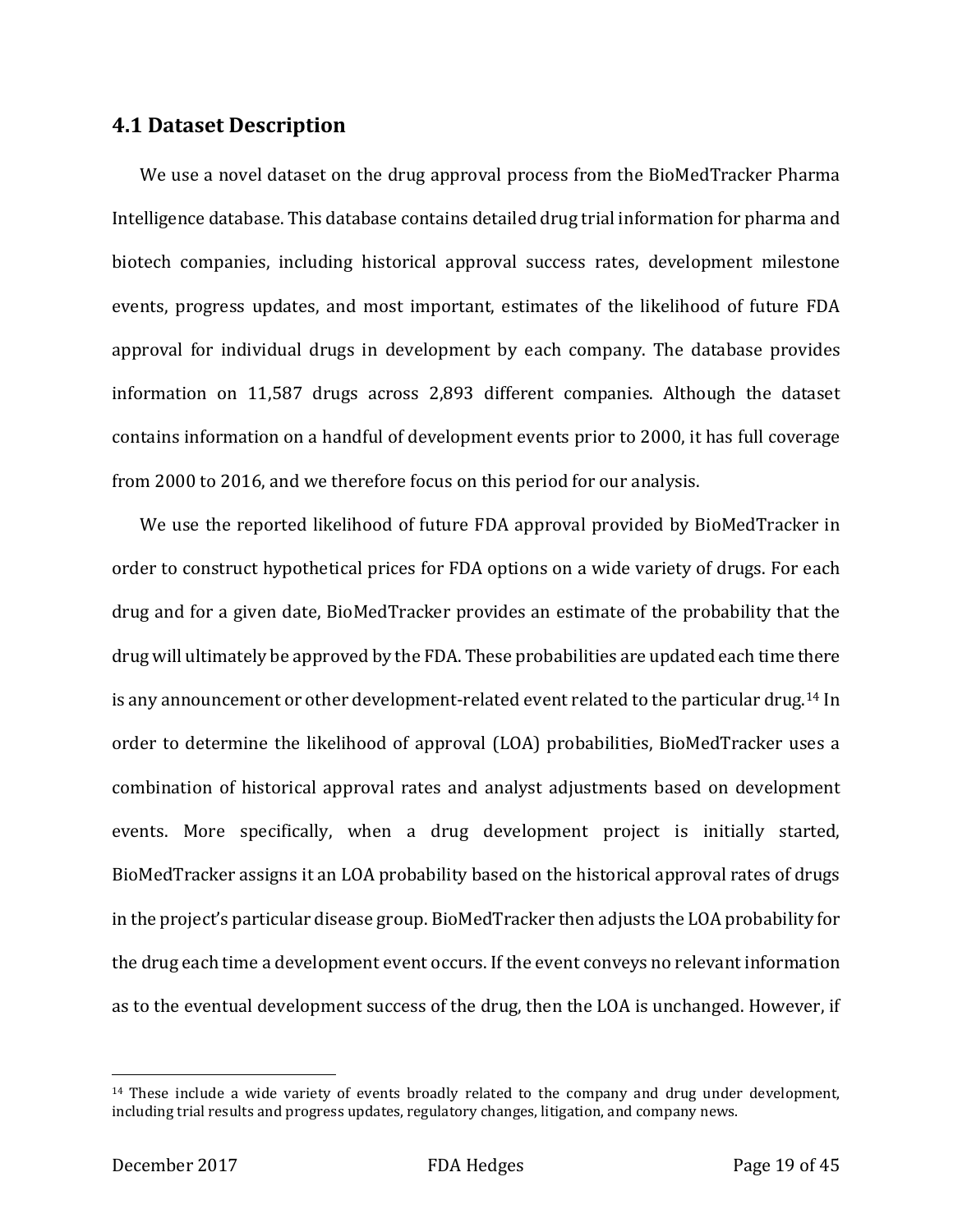the event contains relevant information (for example, trial results), then the LOA is adjusted either up or down by BioMedTracker depending on whether the information is positive or negative. The magnitude of the change in LOA is determined by analysts, who evaluate the information content of the event and assign a magnitude based on pre-specified criteria.

For example, according to BioMedTracker, an event in phase 3 that "[m]et primary endpoint, but with marginal efficacy or no quantitative details; failed primary endpoint but strong potential in subgroup; some concern with efficacy vs. safety balance" will cause an increase in the LOA between 1% and 5%. In contrast, an event which posted "[m]odest Phase III results or positive results in non-standard subgroup; met primary endpoint but concerns over safety profile or study design" causes a decrease in the LOA between 1% and 5%. BioMedTracker has provided evidence that its LOA estimates have predictive ability in terms of the eventual success/failure of the drug under development. More specifically, BioMedTracker notes that from 2000-2015, 87% of drugs that were eventually approved had been classified as having an above average (relative to the disease group) LOA. Similarly, 75% of the drugs that eventually moved from phase 2 to phase 3 from 2000-2015 had been assigned an above average LOA. 80% of the drugs that were eventually suspended during the same period had a below average LOA.

# **4.2 Risk Exposure of FDA Options**

We use this time series data of probabilities of future approval (LOA) to verify empirically whether the risk of FDA options is idiosyncratic, and thus related only to scientific risk, or systematic and related to the broader market or other factors. Specifically, we construct a time series of synthetic FDA multi-phase binary option prices using the LOA probabilities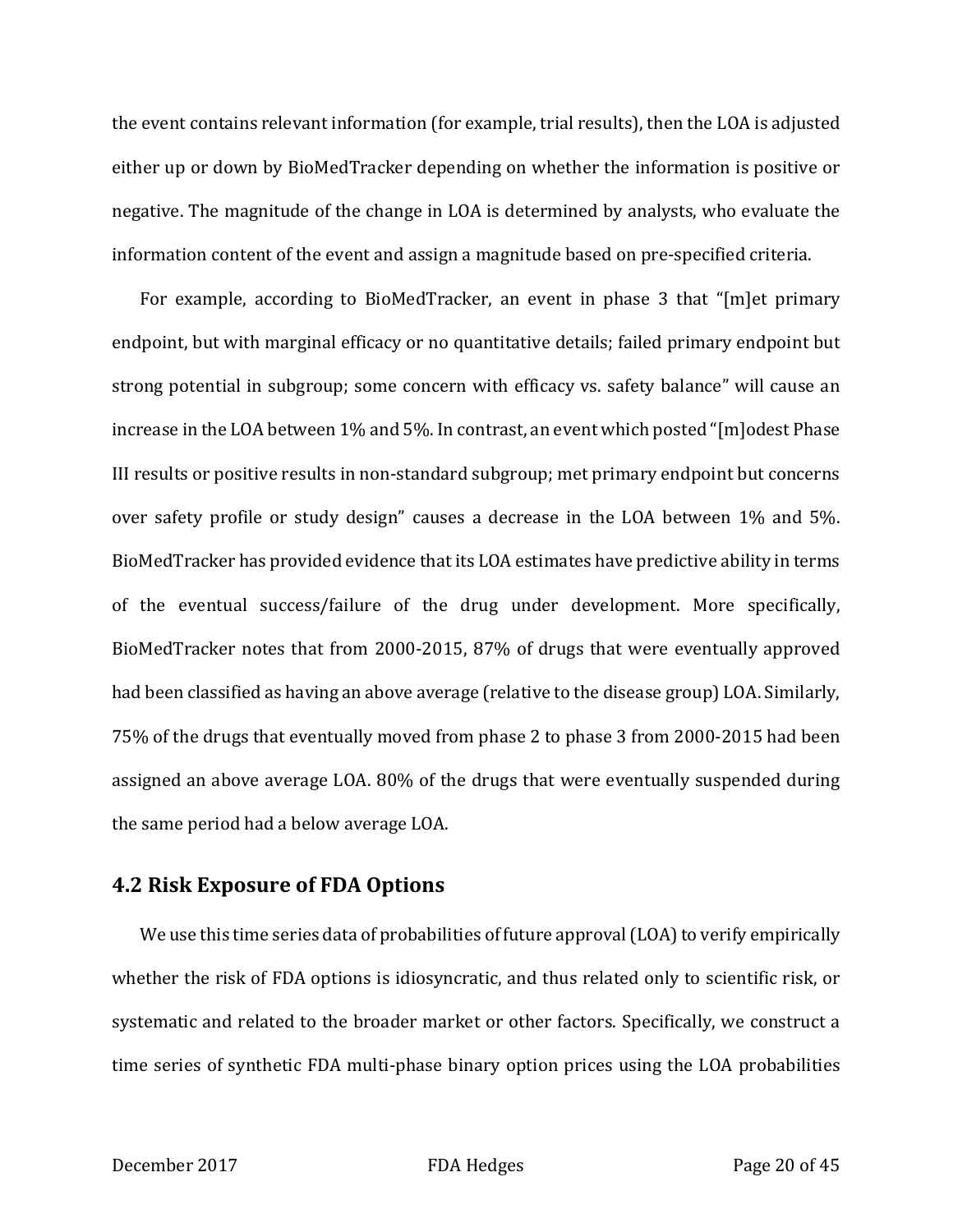described in the previous section. At any given time *t*, we set the price  $F_i(t)$  of the synthetic FDA option on a given drug project *i* which pays off \$1 if the project fails as:

$$
F_i(t) = \exp(-r_t(T-t))(1 - LOA_{i,t})
$$

where  $LOA_t$  is the LOA probability at time *t*,  $r_t$  is the risk-free interest rate at time *t*, and  $T - t$ is the expected duration of the contract. For simplicity, we use the expected remaining development time of the drug as a proxy for the expected duration of the contract. We estimate this using the average development times for each phase from *Table 2*.[15](#page-21-0) As before, we use actual probabilities to compute expectations and then discount the expected value by the risk-free rate, because the risk is assumed to be purely idiosyncratic. We later provide evidence that justifies this assumption. Using this time series of constructed prices, we compute the returns for these synthetic options for all drugs in the BioMedTracker database. We exclude LOA probabilities that are either 0 (the drug has been suspended) or 1 (the drug has been approved), since there is no future development uncertainty for the drug at those time points.

With these returns, we run regressions to estimate CAPM and Fama and French (1993) 3-factor betas over the period from 2000-2016, and examine whether these betas are significant. We run these regressions at the option level, and also at the portfolio level by combining the options into an equally weighted portfolio. We first use daily data to estimate the betas. While daily data has the potential advantage of increasing the precision of the beta point estimate, one concern with using daily data in this setting is that there is typically no information on each drug between event days, and thus the return for the FDA option will be

<span id="page-21-0"></span><sup>&</sup>lt;sup>15</sup> For example, for a contract currently in phase 3, we set  $T - t = 4.204$  years.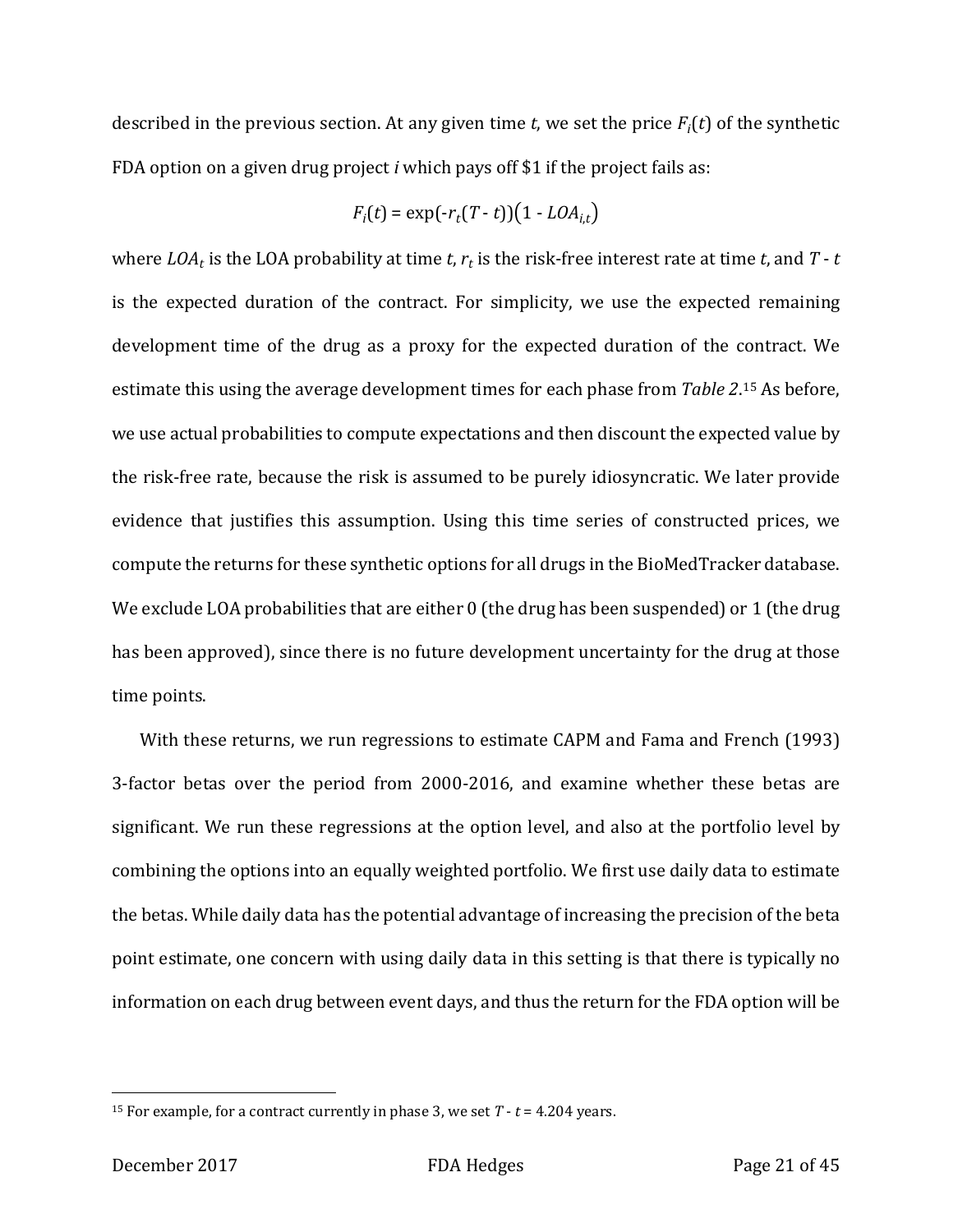zero for those days. While the lack of correlation due to few events may indeed be valuable to an issuer, for robustness we also provide the beta estimates using monthly data.

*Table 6* below provides the results of these factor regressions. As can be seen from the table, the coefficients (betas) are insignificantly different from zero for the CAPM and Fama-French factors when using either daily or monthly data, as well as when running the regressions at both the option and portfolio levels. Moreover, the intercept (alpha) estimates are also insignificant. This provides empirical evidence that the risk of FDA options is idiosyncratic and unrelated to systematic factors, and thus may be valuable for diversification. More broadly, since the value of FDA options are directly tied to the underlying R&D projects, this provides evidence consistent with the idea that the risk of R&D projects in general is idiosyncratic, a point that has been posited by a number of papers (e.g. Pastor and Veronesi, 2009).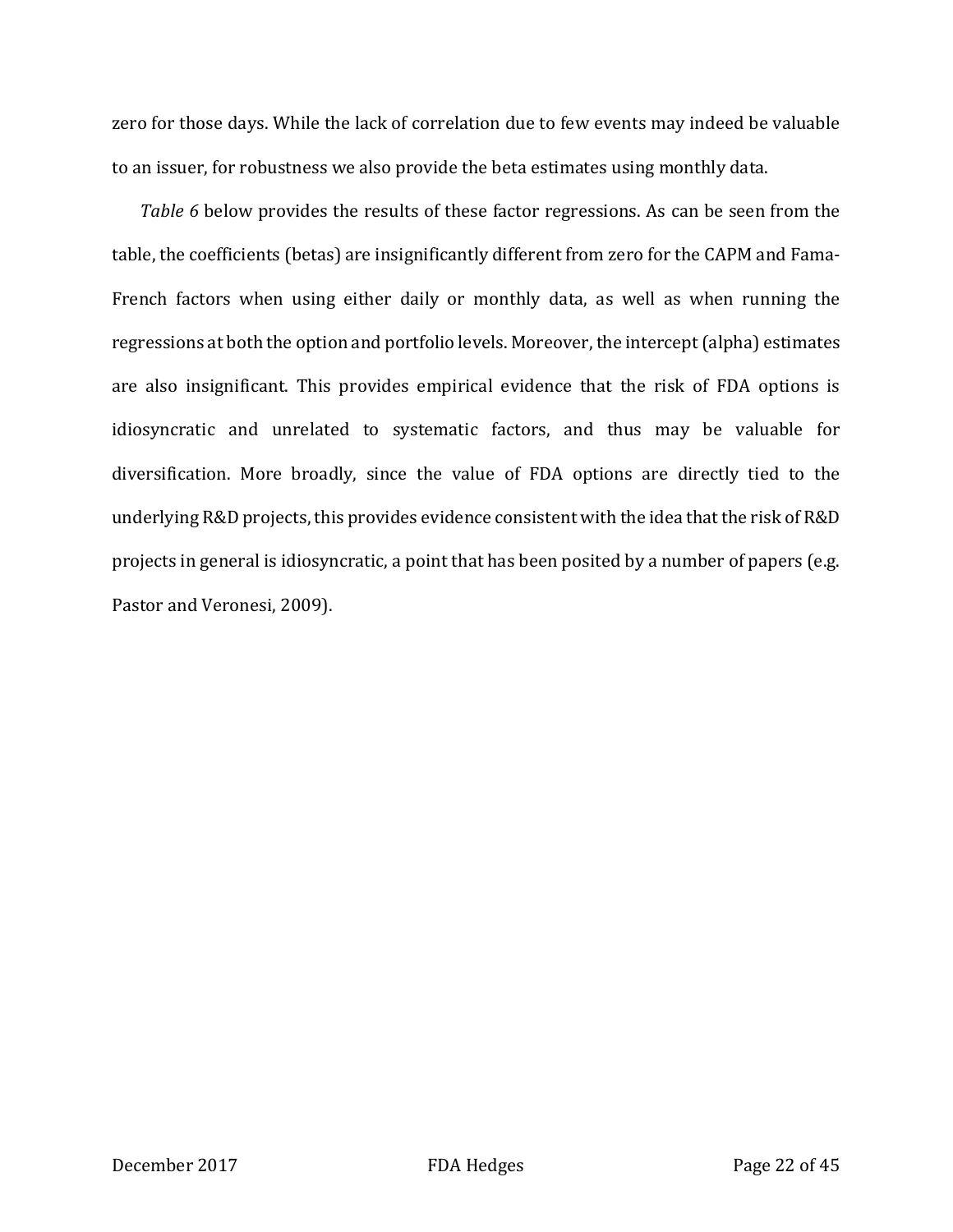#### **Table 6: Systematic Risk of FDA Options**

This table gives the results of CAPM and Fama-French 3-factor regressions of the excess return of FDA options on the market, size, and value factors. Regressions are run at the option level or portfolio level using either daily or monthly return data from 2000 to 2016, as indicated. Robust standard errors are in parentheses, and are clustered by date when run at the option level. \* indicates significance at the 10% level, \*\* indicates significance at the 5% level, and \*\*\* indicates significance at the 1% level.

|                     |            |           |            | $D$ Cpchacht variable. $n_{l,t}$ | '         |           |           |           |
|---------------------|------------|-----------|------------|----------------------------------|-----------|-----------|-----------|-----------|
|                     | (1)        | (2)       | (3)        | (4)                              | (5)       | (6)       | (7)       | (8)       |
| $(Mkt-rf)_{r}$      | $-0.0003$  | 0.010     | $-0.0007$  | 0.010                            | $-0.059$  | $-0.0003$ | $-0.061$  | $-0.029$  |
|                     | (0.0069)   | (0.008)   | (0.008)    | (0.008)                          | (0.051)   | (0.059)   | (0.055)   | (0.059)   |
| $SMB_t$             |            |           | $-0.0003$  | 0.015                            |           |           | 0.074     | 0.130     |
|                     |            |           | (0.012)    | (0.025)                          |           |           | (0.062)   | (0.091)   |
| $HML_t$             |            |           | 0.002      | $-0.026$                         |           |           | $-0.077$  | $-0.102$  |
|                     |            |           | (0.019)    | (0.021)                          |           |           | (0.076)   | (0.111)   |
| Constant $(\alpha)$ | 0.00003    | 0.00003   | 0.00003    | 0.00003                          | 0.0008    | 0.0001    | 0.0007    | 0.0001    |
|                     | (0.00008)  | (0.0001)  | (0.00008)  | (0.0001)                         | (0.0018)  | (0.0022)  | (0.0018)  | (0.0021)  |
|                     |            |           |            |                                  |           |           |           |           |
| Regression<br>Level | Option     | Portfolio | Option     | Portfolio                        | Option    | Portfolio | Option    | Portfolio |
| Data                | Daily      | Daily     | Daily      | Daily                            | Monthly   | Monthly   | Monthly   | Monthly   |
| <b>Obs</b>          | 20,690,864 | 3,918     | 20,690,864 | 3,918                            | 1,008,291 | 192       | 1,008,291 | 192       |
| R <sup>2</sup>      | 0.0000     | 0.0003    | 0.000      | 0.0012                           | 0.0003    | 0.0000    | 0.0006    | 0.0460    |

Dependent Variable: *Ri*,*<sup>t</sup>* – *rft*

# **4.3 A Direct Test of Idiosyncratic Risk**

A potential concern with our factor regressions is that the lack of significance of the factors may be due to our method of discounting the payoffs of the options. In particular, if the risk of FDA approval is, in fact, not purely idiosyncratic, then our option pricing formula is incorrect. In such cases, we should be using the stochastic discount factor to compute option prices, which amounts to discounting option payoffs using risk-neutral probabilities instead of actual probabilities to compute expectations. It is therefore possible that we do not find significant correlation with priced factors because we are not properly accounting for the pricing kernel.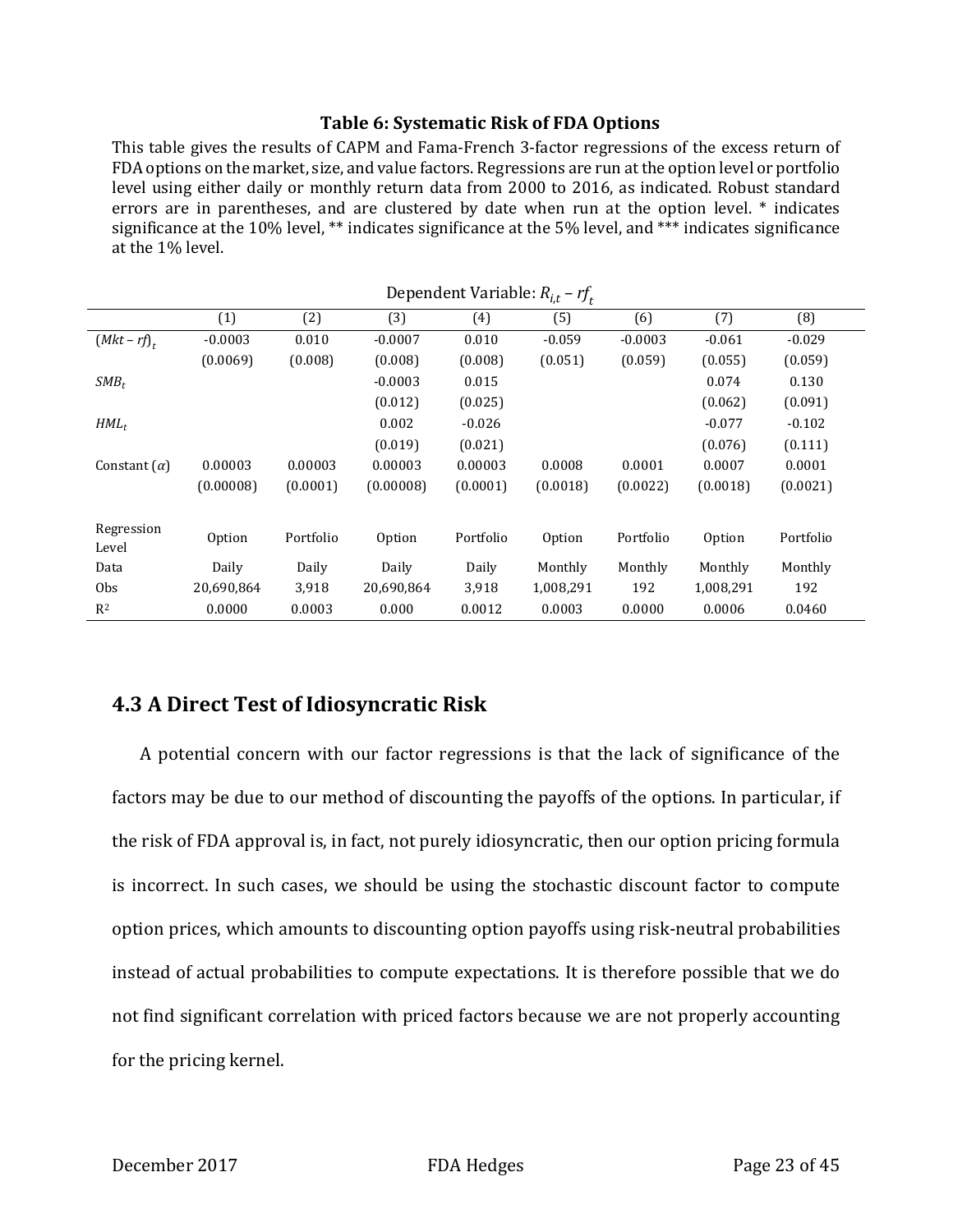To address this concern, we examine whether the market return has any significant predictive power regarding the success or failure of drugs. The idea behind this test is that any correlation between FDA option returns and factors such as the market should also manifest itself in whether drugs ultimately succeed or fail (and thus whether the FDA option expires worthless or pays off). Since the success or failure is simply a binary outcome, examining whether the market return is a factor in predicting this outcome is therefore a way to test the robustness of our results above without having to discount or rely on estimation of the pricing kernel. Specifically, we run a logit regression at the drug level, where the dependent variable is a binary variable that equals one if the drug succeeded (passed U.S. regulatory approval) on the given day, and equals zero if the drug failed (development suspension) on the given day. We run this success/failure variable on the contemporaneous market return, as well as the lagged and forward 20-, 60-, and 90-day cumulative market returns.

The results of these regressions are given below in *Table 7*. As can be seen from the table, the market return is insignificant at every horizon, indicating that the market return does not have predictive power on the success or failure outcomes of drugs. This provides further evidence that the risk of FDA approval is purely idiosyncratic.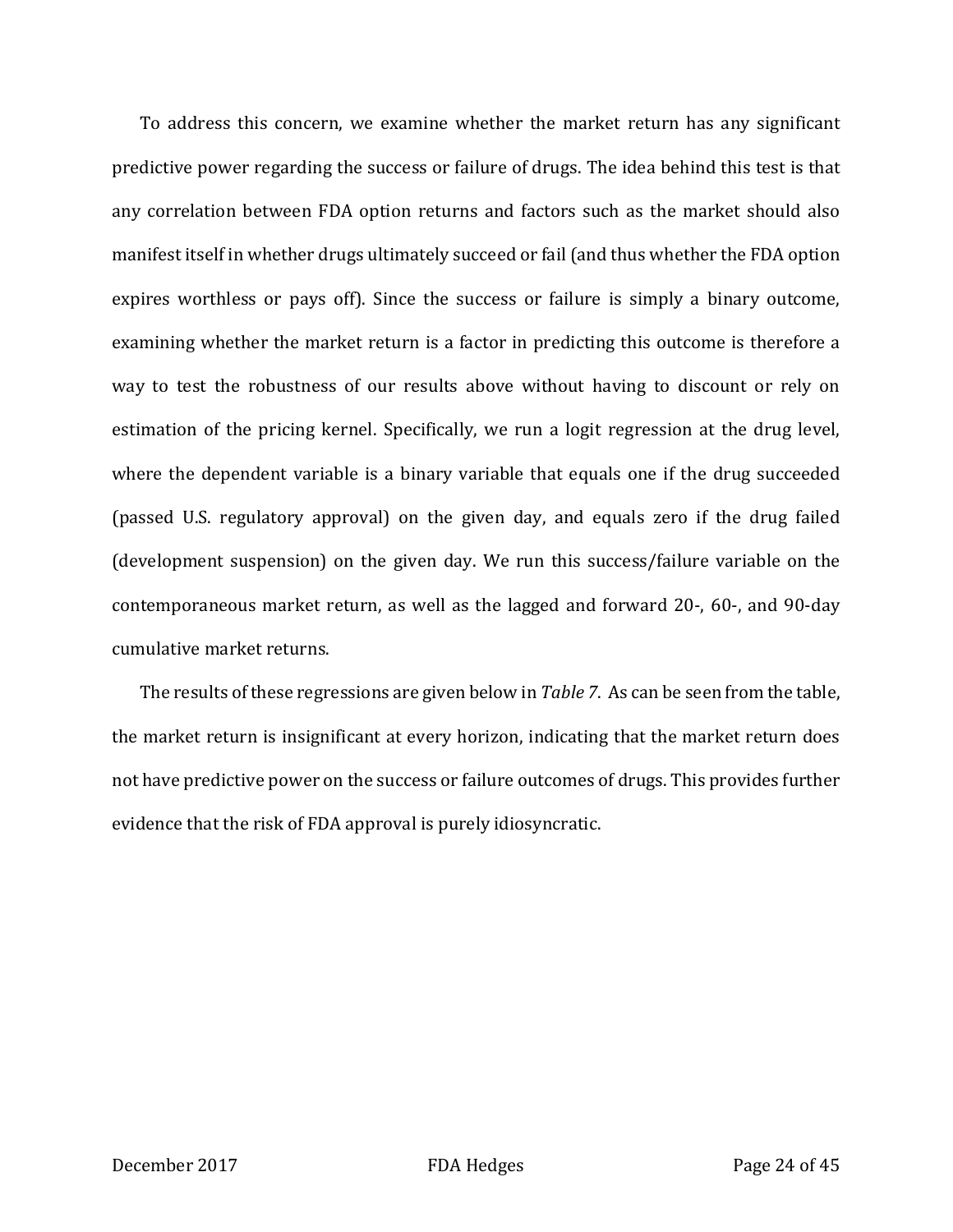#### **Table 7: Drug Success/Failure Outcomes and the Market Return**

This table gives the results of logit regressions of drug success or failure outcomes on market returns over different time periods. The dependent variable is equal to one if the drug succeeded on the given day and zero if the drug failed on that day. The market returns are cumulative returns between the indicated lagged or forward date and the day *t*. Regressions are run at the drug level using daily data from 2000 to 2016. Robust standard errors are in parentheses, and are clustered by date. \* indicates significance at the 10% level, \*\* indicates significance at the 5% level, and \*\*\* indicates significance at the 1% level.

|                          |          |         |          | Dependent Variable: Drug Success/Failure |          |          |         |          |          |
|--------------------------|----------|---------|----------|------------------------------------------|----------|----------|---------|----------|----------|
| Market Return<br>Window: | (1)      | (2)     | (3)      | (4)                                      | (5)      | (6)      | (7)     | (8)      | (9)      |
| Contemporaneous, t       | $-5.201$ |         |          |                                          |          |          |         |          |          |
|                          | (4.272)  |         |          |                                          |          |          |         |          |          |
| Lagged, $t - 1$ to $t$   |          | 1.656   |          |                                          |          |          |         |          |          |
|                          |          | (3.182) |          |                                          |          |          |         |          |          |
| Lagged, $t - 20$ to $t$  |          |         | $-0.214$ |                                          |          |          |         |          |          |
|                          |          |         | (1.066)  |                                          |          |          |         |          |          |
| Lagged, $t$ – 60 to $t$  |          |         |          | $-0.314$                                 |          |          |         |          |          |
|                          |          |         |          | (0.717)                                  |          |          |         |          |          |
| Lagged, $t$ - 90 to $t$  |          |         |          |                                          | $-0.626$ |          |         |          |          |
|                          |          |         |          |                                          | (0.510)  |          |         |          |          |
| Forward, $t$ to $t + 1$  |          |         |          |                                          |          | $-1.765$ |         |          |          |
|                          |          |         |          |                                          |          |          |         |          |          |
|                          |          |         |          |                                          |          | (3.002)  |         |          |          |
| Forward, $t$ to $t$ + 20 |          |         |          |                                          |          |          | 0.338   |          |          |
|                          |          |         |          |                                          |          |          | (1.235) |          |          |
| Forward, $t$ to $t$ + 60 |          |         |          |                                          |          |          |         | $-0.127$ |          |
|                          |          |         |          |                                          |          |          |         | (0.770)  |          |
| Forward, $t$ to $t$ + 90 |          |         |          |                                          |          |          |         |          | $-0.464$ |
|                          |          |         |          |                                          |          |          |         |          | (0.626)  |
|                          |          |         |          |                                          |          |          |         |          |          |
| Obs                      | 9,678    | 9,678   | 9,678    | 9,678                                    | 9,678    | 9,676    | 9,628   | 9,553    | 9,474    |
| Pseudo-R <sup>2</sup>    | 0.0007   | 0.0001  | 0.0000   | 0.0001                                   | 0.0008   | 0.0002   | 0.0000  | 0.0000   | 0.0003   |

We argue that this zero-beta property of FDA hedges increases their appeal to both buyers and issuers. From the perspective of biopharma firms, FDA hedges will be *negatively* correlated with the idiosyncratic risk of the development firm's stock. The firm may appear to be a more attractive investment by reducing this risk, which has been shown to be a significant portion of biopharma firm's total risk (e.g. Thakor et al., 2017). As a result, biopharma firms may wish to purchase FDA hedges in order to attract capital from investors.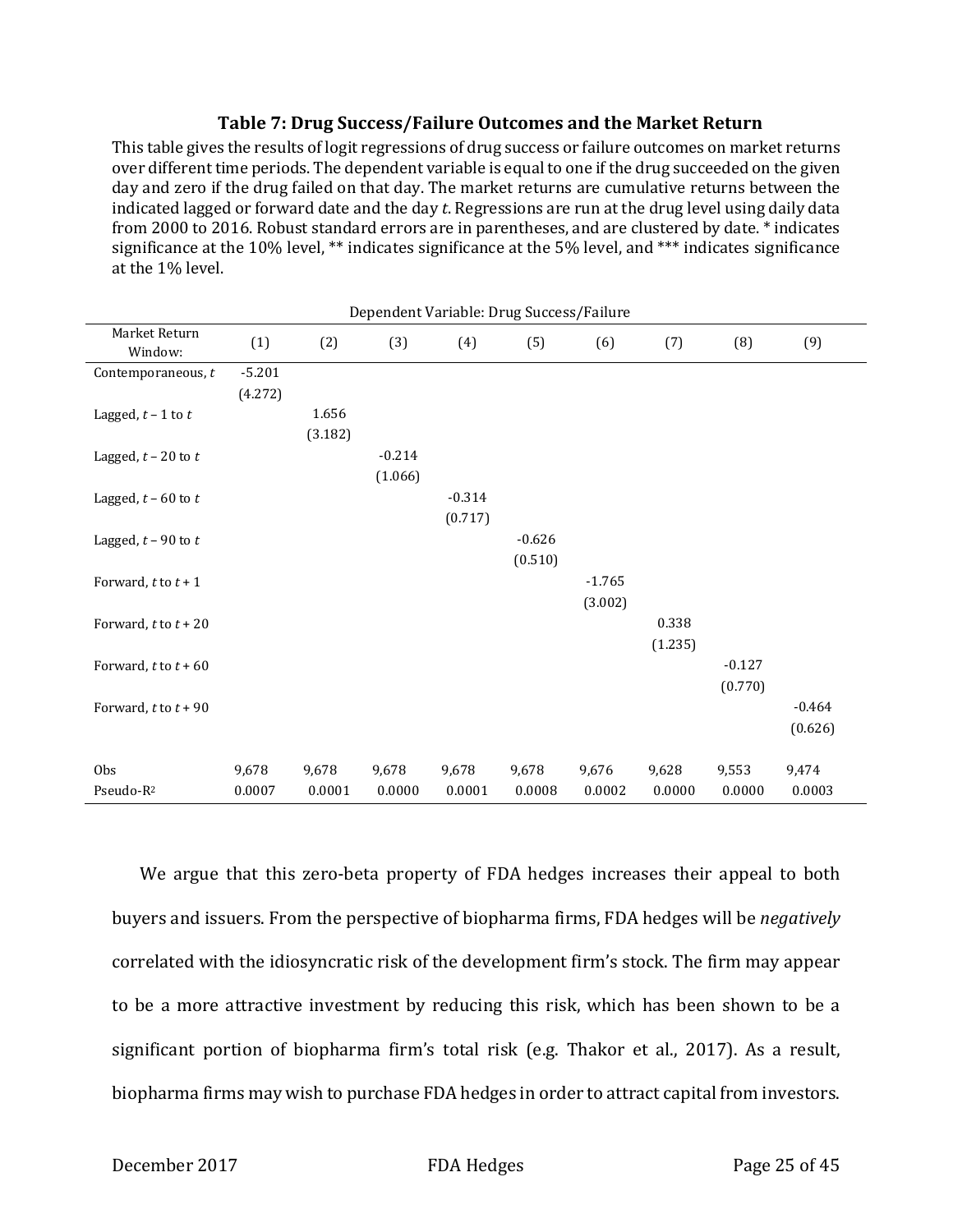Alternatively, investors themselves may wish to purchase FDA hedges directly to offset the risk of their own investments in biopharma firms.

From the perspective of issuers offering FDA options, these risk patterns allow issuers to hedge some of the FDA option risk, thus further improving the Sharpe ratios that we previously documented. We next turn to analysis of how they may do so.

### **4.4 Hedging the Risk of FDA Options**

In this section, we outline the extent to which an issuer of FDA risk can hedge by trading the stock of the underlying drug developer. The idea is that any significant movements in the value of the underlying project that an FDA option is based upon will also affect the stock price of the developing firm. To illustrate this in a simple manner, consider a single FDA option that the issuer hedges by shorting the underlying firm. Let the value of the firm be *V* before the approval decision is made, and  $V_1$  if approved and  $V_0$  if not approved. These approval-contingent values may be written as:

$$
V_1 = X_1 + A
$$
  

$$
V_0 = X_0 + 0
$$

where  $(X_0, X_1)$  are the value of the assets of the firm due to other factors than the drug under consideration, and *A* is the value of the drug under consideration conditional on approval (and thus equal to zero after non-approval). If  $X_0$  and  $X_1$  differ, there is a correlation between the approval decision and the value of the firms due to other factors. Before the approval decision, the value of the firm is:[16](#page-26-0)

$$
V\!=pV_1+(1-p)V_0
$$

<span id="page-26-0"></span><sup>&</sup>lt;sup>16</sup> This ignores the possibility that the stochastic discount factor may differ across the two approval states.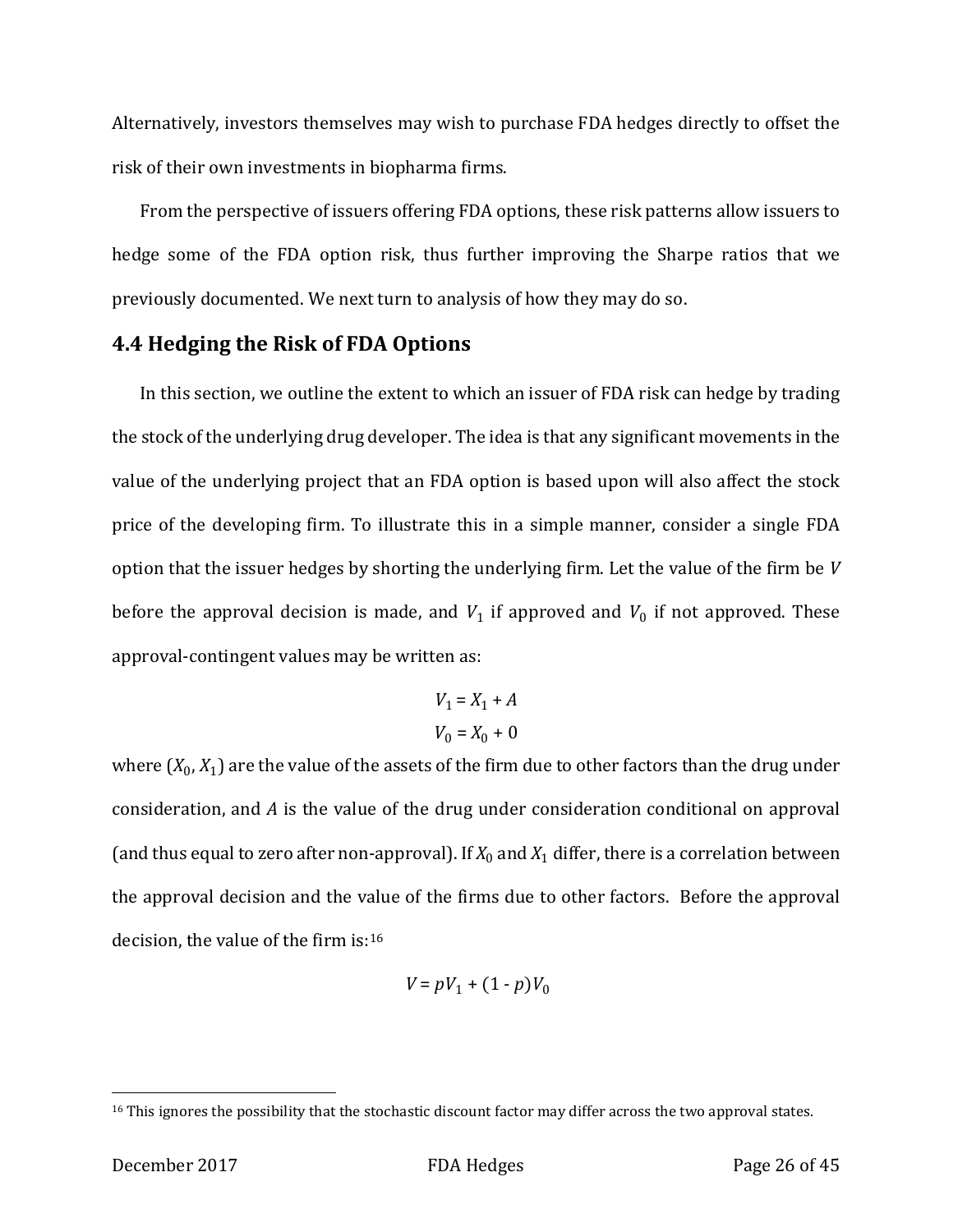This equation implies that the price increase due to approval is larger when the probability of non-approval is larger. Likewise, price drops due to non-approval are smaller when the probability of non-approval is smaller.

Assume the issuer of the FDA option shorts the underlying developer to hedge the FDA option. Now consider the case when the approval decision is independent of the other factors driving firm value:  $X_1 = X_0$ . The payoff of the issuer hedge after non-approval is then:

$$
V\cdot V_0+P\cdot 1
$$

The first term is positive because the firm loses value, and the second term is negative because the payout on the option is larger than the price charged for it. The payoff after approval is:

$$
V - V_1 + P
$$

The first term is negative because the firm gains value, and the second term is positive because of the revenue from selling the option comes without a payout.

As an example of how issuer hedging may work in practice, consider the case of Poniard Pharmaceuticals, a firm developing a lead drug known as Picoplatin, designed to tackle platinum resistance in chemotherapy. Although Picoplatin was under development for a number of different indications, one of its main indications was small cell lung cancer. According to drug trial data from the BioMedTracker, Picoplatin for small cell lung cancer was in phase 3 of the FDA approval process as of late 2009, when it had a probability of eventual FDA approval of 35%. Suppose at this point in time, an issuer had sold a multi-phase FDA binary option, which pays off in the event that the drug fails any subsequent stage of the development process, or is not approved. Ignoring discounting for simplicity, the price of an FDA option with a \$100 face value will be approximately  $$100 \times (1 - 0.35) = $65$ .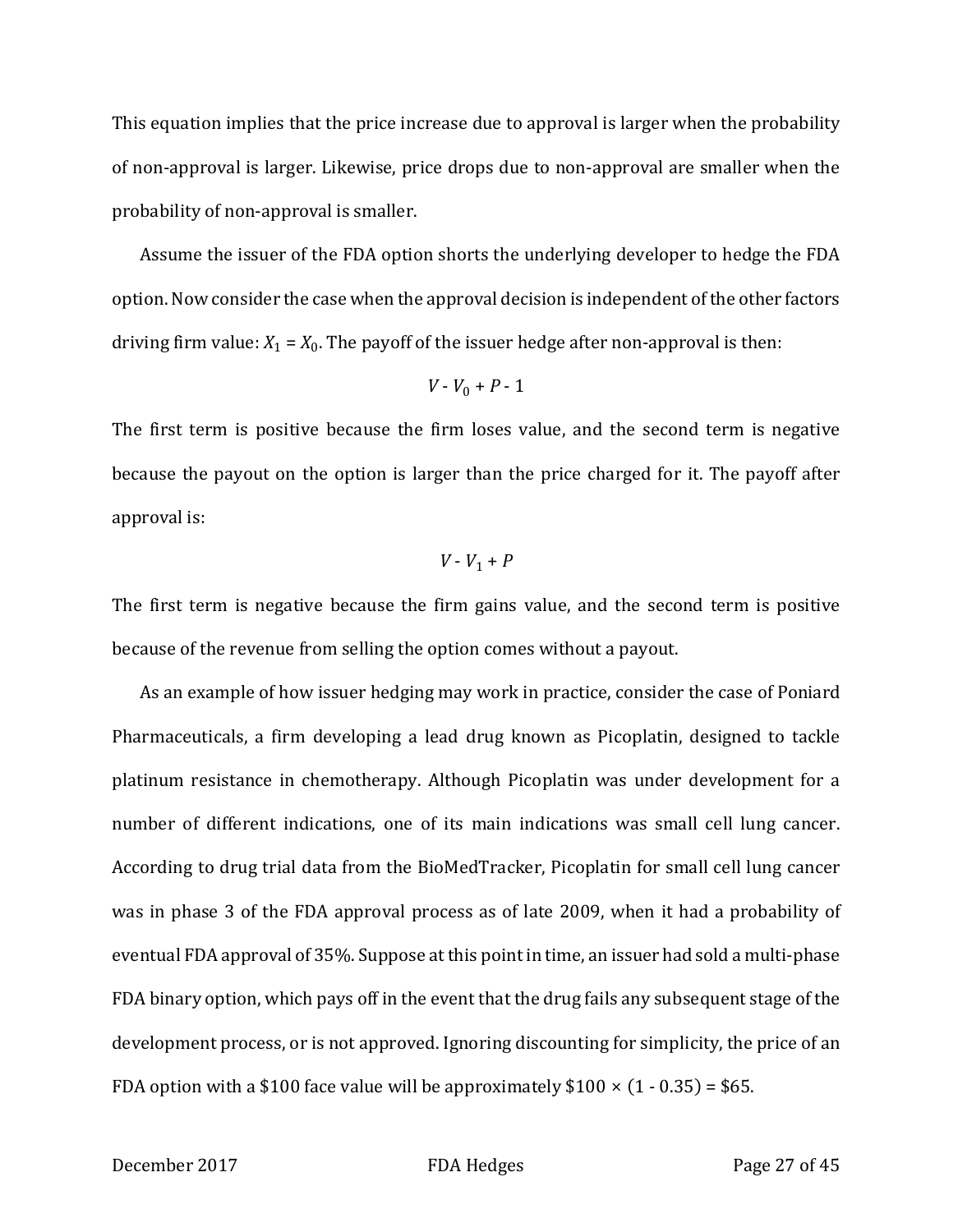Now, phase 3 trial data for Picoplatin for small cell lung cancer was released on 11/16/2009, and the results precipitated a drop in the likelihood of approval for the drug of 20 percentage points, from 35% to 15%. Since the drug was less likely to be approved, this in turn implied an increase in the price of the FDA option, from \$65 to \$100  $\times$ (1 - 0.15) = \$85, or a return of -30.7% from the perspective of the issuer's position. However, suppose that the issuer also had a short position in the underlying Poniard stock. In the 10 days surrounding the trial data release date, Poniard's stock posted a return of -70.8%, thus yielding a return of the short position of 70.8%.[17](#page-28-0) As a result, on a one-for-one basis, the short position in the stock more than offsets the increased liability from the FDA option from the perspective of the issuer. A full hedge in this case would therefore involve a portfolio with a roughly 50% weight in the short stock and a 50% weight in risk-free assets.

More generally, we can use the time series of approval probability data as well as stock return data to estimate the optimal number of underlying stocks needed for issuers to hedge the risk of FDA options. Let *F*(*t*) be the price of the FDA option at date *t* that is given by our previous formulas. Denote the underlying stock price return by *S*(*t*), and let *n* be the number of shares of the underlying stock that issuers hold in order to hedge the FDA option. The optimal number of shares that minimizes the overall variance of the issuer satisfies the wellknown formula:

$$
n^* = \left(\frac{\sigma_F}{\sigma_S}\right)\rho_{F,S}
$$

<span id="page-28-0"></span><sup>17</sup> One could alternatively examine *abnormal* returns for the stock, i.e. returns that are attributed to the idiosyncratic movement of the stock (related to the stock's fundamentals), and not to the market or other systematic factors. Doing so by calculating abnormal returns relative to the market factor yields an even larger drop of 74.8%. The very large drop may indicate that investors viewed the disappointing trial results as an indication that Picoplatin would fail some of its trials for other indications. As a result, in this case it is likely that the drug under consideration is correlated with other assets of the company.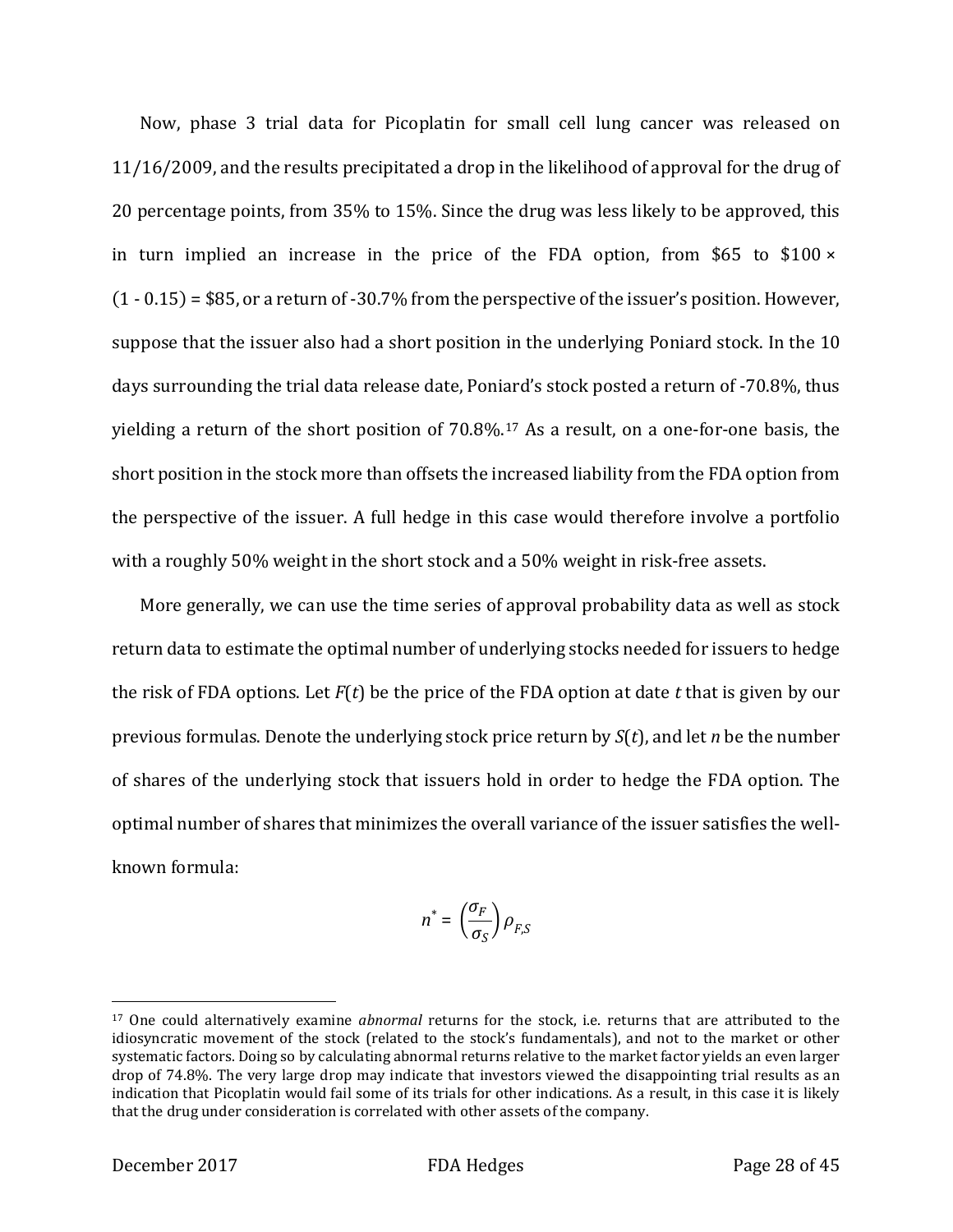where  $\sigma_F$  is the standard deviation of the FDA option price,  $\sigma_S$  is the standard deviation of the underlying stock price, and  $\rho_{FS}$  is the correlation between the prices of the FDA option and the underlying stock.

To more clearly illustrate how this hedging may work in practice, we obtain the approval probability data for the 30 companies in the BioMedTracker database with the lowest market capitalizations, since these companies are likely to have the fewest number of drugs or indications in development. We then obtain daily stock price data for these companies. We eliminate companies for which there are either no drug trial events, or for which there is an insufficient amount of drug trial or stock data. This leaves 19 companies for which we run our estimation results.

Using the time series data on changes in approval probabilities to estimate the prices of multiple-phase FDA binary options for different drugs, as well as stock price data for the underlying company stocks, we estimate the parameters needed to determine the optimal hedge and the implied amount of reduced variance for different drugs. The prices of the FDA options are calculated as described in Section 4.2. *Table 8* below presents the optimal hedge for various drugs. The first three columns correspond to the three parameters above, and the fourth column to the optimal number of shorted stocks. The fifth column calculates the reduction in variance enabled by optimal hedging.[18](#page-29-0)

<span id="page-29-0"></span><sup>&</sup>lt;sup>18</sup> Variances and correlations are calculated based on the sample period for which there is data for each drug. For simplicity, we assume a risk-free interest rate of 0 and we ignore the fact that the timing of the FDA approval decision is uncertain. Accounting for this uncertainty will require additional distributional assumptions.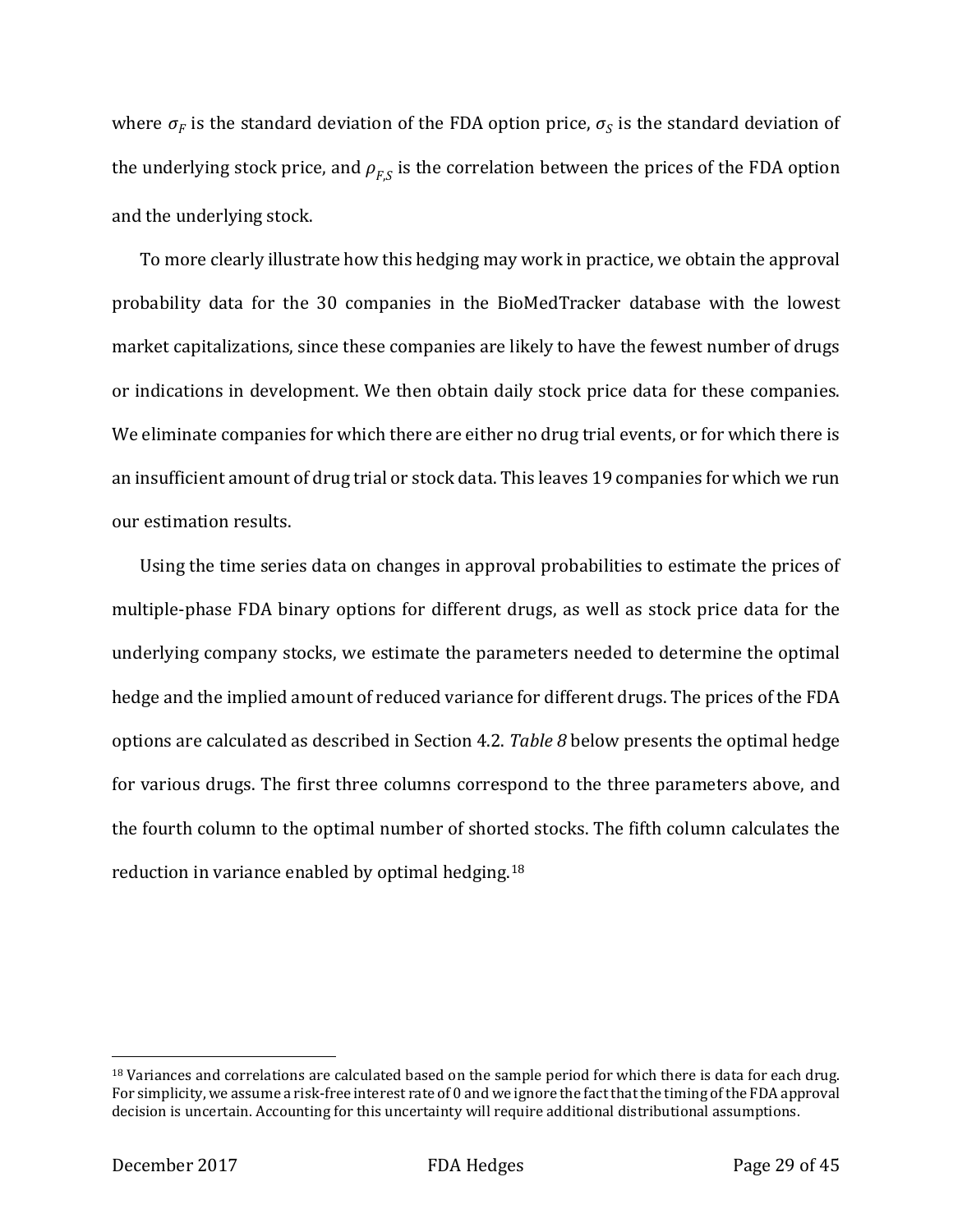### **Table 8: Optimal Issuer Hedges for FDA Options on Different Drugs**

This table gives the standard deviation of the price of an FDA binary option  $\sigma_F$  for various drugs, the standard deviation of the researching company's stock price  $\sigma_S$ , the correlation between these prices  $\rho_{F,S}$ , the optimal number of underlying stocks to short *n*<sup>\*</sup> in order to hedge the option risk, and the reduction in variance implied by the hedge.

| <b>Company Name</b>             | Drug                                                   | $\sigma_F$ | $\sigma_{S}$ | $\rho_{F,S}$ | $n^*$    | Variance<br>Reduction |
|---------------------------------|--------------------------------------------------------|------------|--------------|--------------|----------|-----------------------|
| Acusphere Inc.                  | AI-128 for Asthma                                      | 14.13      | 26.78        | $-0.42$      | $-0.22$  | 17%                   |
| Acusphere Inc.                  | CEP-33222 for Breast Cancer                            | 15.02      | 26.78        | $-0.37$      | $-0.21$  | 13%                   |
| Advanced Life Sciences Holdings | ALS-357 for Melanoma                                   | 2.96       | 38.63        | $-0.54$      | $-0.04$  | 10%                   |
| Advanced Life Sciences Holdings | Restanza for Respiratory Tract Infections              | 4.07       | 38.63        | $-0.93$      | $-0.10$  | 82%                   |
| <b>ARYx Therapeutics</b>        | ATI-9242 for Schizophrenia                             | 4.32       | 2.27         | $-0.74$      | $-1.42$  | 53%                   |
| <b>ARYx Therapeutics</b>        | Naronapride for Chronic Idiopathic Constipation        | 12.29      | 2.27         | $-0.84$      | $-4.53$  | 70%                   |
| <b>ARYx Therapeutics</b>        | Naronapride for Gastroesophageal Reflux Disease        | 12.23      | 2.27         | $-0.84$      | $-4.51$  | 69%                   |
| <b>Bone Medical Ltd</b>         | Capsitonin for Osteoporosis / Osteopenia               | 2.75       | 84.04        | $-0.61$      | $-0.02$  | 4%                    |
| <b>Boston Therapeutics</b>      | BTI-320 for Diabetes Mellitus, Type II                 | 0.63       | 84.04        | $-0.24$      | 0.00     | 0%                    |
| Taxus Cardium                   | Generx for Angina                                      | 0.72       | 84.04        | $-0.25$      | 0.00     | 0%                    |
| diaDexus                        | AIDSVAX for HIV Prevention                             | 1.70       | 0.34         | 0.00         | $-0.02$  | 1%                    |
| diaDexus                        | PreviThrax for Anthrax Infection (Antibacterial)       | 10.01      | 20.40        | $-0.81$      | $-0.40$  | 65%                   |
| <b>Entia Biosciences</b>        | ErgoD2 for Renal Disease / Renal Failure               | 5.10       | 20.40        | $-0.73$      | $-0.18$  | 53%                   |
| MultiCell Technologies          | MCT-125 for Multiple Sclerosis (MS)                    | 0.27       | 108.04       | 0.57         | 0.00     | 8%                    |
| Neuro-Hitech                    | Huperzine A for Alzheimer's Disease (AD)               | 9.48       | 108.04       | $-0.51$      | $-0.04$  | 23%                   |
| Neurobiological Technologies    | Xerecept for Cerebral Edema                            | 1.13       | 0.37         | 0.24         | 0.75     | 0%                    |
| Nuo Therapeutics                | ALD-201 for Coronary Artery Disease                    | 11.87      | 0.65         | $-0.76$      | $-13.86$ | 20%                   |
| Nuo Therapeutics                | ALD-401 for Ischemic Stroke                            | 10.21      | 2.74         | $-0.94$      | $-3.51$  | 88%                   |
| Nuo Therapeutics                | ALD-451 for Brain Cancer                               | 4.54       | 1.03         | $-0.69$      | $-3.02$  | 41%                   |
| Ore Pharmaceutical Holdings     | ORE10002 for Inflammatory Disorders                    | 1.03       | 1.10         | 0.13         | 0.13     | 1%                    |
| Ore Pharmaceutical Holdings     | ORE1001 for Ulcerative Colitis (UC)                    | 0.31       | 1.10         | 0.01         | 0.00     | 0%                    |
| OncoVista Innovative Therapies  | OVI-237 for Breast Cancer                              | 0.54       | 1.10         | $-0.10$      | $-0.05$  | 0%                    |
| OncoVista Innovative Therapies  | OVI-237 for Gastric Cancer                             | 7.01       | 0.37         | $-0.80$      | $-15.10$ | 64%                   |
| OncoVista Innovative Therapies  | P-AAT for Acute Coronary Syndrome (ACS)                | 0.54       | 10.67        | 0.29         | 0.01     | 0%                    |
| OncoVista Innovative Therapies  | P-AAT for Diabetes Mellitus, Type I                    | 2.09       | 10.67        | 0.50         | 0.10     | 1%                    |
| Poniard Pharmaceuticals         | Picoplatin for Colorectal Cancer (CRC)                 | 7.39       | 0.55         | $-0.83$      | $-11.07$ | 60%                   |
| Poniard Pharmaceuticals         | Picoplatin for Ovarian Cancer                          | 8.50       | 0.55         | $-0.78$      | $-11.96$ | 45%                   |
| Poniard Pharmaceuticals         | Picoplatin for Prostate Cancer                         | 0.84       | 0.55         | 0.20         | 0.31     | 1%                    |
| Poniard Pharmaceuticals         | Picoplatin for Small Cell Lung Cancer (SCLC)           | 10.46      | 1094.51      | $-0.71$      | $-0.01$  | 8%                    |
| Poniard Pharmaceuticals         | Skeletal Targeted Radiotherapy for Breast Cancer       | 13.53      | 1094.51      | $-0.81$      | $-0.01$  | 11%                   |
| Poniard Pharmaceuticals         | Skeletal Targeted Radiotherapy for Multiple<br>Myeloma | 13.30      | 1094.51      | $-0.35$      | 0.00     | 5%                    |
| Stromacel                       | UMK-121 for Liver Failure / Cirrhosis                  | 13.44      | 1094.51      | $-0.81$      | $-0.01$  | 11%                   |
| Proteo                          | Elafin for Coronary Artery Bypass Graft (CABG)         | 12.66      | 1094.51      | $-0.74$      | $-0.01$  | 12%                   |
| Rock Creek Pharmaceuticals      | Anatabine citrate for Alzheimer's Disease (AD)         | 0.98       | 1094.51      | 0.78         | 0.00     | 12%                   |
| Rock Creek Pharmaceuticals      | Anatabine citrate for Autoimmune Disorders             | 2.66       | 1094.51      | 0.52         | 0.00     | 6%                    |
| Rock Creek Pharmaceuticals      | Anatabine citrate for Multiple Sclerosis (MS)          | 0.67       | 352.99       | 0.10         | 0.00     | 0%                    |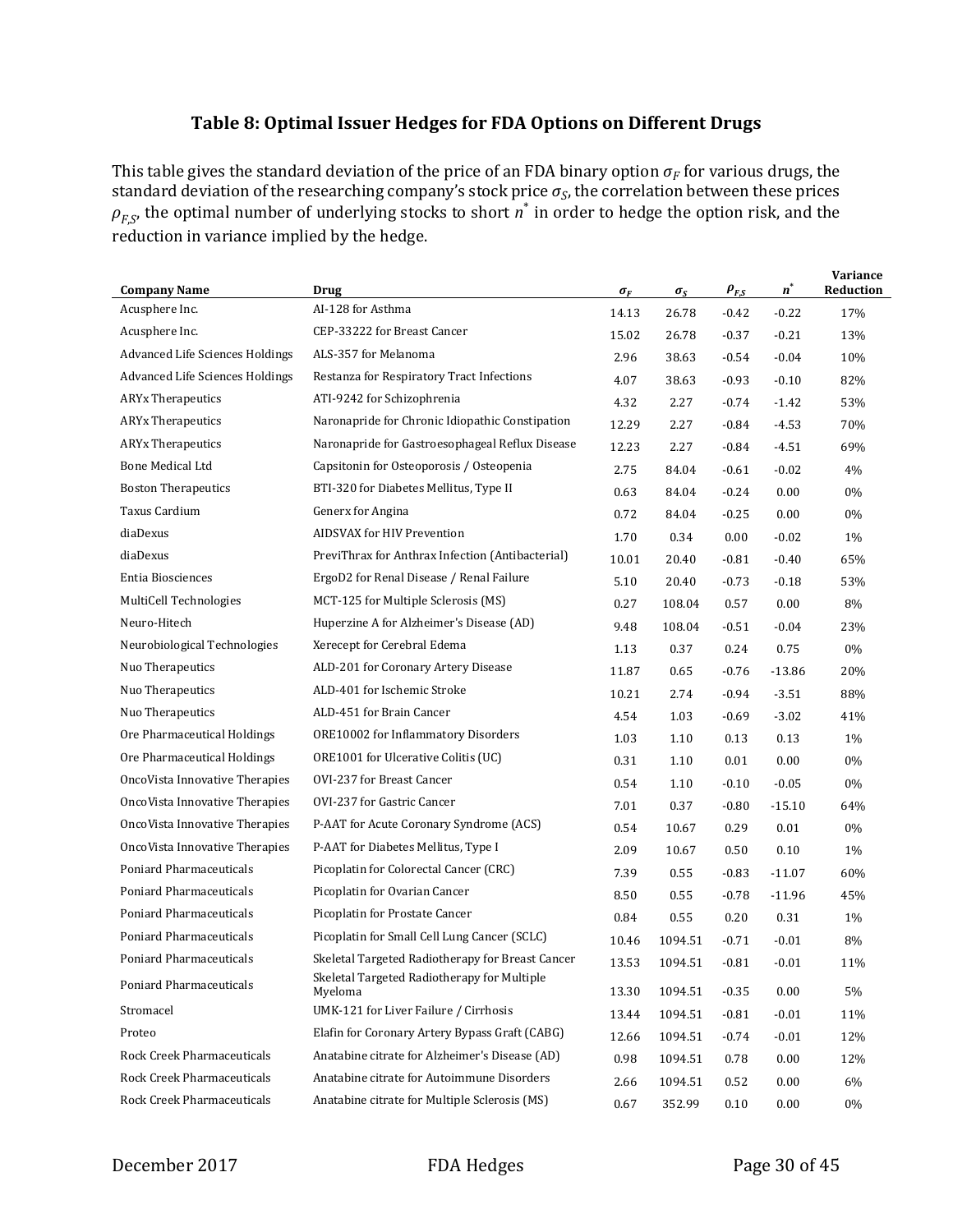| Rock Creek Pharmaceuticals | Anatabine citrate for Traumatic Brain Injury (TBI) | 2.19  | 2.39  | $-0.21$ | $-0.19$ | $1\%$ |
|----------------------------|----------------------------------------------------|-------|-------|---------|---------|-------|
| VioQuest Pharmaceuticals   | Lenocta for Anti-Parasitic and Anti-Protozoal      | 0.87  | 2.39  | $-0.29$ | $-0.11$ | 2%    |
| VioQuest Pharmaceuticals   | Lenocta for Solid Tumors                           | 0.77  | 2.39  | $-0.29$ | $-0.09$ | 2%    |
| VioQuest Pharmaceuticals   | VOD-002 for Multiple Myeloma (MM)                  | 14.63 | 2.39  | $-0.31$ | $-1.88$ | 3%    |
| VioQuest Pharmaceuticals   | VOD-002 for Solid Tumors                           | 0.59  | 41.71 | 0.10    | 0.00    | 1%    |

In a number of cases, the resulting variance reduction is low, on the magnitude of 5% or less. There are several reasons for this. First, for some drug indications, there are only a few dates with any news, and moreover, there is no change in the probability of success for many of these dates. Because of this, the price of the FDA option will remain constant for many dates (ignoring discounting), and the variance of the FDA option will be small. This may lead to imprecise inputs into the optimal hedge calculation, and therefore a low variance reduction. Second, certain drugs or indications make up a relatively small proportion of the value of a company's overall drug portfolio. For example, a company may test a compound for efficacy in treatment areas that are different from the drug's primary target with the expectation of a low likelihood of success. The company's overall value will therefore relatively unaffected by clinical news about this indication. As a result, for these particular types of drugs or indications in development, the underlying stock of the company may not offer an ideal hedge against an FDA option issued on that drug. But as noted, for drugs or indications that make up a substantial portion of the company's portfolio, the reduction in variance can be substantial for the issuer.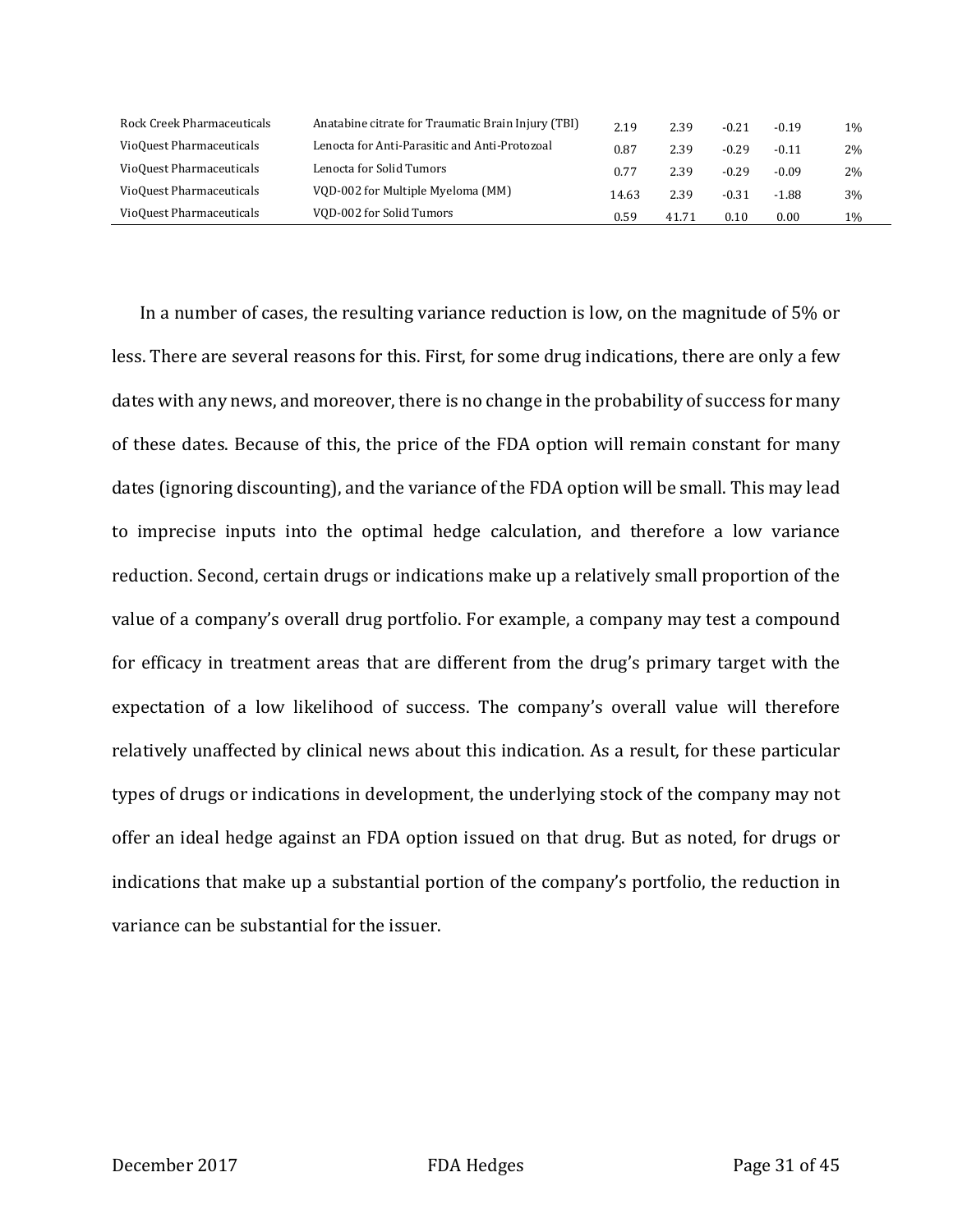# **5. Proof of Concept**

There are several theoretical arguments about adverse selection and moral hazard that raise the concern that the trading of FDA hedges may be infeasible. For example, if there is a large degree of asymmetric information, and a firm knows more about the prospects of a drug than the market, then there may be adverse selection in the market for FDA options that could cause a market breakdown. Alternatively, it is possible that FDA options on drugs developed by smaller biotech companies may not be traded due to moral hazard and agency problems (e.g. Guedj and Scharfstein, 2004). While one could express similar concerns about many different asset classes and transactions that still trade with substantial liquidity in markets (for example, options, IPOs, and CDS contracts), it is possible that these problems may be particularly severe for certain drugs.

In such cases, FDA hedges can be structured in a way that reduces or eliminates adverse selection and moral hazard. The standard and most frequently adopted method is through enforceable disclosure requirements of private information. Just as any firm that conducts an IPO must disclose all potentially harmful information about the firm, and can be sued if it fails to do so, FDA hedges would come with similar disclosures before they are marketed. Investors would demand that material information be disclosed before the hedge is put on the exchange, similar to other insurance products such as CDS contracts. Potential disclosure issues would involve all past FDA communications, as well as past trial information. This would ensure that FDA hedges would trade future scientific and regulatory risk that cannot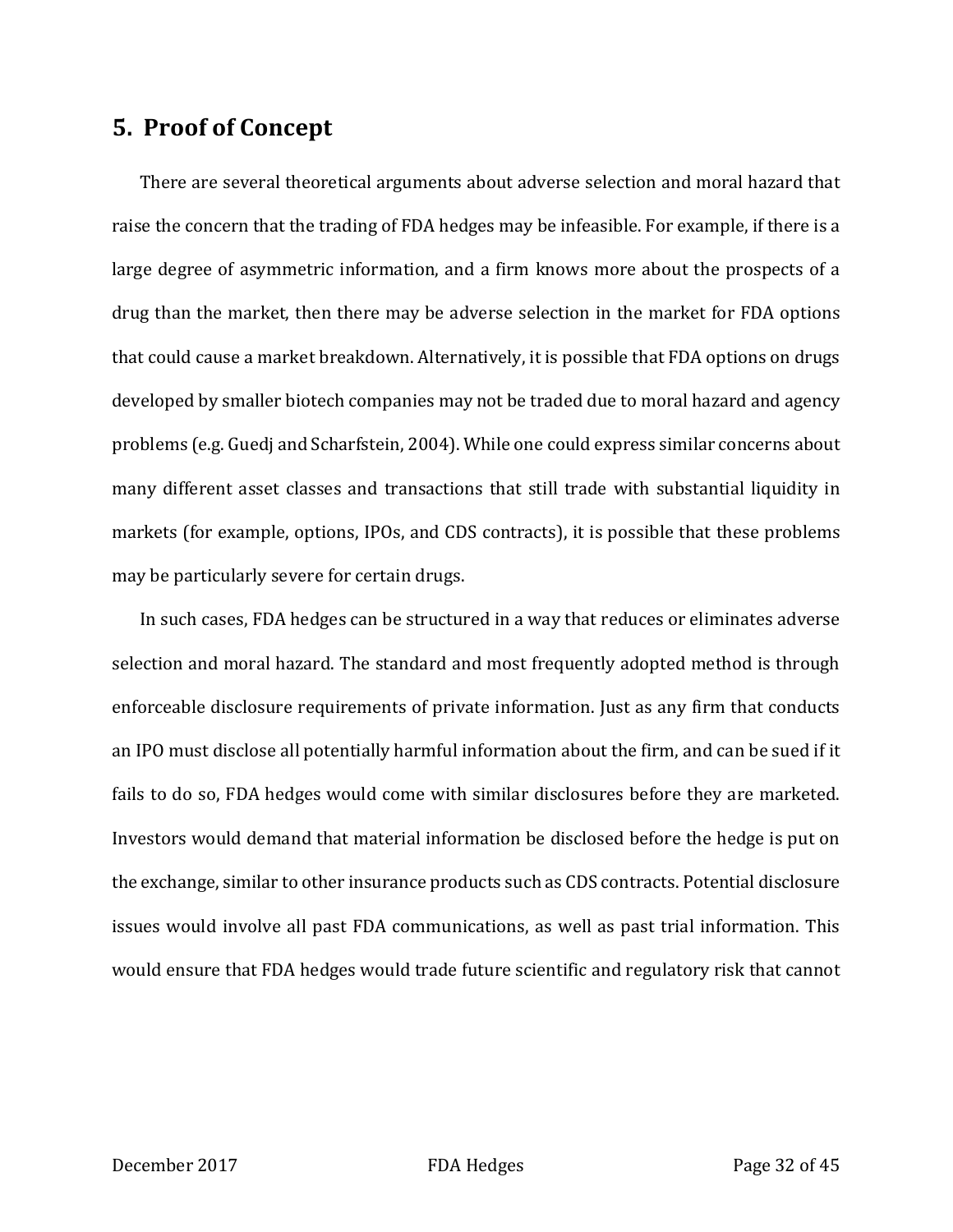be disclosed.[19](#page-33-0) In addition, as developed theoretically by Thakor & Lo (2017), an *exchange* of FDA options between firms and investors can overcome problems of adverse selection and moral hazard, and allow additional investment into R&D.[20](#page-33-1) Thus, the simple framework of FDA hedges that we have developed in this paper can be modified to deal with these theoretical issues.

However, to address these concerns more directly, we discuss an interesting traded instrument that provides a "proof of concept" of liquidity in markets trading FDA risks. Similar in many respects to FDA hedges, the instrument is liquid and follows predicted pricing and volume patterns. This instrument is a particular version of an exchange-traded contingent valuation right (CVR) issued in mergers and acquisitions (M&A) deals, which pays investors pre-specified amounts when certain milestones are met as part of a M&A deal structure. As these milestones many times include FDA approval decisions, these traded contracts contain implicit FDA options.

Nevertheless, one proviso should be kept in mind. Almost all current biopharma CVRs are "impure" with respect to FDA approval decisions, as they often include non-FDA related milestones in addition to FDA approvals. For example, these milestones may include sales or marketing targets. Due to these additional non-FDA milestones, the daily price movements of the CVR may be driven by other factors unrelated to FDA approval. However, this also

<span id="page-33-0"></span><sup>&</sup>lt;sup>19</sup> A related concern is that insiders of companies may misrepresent their projects to investors, and trade in FDA hedges to profit from this information. However, such a concern is also present with insiders trading shares of their companies, and insider trading laws, enforced by the SEC, are already in place to prevent such actions. These same types of laws could also apply to FDA hedges.

<span id="page-33-1"></span><sup>&</sup>lt;sup>20</sup> In particular, Thakor & Lo (2017) show that it is an incentive-compatible optimal mechanism for the firm to provide a put option to investors which pays off if the project fails to achieve high payoffs, and for investors to provide a put option to the firm which pays off if the project fails or provides low payoffs. These options can be viewed as types of FDA options. An exchange of these options is feasible even in the presence of significant adverse selection and moral hazard, and allows the firm to raise financing for R&D investments.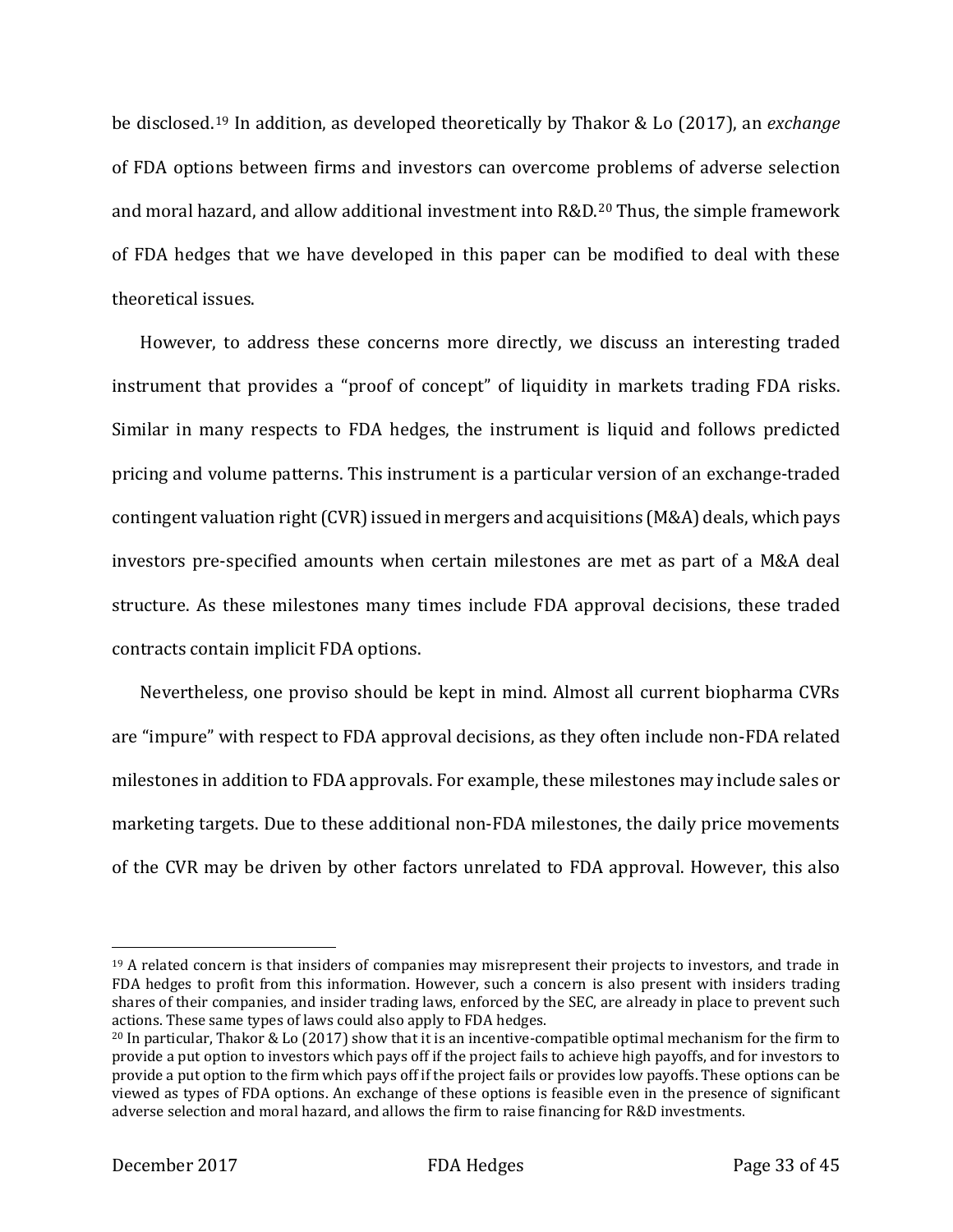suggests that the CVR by itself is not an adequate hedge against FDA approval risk, and thus there is need for purer FDA hedges.

### **5.1 Contingent Valuation Rights with FDA Options**

The contingent valuation right (CVR) is a shareholder right, often given to the selling shareholders during a merger or an acquisition, which gives the holder a cash payment if certain milestones are achieved. CVRs can be traded on the NYSE or NASDAQ, just as listed companies can be traded on these exchanges. An example of a CVR that was traded on the NASDAQ is the CVR issued by Celgene on its acquisition of Abraxis. Celgene issued the Celgene CVR contract, with the holder of the contract entitled to certain milestone and sales payments. For the milestone payments, the holder of the CVR was entitled to a fixed sum of money (\$250 million divided by the number of CVRs outstanding) upon the FDA approval of the drug Abraxane for use in the treatment of non-small cell lung cancer by a certain date. In addition, the holder of the CVR was entitled to another sum of money (\$400 million divided by the total number of outstanding CVR contracts) if the drug Abraxane achieved FDA approval for use in the treatment of pancreatic cancer. These milestone payments can be viewed as binary FDA options.

*Figure 2* below shows the volume data of the Celgene CVR contract, while *Figure 3* shows the price data. In both figures, the top graphs show the volume or price of the CVR contract, while the bottom graphs show the volume or price normalized as a comparable percentage of the underlying Celgene stock. Notice the jump in price around October 2012, when the FDA approved Abraxane for non-small cell lung cancer, and similarly in November, after a trial that showed promise for pancreatic cancer.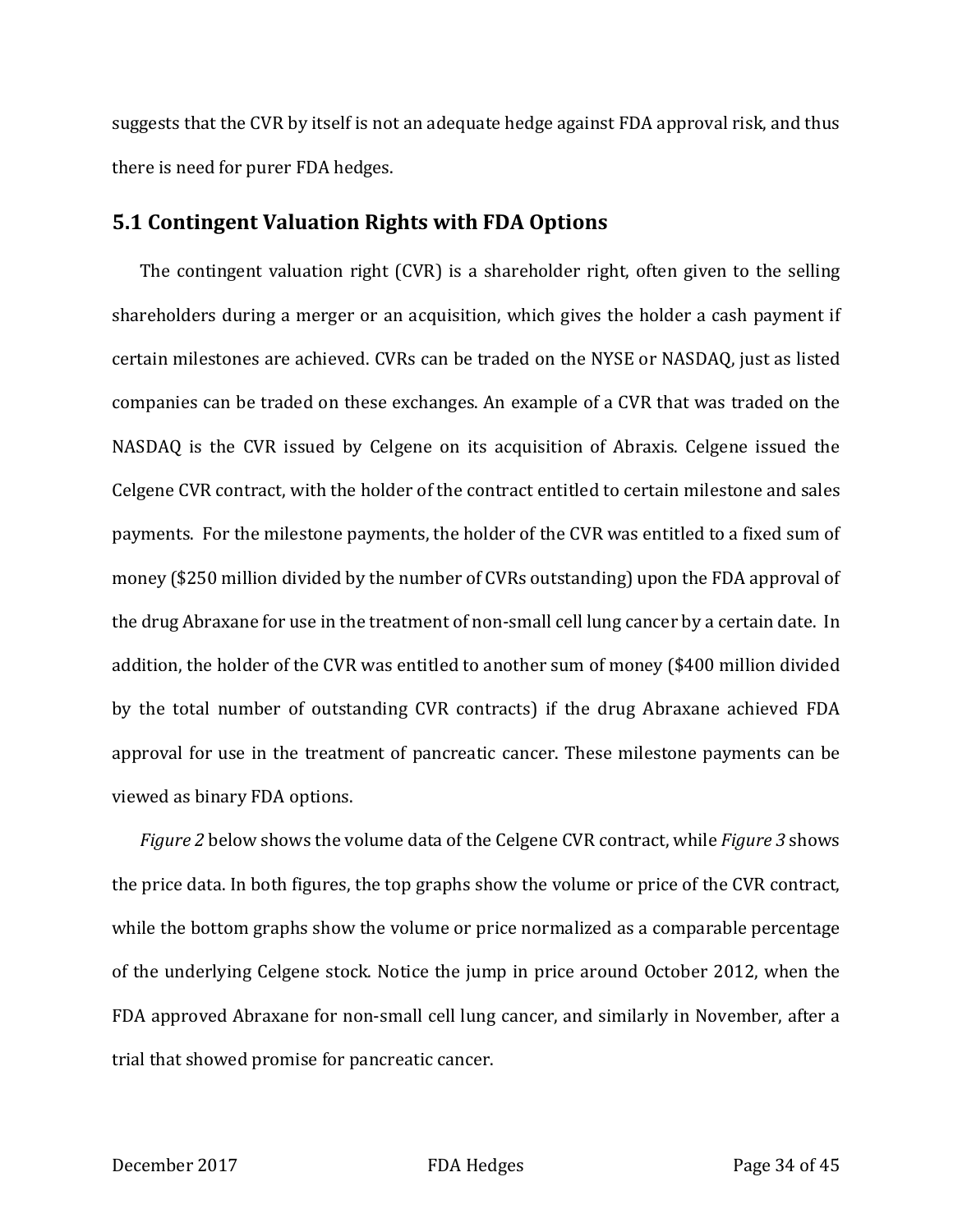### **Figure 2: Celgene CVR Traded Volume**

This figure plots the daily trading volume of the Celgene CVR contract, CELGZ, in number of shares (top figure) and as a percentage of the number of shares traded in the underlying Celgene stock (bottom figure).



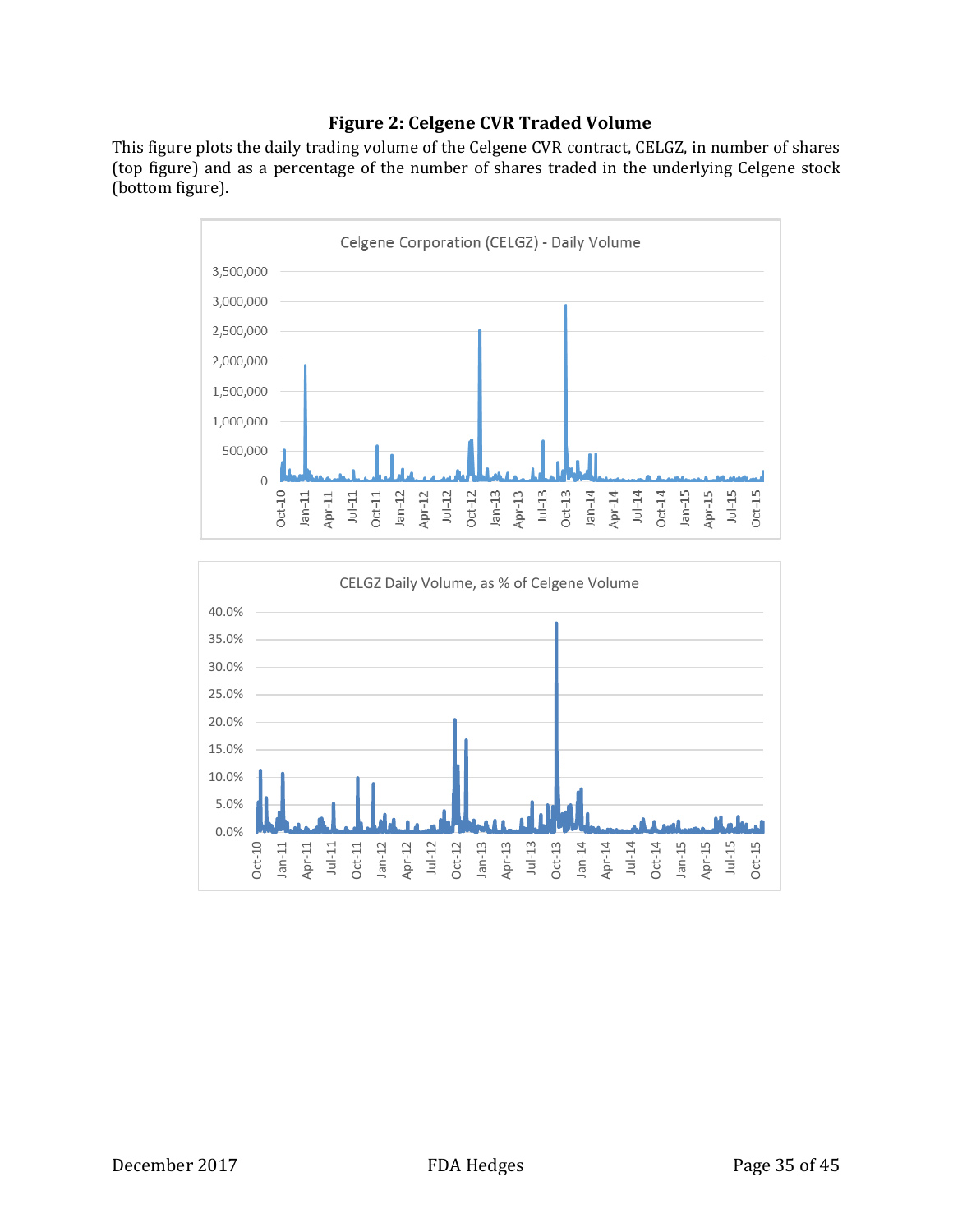### **Figure 3: Celgene CVR Stock Price**

This figure plots the stock price of the Celgene CVR contract, CELGZ, per share (top figure) and as a percentage of the stock price of the underlying Celgene stock (bottom figure).





Even though the price of this CVR has by and large followed the FDA's decisions, it is still an "impure" FDA hedge. For example, it is an unsecured obligation of Celgene, junior to all other claims. It is also callable by Celgene, so there is optionality embedded into it. The CVR also has sales target payments in addition to milestone payments, which may in turn carry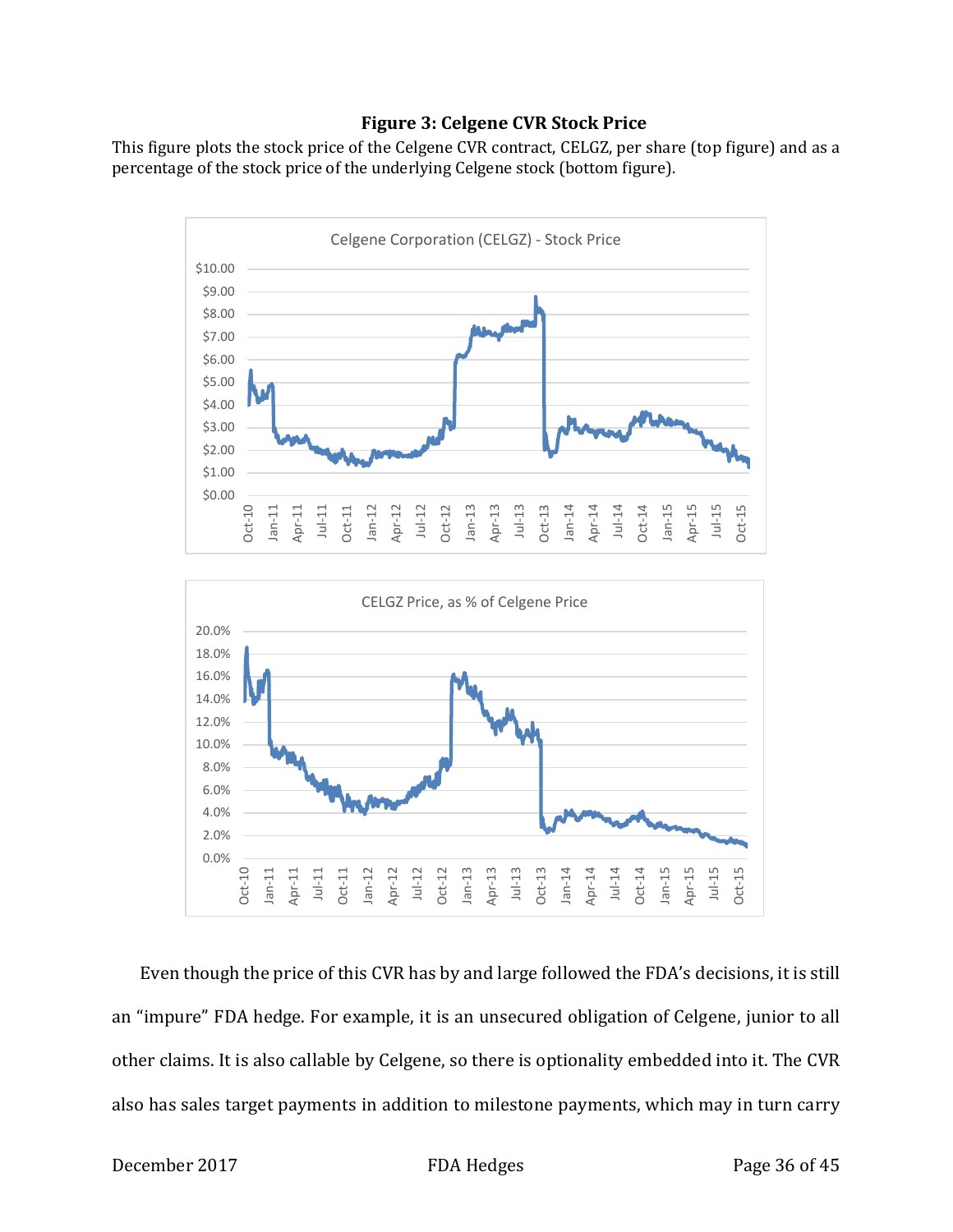additional risk correlated to the overall market, but not FDA risk. These additional features generate price movements that are orthogonal to any change in the probability of FDA approval, thus counteracting the ability of the contract to act as a hedge against FDA risk.<sup>[21](#page-37-0)</sup>

Another example is the CVR issued by AstraZeneca after its acquisition of Omthera Pharmaceuticals, Inc. in May 2013. This CVR ensured a payment for shareholders of \$1.18 per share, provided that specific FDA approvals for the investigational cholesterol drug Epanova were received by July 31, 2014, and an exclusivity determination was received by September 30, 2014. An additional payment of \$3.52 per share was to be paid if additional pre-specified FDA regulatory approvals were received by March 31, 2016.

### **5.2 Correlations and Betas for Contingent Valuation Rights**

In Section 5.3, we showed that the risk in synthetic FDA hedges was idiosyncratic. We now explore whether this is also the case for CVR contracts that are actually traded. Below in *Table 9*, we report the CAPM and Fama-French betas of three CVR contracts, Celgene (CELGZ), Sanofi (GCVRZ), and Wright Medical Group (WMGIZ). We calculate these betas using both daily and monthly data, in order to ensure that the results are not due simply to a small time-series sample size. In general, the betas of the contracts are insignificant, even with features such as sales targets that may include some systematic risk.

For the Celgene CVR contract (Panel A), the market betas (columns (1) and (3)) are insignificant using both daily and monthly data. When incorporating the Fama-French factors, the market beta becomes negative and significant using daily data, but not when using monthly data—weak evidence that the Celgene CVR carries some (negative) market

<span id="page-37-0"></span> $21$  For this particular CVR, there were also mechanical price changes, such as a large price drop occurring in October 2013 due to the price going ex-dividend.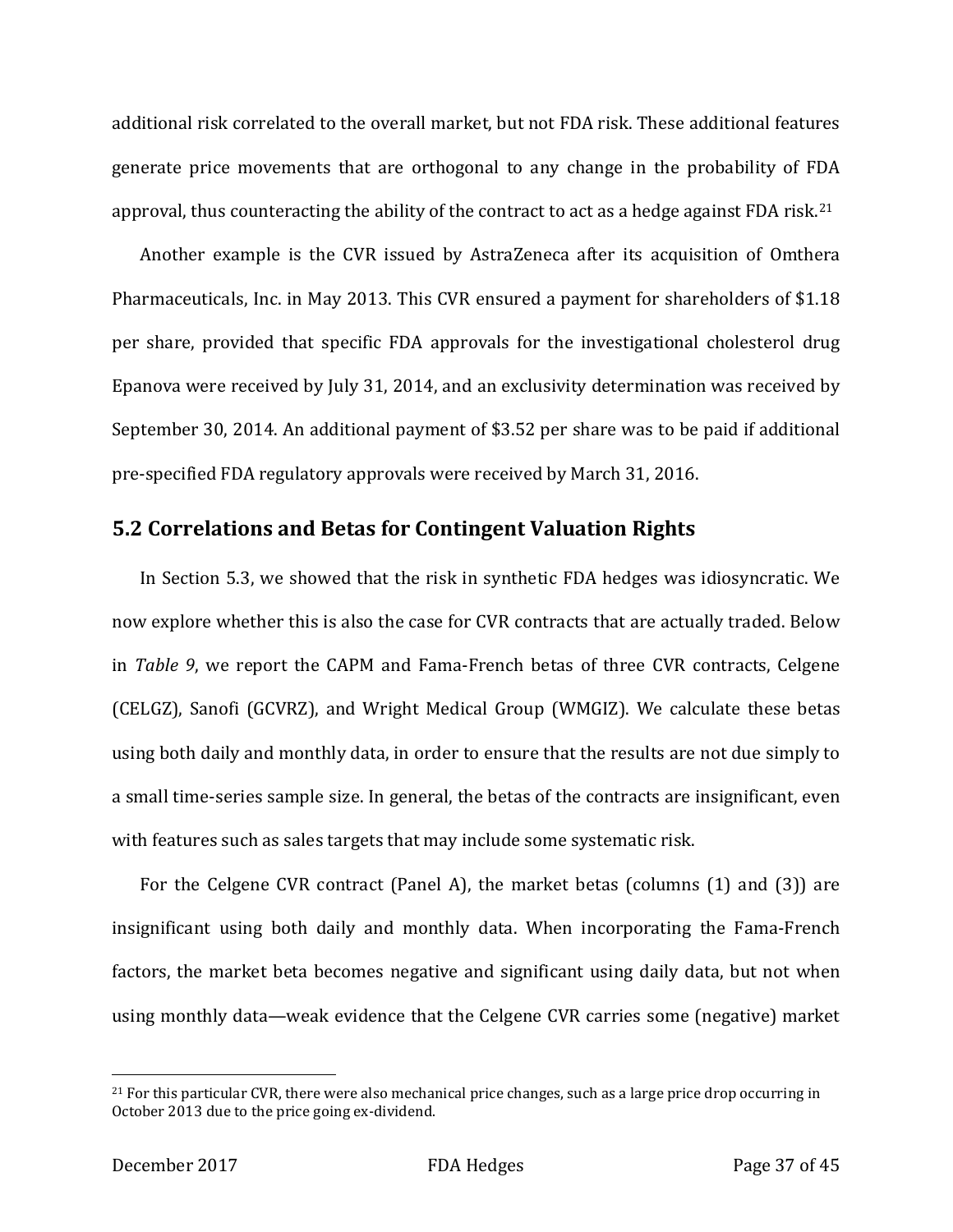risk. The betas of the Sanofi CVR contract (Panel B) are all insignificant using both daily and monthly data. Finally, the betas of the Wright Medical Group CVR contract (Panel C) are all insignificant when using daily data; when using monthly data, the HML beta becomes significant. However, there are only 37 months of data available for the WMGIZ contract, and thus the significance in column (4) may be an artifact of the small sample size. Overall, the regression results show that the betas of the CVR contracts are largely insignificant, which provides additional evidence that FDA hedges are also likely to be uncorrelated with the market, and thus may have diversification appeal to investors.

#### **Table 9: CVR Factor Regressions**

This table provides CAPM and Fama-French 3-factor regressions of the excess return of CVR contracts on the market, size, and value factors. Regressions are run using either daily or monthly return data for the Celgene-Abraxane CVR contract (CELGZ) in Panel A, the Sanofi CVR contract (GCVRZ) in Panel B, and the Wright Medical Group CVR contract (WMGIZ) in Panel C. Standard errors are in parentheses. All regressions include a constant term (not reported). \* indicates significance at the 10% level, \*\* indicates significance at the 5% level, and \*\*\* indicates significance at the 1% level.

*Panel A: CELGZ Contract*

|                | Dependent Variable: $R_{i,t}$ – $rf_t$ |           |         |          |  |  |  |
|----------------|----------------------------------------|-----------|---------|----------|--|--|--|
|                | (1)                                    | (2)       | (3)     | (4)      |  |  |  |
| $(Mkt-rf)_{r}$ | $-0.209$                               | $-0.282*$ | 0.808   | 0.801    |  |  |  |
|                | (0.133)                                | (0.145)   | (0.673) | (0.735)  |  |  |  |
| $SMB_t$        |                                        | 0.350     |         | $-0.092$ |  |  |  |
|                |                                        | (0.281)   |         | (1.224)  |  |  |  |
| $HML_t$        |                                        | 0.154     |         | 0.388    |  |  |  |
|                |                                        | (0.307)   |         | (1.367)  |  |  |  |
| Data           | Daily                                  | Daily     | Monthly | Monthly  |  |  |  |
| Obs            | 1,379                                  | 1,379     | 66      | 66       |  |  |  |
| $R^2$          | 0.002                                  | 0.003     | 0.022   | 0.023    |  |  |  |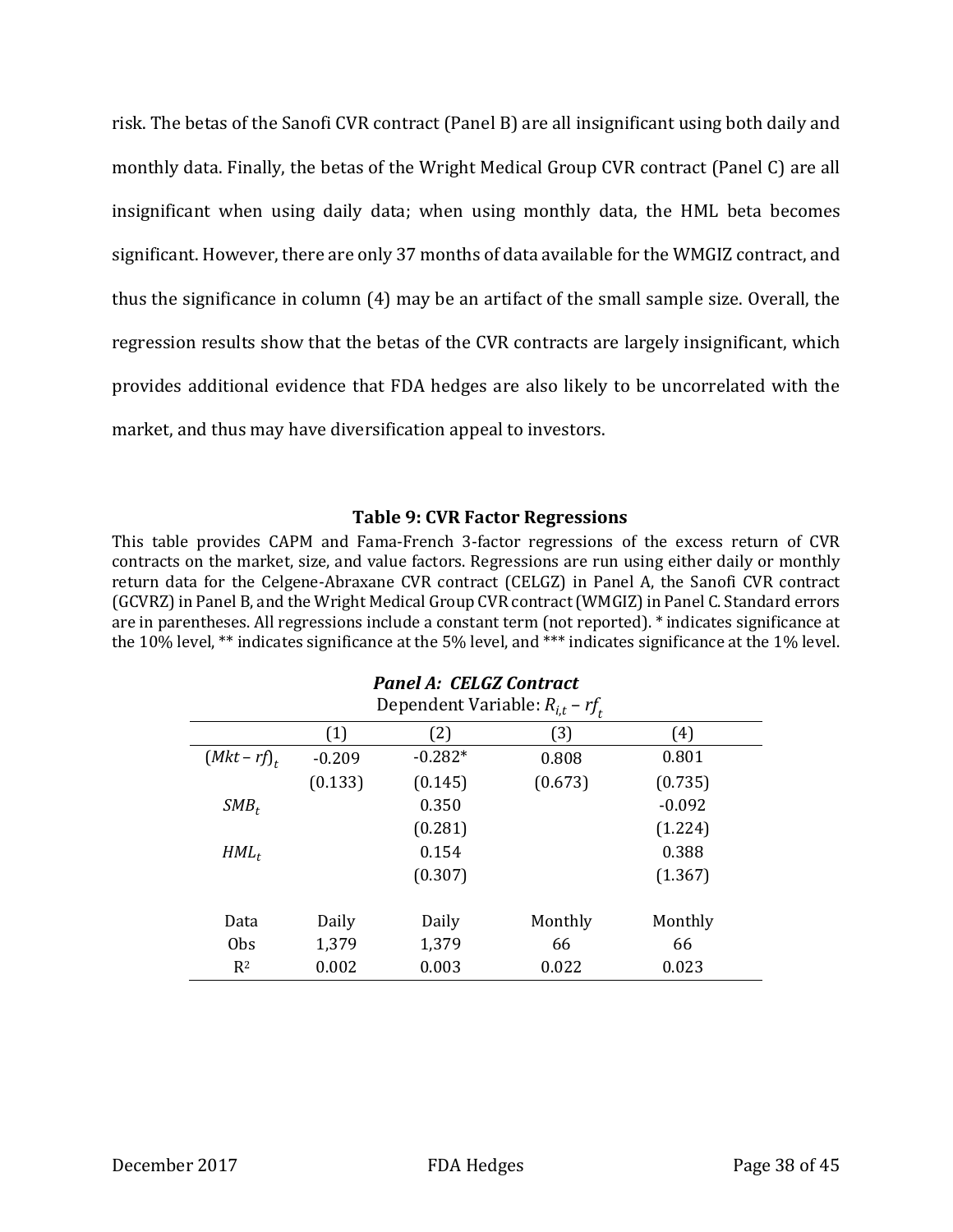| Dependent Variable: $R_{i,t}$ – $rf_t$ |          |          |          |          |  |  |
|----------------------------------------|----------|----------|----------|----------|--|--|
|                                        | (1)      | (2)      | (3)      | (4)      |  |  |
| $(Mkt-rf)_{t}$                         | $-0.330$ | $-0.270$ | $-0.283$ | $-0.568$ |  |  |
|                                        | (0.220)  | (0.238)  | (0.820)  | (0.888)  |  |  |
| $SMB_t$                                |          | $-0.345$ |          | 1.068    |  |  |
|                                        |          | (0.468)  |          | (1.534)  |  |  |
| $HML_t$                                |          | 0.020    |          | 1.582    |  |  |
|                                        |          | (0.508)  |          | (1.677)  |  |  |
|                                        |          |          |          |          |  |  |
| Data                                   | Daily    | Daily    | Monthly  | Monthly  |  |  |
| <b>Obs</b>                             | 1,257    | 1,257    | 61       | 61       |  |  |
| $R^2$                                  | 0.002    | 0.002    | 0.002    | 0.026    |  |  |

# *Panel B: GCVRZ Contract*

|                | Dependent Variable: $R_{i,t}$ – $rf_t$ |          |         |           |  |  |  |
|----------------|----------------------------------------|----------|---------|-----------|--|--|--|
|                | (1)                                    | (2)      | (3)     | (4)       |  |  |  |
| $(Mkt-rf)_{t}$ | 0.757                                  | 0.771    | 0.332   | 0.386     |  |  |  |
|                | (0.786)                                | (0.798)  | (1.720) | (1.673)   |  |  |  |
| $SMB_t$        |                                        | $-0.205$ |         | 0.206     |  |  |  |
|                |                                        | (1.400)  |         | (2.305)   |  |  |  |
| $HML_t$        |                                        | $-0.186$ |         | $6.723**$ |  |  |  |
|                |                                        | (1.591)  |         | (2.800)   |  |  |  |
|                |                                        |          |         |           |  |  |  |
| Data           | Daily                                  | Daily    | Monthly | Monthly   |  |  |  |
| <b>Obs</b>     | 774                                    | 774      | 37      | 37        |  |  |  |
| $R^2$          | 0.001                                  | 0.001    | 0.001   | 0.150     |  |  |  |

*Panel C: WMGIZ Contract*

# While the betas of the CVR contracts are in general not significantly different from zero, it is possible that some other type of risk is common to all these contracts. For example, there may be a systematic factor other than the market or Fama-French factors that affects the prices and returns of these contracts. One possibility is regulatory risk, potentially affecting multiple drugs simultaneously (Koijen, Philipson, & Uhlig, 2016). Another possibility is that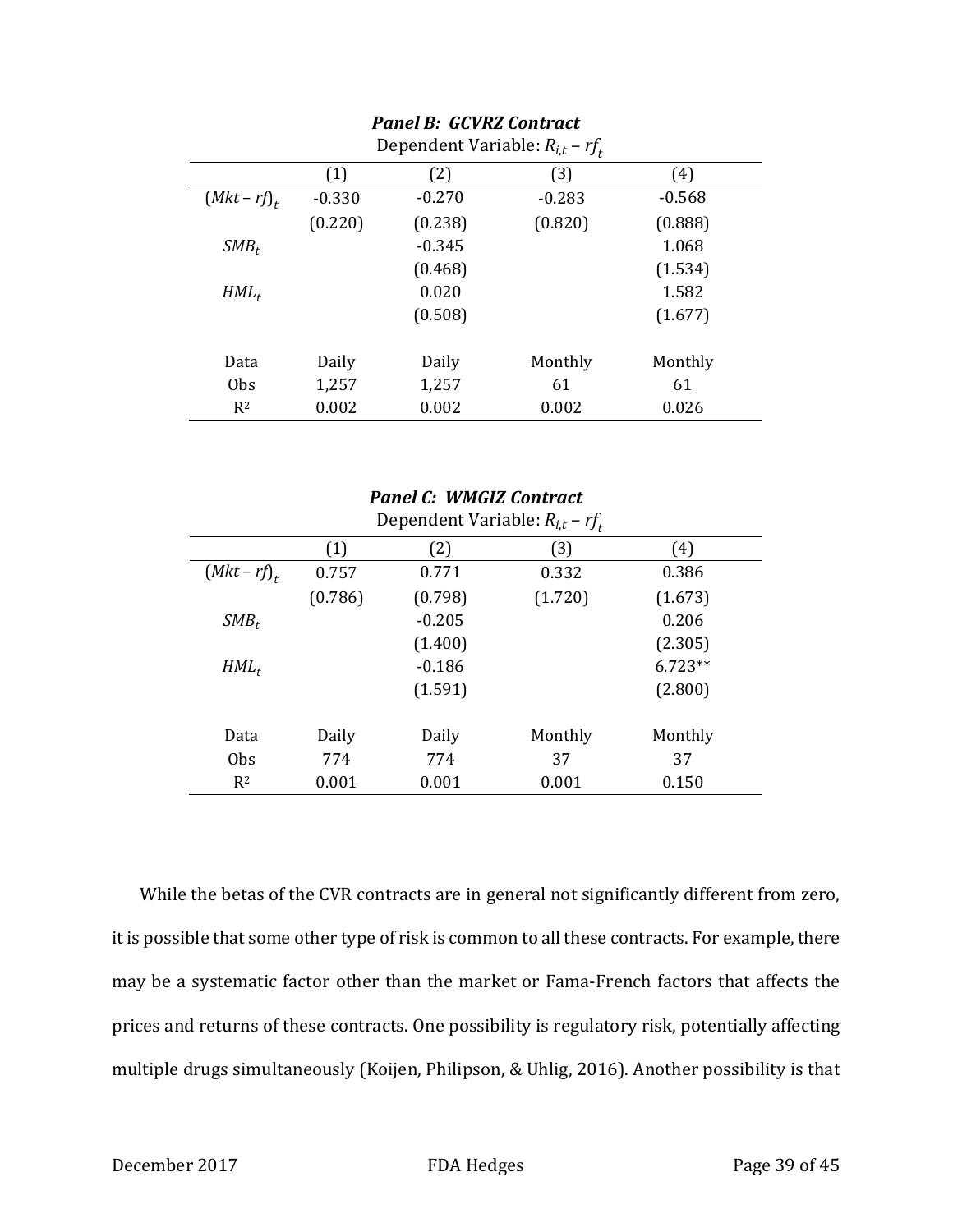CVR contracts may be based on companies working in similar therapeutic areas, in which case the success of a drug specific to one company may be correlated with the success of a similar drug under development by another company.

To explore these possibilities, we examine the correlations of the daily and monthly returns for the CVR contracts. This correlation matrix is shown in *Table 10* below. The table shows that the correlations between the different contracts are very low and insignificantly different from zero, suggesting that there is no other common factor that is driving the returns of the CVRs. This provides further evidence that the risk embedded in FDA hedges is likely idiosyncratic, related to the success of the underlying drugs.

### **Table 10: Correlation matrix of CVR Returns**

This table provides correlations between daily (Panel A) and monthly (Panel B) stock returns for the Celgene-Abraxane CVR contract (CELGZ), the Wright Medical Group CVR contract (WMGIZ), and the Sanofi CVR contract (GCVRZ). \* indicates significance at the 10% level, \*\* indicates significance at the 5% level, and \*\*\* indicates significance at the 1% level.

|              |       | <i>L</i> ancl <i>III</i> Daily Rectains |                            |
|--------------|-------|-----------------------------------------|----------------------------|
|              | CELGZ | GCVRZ                                   | <i><b>Observations</b></i> |
| CELGZ        |       |                                         | 1,379                      |
| <b>GCVRZ</b> | 0.015 |                                         | 1,257                      |
| WMGIZ        | 0.009 | 0.001                                   | 774                        |

# *Panel A: Daily Returns*

| <b>Panel B: Monthly Returns</b> |  |
|---------------------------------|--|
|---------------------------------|--|

|       | CELGZ    | GCVRZ | <b>Observations</b> |
|-------|----------|-------|---------------------|
| CELGZ |          |       | 66                  |
| GCVRZ | $-0.134$ |       | 61                  |
| WMGIZ | $-0.009$ | በ 1በ7 | 37                  |

The insignificant betas and low correlation between contracts also underscore an important point related to the appeal of FDA hedges to OTC issuers. In particular, the Sharpe ratios to OTC issuers of pools of FDA hedges are substantially lower when the payoffs of the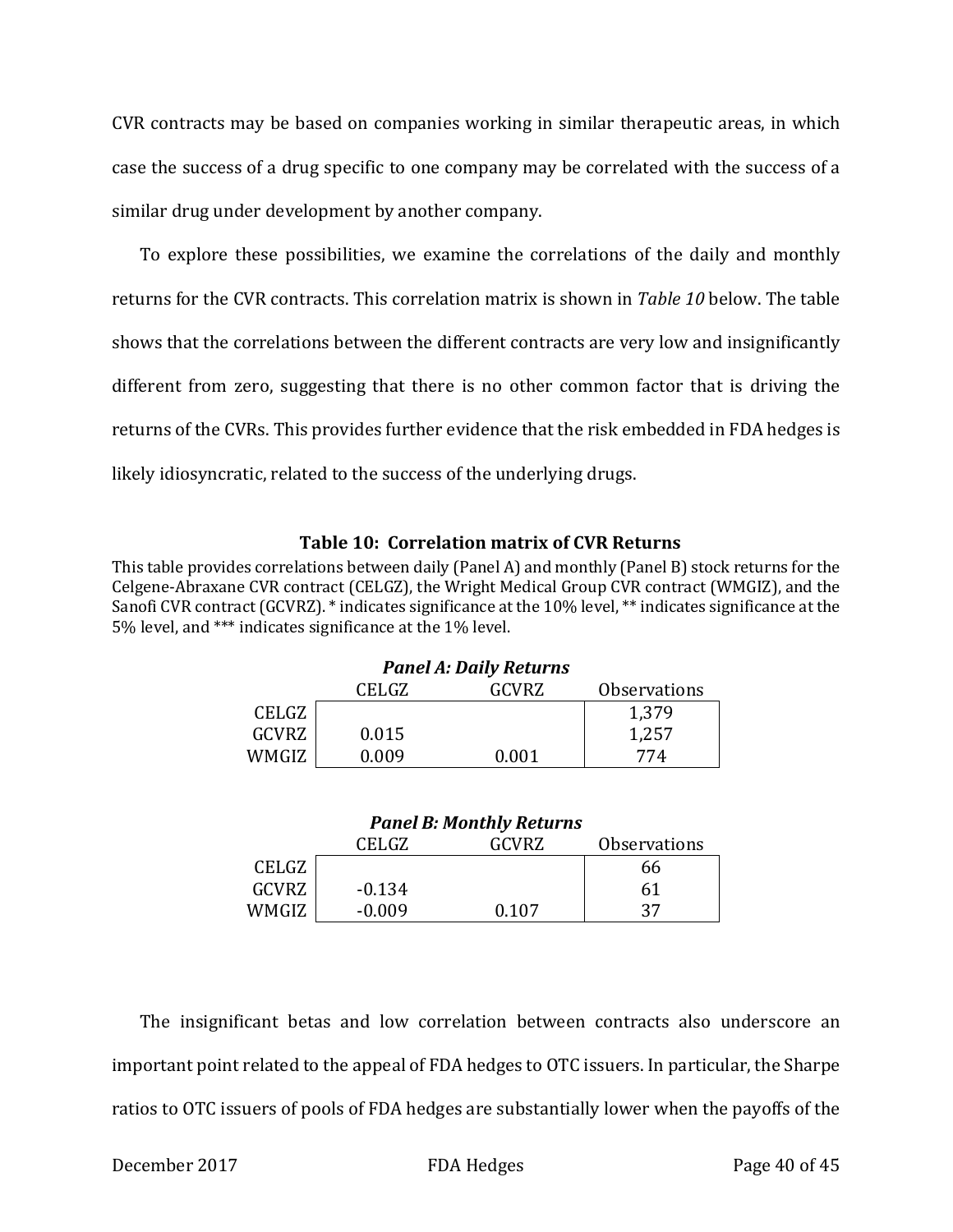contracts are correlated. These results provide further evidence that the assumption of no correlation between the payoffs of contracts is justified, and that the higher Sharpe ratios of uncorrelated contracts presented in Section 3.1 are applicable.

One alternate explanation for the low betas and covariances of these CVR contracts is their low trading volume. If the contracts are not traded, they have zero covariance with anything. (Note that even if low trading volume were the cause of the low correlation, a low correlation might still be valuable to issuers.) However, *Table 11* below gives the yearly summary statistics for the trading volume of the three CVR contracts discussed above.

### **Table 11: CVR Daily Trading Volume Summary Statistics**

This table provides summary statistics for the daily trading volume for the Celgene-Abraxane CVR contract (CELGZ), the Wright Medical Group CVR contract (WMGIZ), and the Sanofi CVR contract (GCVRZ). All numbers represent the number of shares traded.

|      |             | I GIICI A. CCIGCIIC CVIVICELUZI |        |               |        |
|------|-------------|---------------------------------|--------|---------------|--------|
|      | <b>Mean</b> | Std. Dev.                       | p25    | <b>Median</b> | p75    |
| 2015 | 17,012.6    | 20,114.9                        | 3,875  | 10,950        | 20,850 |
| 2014 | 21,906.0    | 44,141.3                        | 5,800  | 11,600        | 23,600 |
| 2013 | 67,625.4    | 216,749.9                       | 4,225  | 18,000        | 68,075 |
| 2012 | 52,040.8    | 182,213.2                       | 3,050  | 14,900        | 38,750 |
| 2011 | 35,493.7    | 140,553.7                       | 2,325  | 8,950         | 28,000 |
| 2010 | 70,990.2    | 85,968.6                        | 22,650 | 49,500        | 94,500 |

### *Panel A: Celgene CVR (CELGZ)*

### *Panel B: Sanofi CVR (GCVRZ)*

| Mean        | Std. Dev. | p25                                                                     | <b>Median</b> | p75       |
|-------------|-----------|-------------------------------------------------------------------------|---------------|-----------|
| 664,032.1   |           | 110,900                                                                 | 235,250       | 516,275   |
| 850,199.2   |           | 147,225                                                                 | 348,950       | 777,450   |
| 1,177,137.3 |           | 74,150                                                                  | 237,050       | 624,700   |
| 609,218.0   |           | 109,400                                                                 | 207,600       | 588,150   |
| 2,321,230.4 |           | 529,300                                                                 |               | 2,424,800 |
|             |           | 2,055,218.4<br>1,699,940.0<br>4,337,753.0<br>1,003,581.5<br>4,181,025.7 |               | 1,054,800 |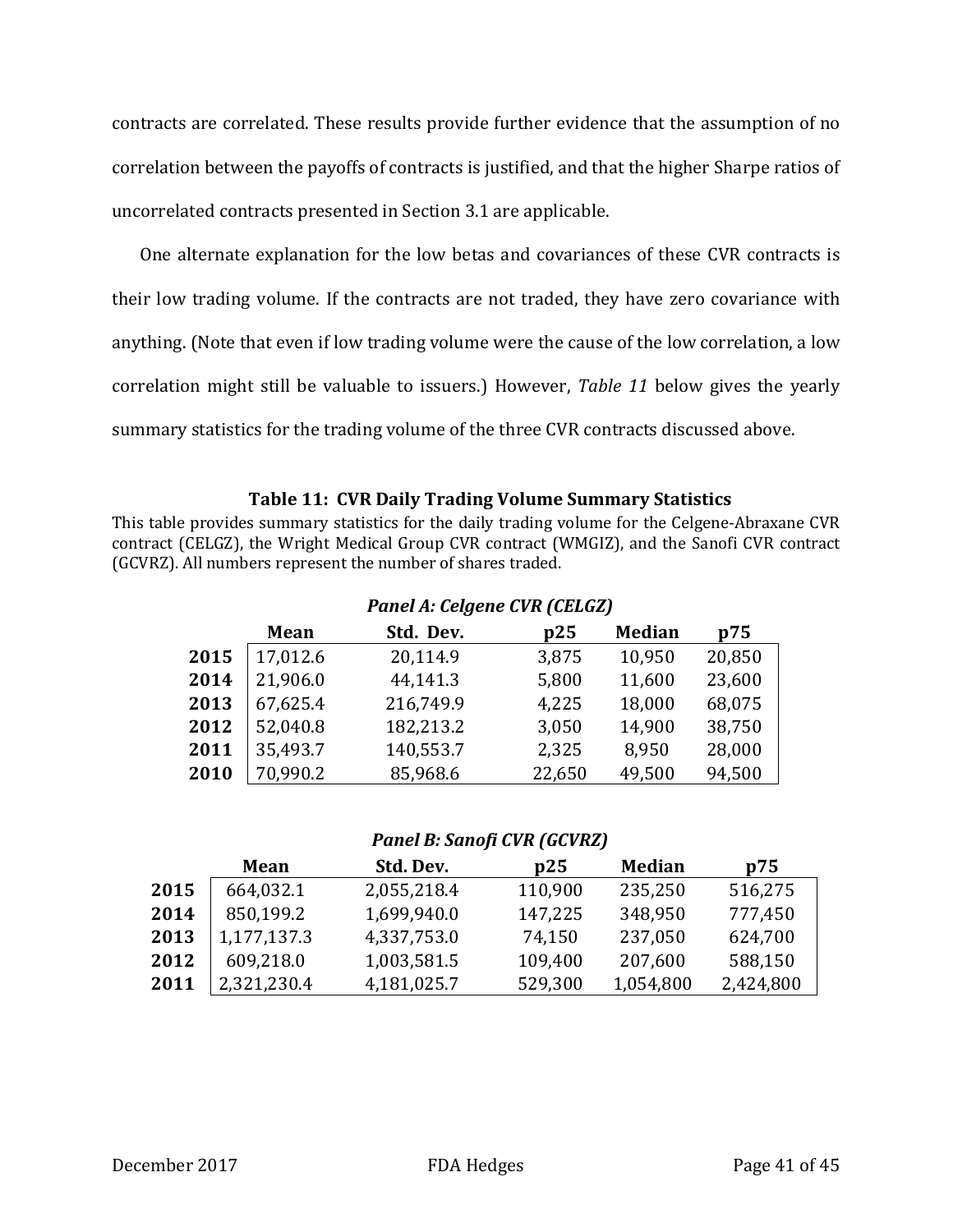|      | <b>Mean</b> | Std. Dev. | p25    | <b>Median</b> | p75    |
|------|-------------|-----------|--------|---------------|--------|
| 2015 | 18,037.3    | 47,647.4  | 1,100  | 4,300         | 17,700 |
| 2014 | 43,925.8    | 91,923.1  | 6,900  | 17,400        | 47,450 |
| 2013 | 108,033.8   | 335,577.3 | 10,900 | 33,800        | 88,625 |
|      |             |           |        |               |        |

*Panel C: Wright Medical Group CVR (WMGIZ)*

As can be seen from the table, the mean daily trading volume each year is significant for all the contracts. In fact, the trading volume each year for GCVRZ is large, significantly higher than for CELGZ and WMGIZ. This table shows that there is significant trading volume for the CVR contracts, and thus the correlations and betas shown above are likely not due to illiquidity.

# **6. Conclusion**

The high costs and risks faced by firms conducting medical R&D has been partly attributed to the risk of the regulatory approval process in medical innovation (Koijen, Philipson, & Uhlig, 2016). We investigated a new form of financial instrument, FDA hedges, which allow medical R&D investors to share the pipeline risk associated with the FDA approval process with broader capital markets. Using FDA approval data, we discussed the pricing of FDA hedges and mechanisms by which they can be traded, and simulated their risk and return distributions. We then used a novel panel dataset of FDA approval probabilities to empirically explore the nature of the risk inherent to these contracts, and showed how issuers may effectively hedge this risk. We found evidence that the risk associated with offering FDA hedges was largely uncorrelated with other asset classes. We argued that these properties of FDA hedges make them appealing to both buyers and issuers. Finally, we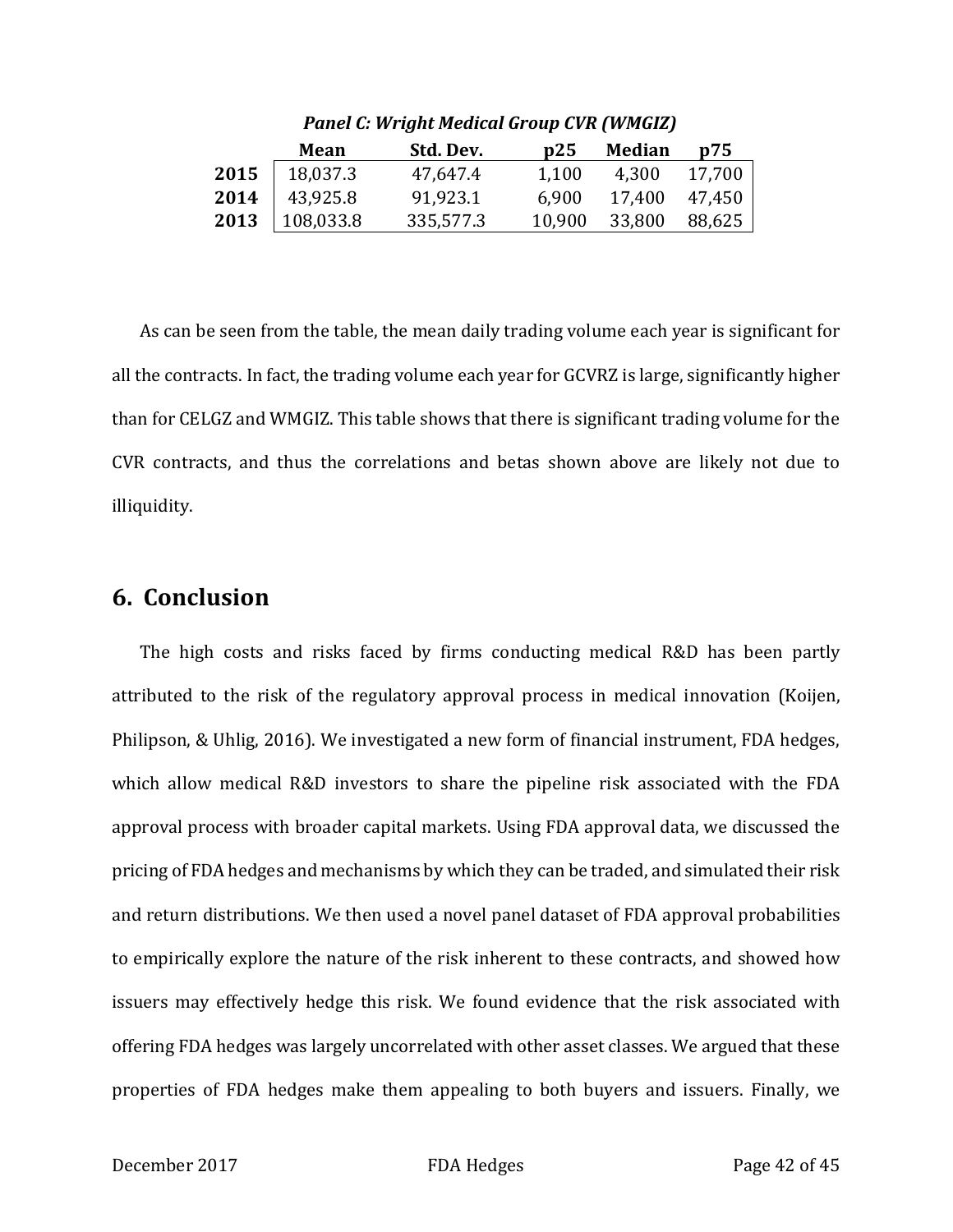offered a proof of concept that this type of risk can be traded, by examining related contingent valuation right securities issued around M&A activity in the drug industry.

We believe the type of analysis conducted in this paper is a first step in demonstrating that FDA hedges would enable better risk sharing between investors in medical innovation and capital markets. By permitting such risk sharing, financial innovations like these will encourage further medical innovation. Ultimately, FDA hedges would help accelerate the development of new medical products, and improve the health of countless future patients.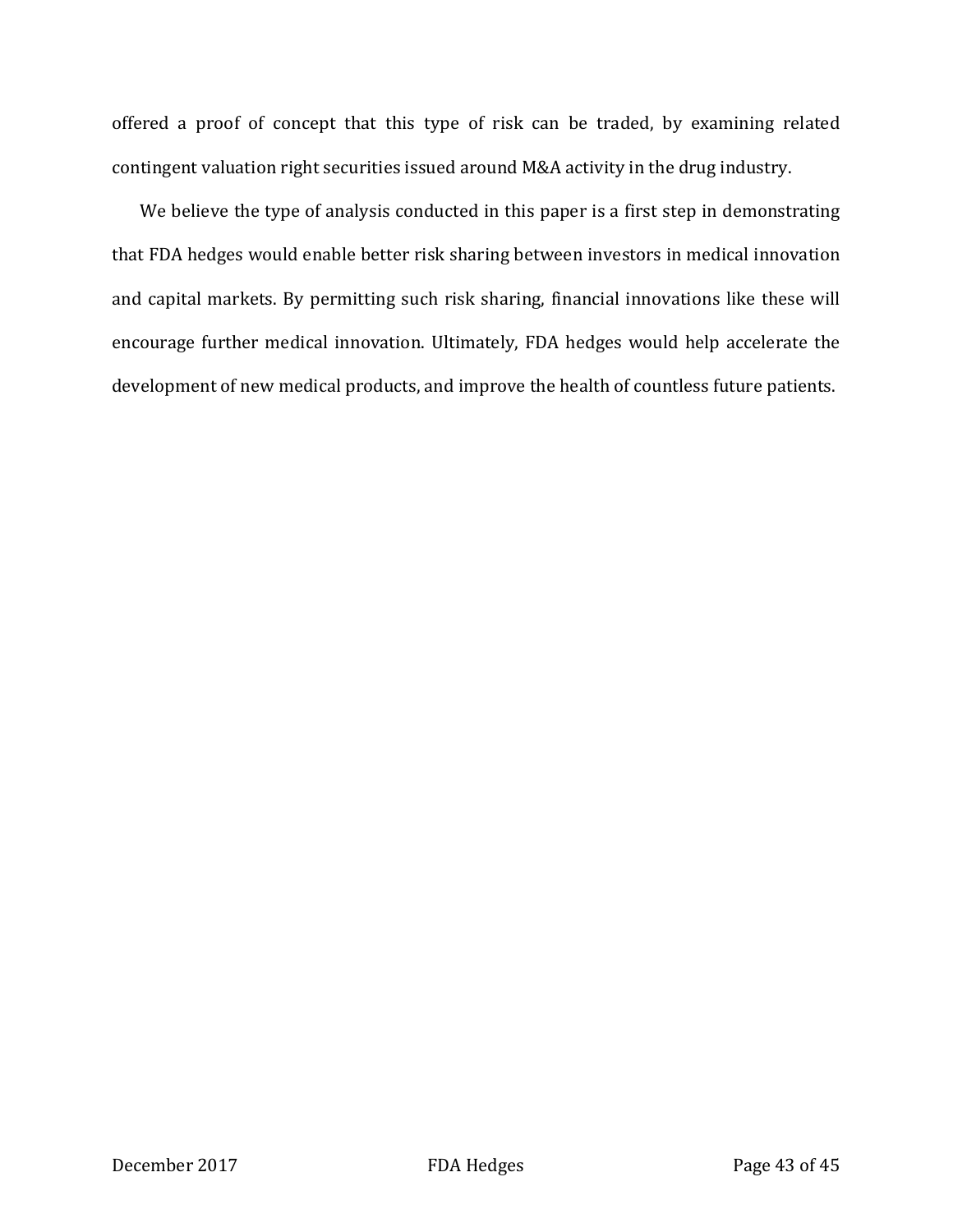# **References**

- Davis, Steven J. "Regulatory complexity and policy uncertainty: headwinds of our own making." Becker Friedman Institute for Research in Economics Working Paper (2015).
- DiMasi, Joseph A., and Grabowski, Henry G. "The cost of biopharmaceutical R&D: is biotech different?" *Managerial and Decision Economics* 28, no. 4-5 (2007): 469-479.
- DiMasi, J. A., Grabowski, H. G., and Hansen, R. W. "Innovation in the pharmaceutical industry: new estimates of R&D costs." *Medford, MA: Tufts Center for the Study of Drug Development* (2014).
- DiMasi, Joseph A., Hansen, Ronald W., Grabowski, Henry G., and Lasagna, Louis. "Cost of innovation in the pharmaceutical industry." *Journal of Health Economics* 10, no. 2 (1991): 107-142.
- DiMasi, Joseph A., Reichert, Janice M., Feldman, Lanna, and Malins, Ashley. "Clinical approval success rates for investigational cancer drugs." *Clinical Pharmacology & Therapeutics* 94, no. 3 (2013): 329-335.
- Fagnan, David E., Jose Maria Fernandez, Andrew W. Lo, and Roger M. Stein. "Can financial engineering cure cancer?." *The American Economic Review* 103, no. 3 (2013): 406-411.
- Fama, Eugene F., and French, Kenneth R. "Common risk factors in the returns on stocks and bonds." *Journal of Financial Economics* 33, no. 1 (1993): 3-56.
- Fernandez, Jose-Maria, Stein, Roger M., and Lo, Andrew W. "Commercializing biomedical research through securitization techniques." *Nature Biotechnology* 30, no. 10 (2012): 964-975.
- Guedj, Ilan, and David Scharfstein. "Organizational scope and investment: Evidence from the drug development strategies of biopharmaceutical firms." NBER working paper 10933 (2004).
- Hall, Bronwyn H., and Josh Lerner. "The Financing of R&D and Innovation." *Handbook of the Economics of Innovation* 1 (2010): 609-639.
- Kerr, William R., and Ramana Nanda. "Financing Innovation." *Annual Review of Financial Economics* 7, no. 1 (2015).
- Koijen, R., Philipson, T., and Uhlig, H. (2016), "Financial Health Economics", *Econometrica* 84, no 11 :195–242
- Philipson, Tomas, "Hedging Pipeline Risk in Pharma: FDA Swaps and Annuities." *Milken Institute* (March 2015a).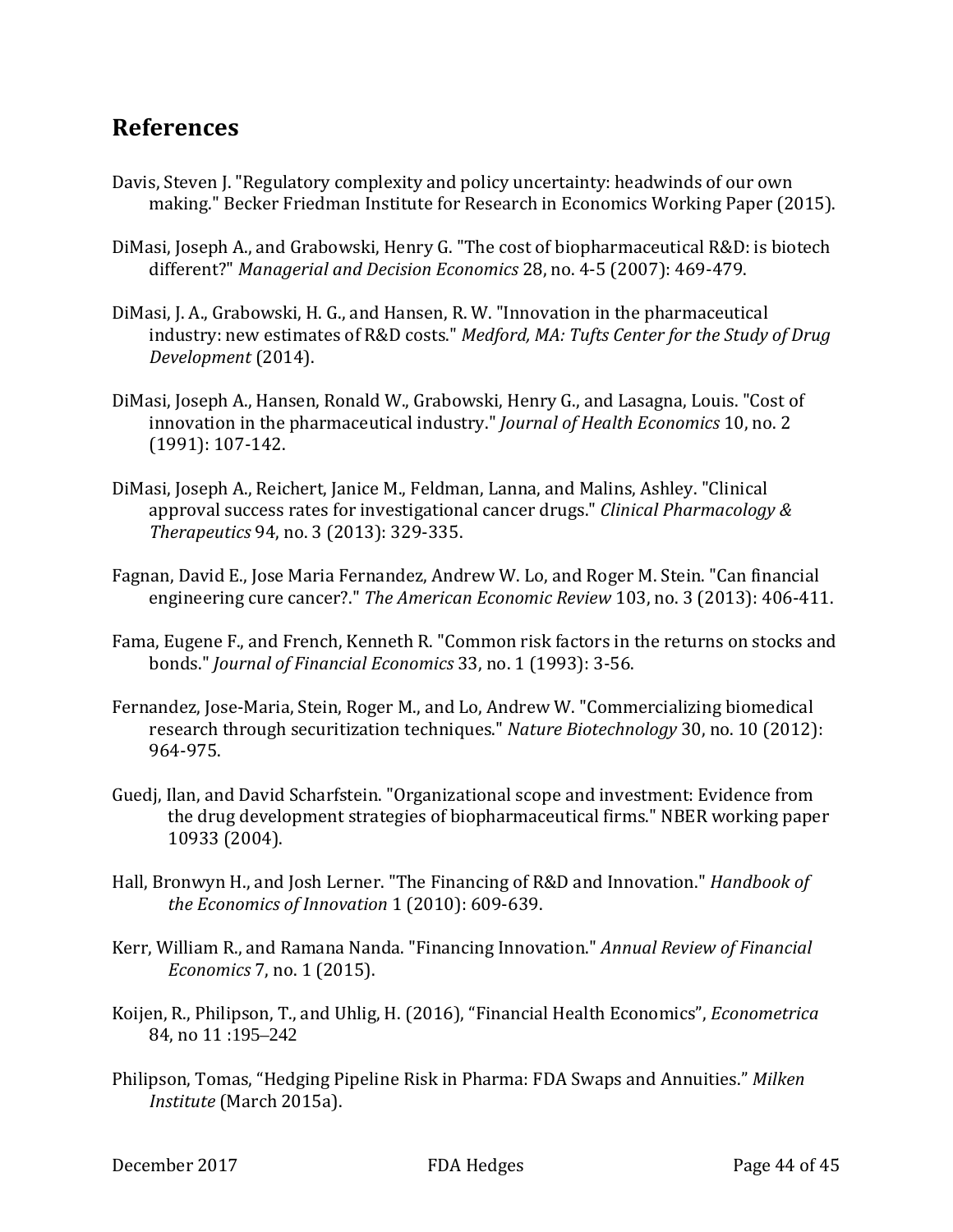- Philipson, Tomas. "Saving Lives through Financial Innovation: FDA Swaps and Annuities." *Forbes,* (March 2015b).
- Scannell, Jack W., Alex Blanckley, Helen Boldon, and Brian Warrington. "Diagnosing the decline in pharmaceutical R&D efficiency." *Nature reviews Drug discovery* 11, no. 3 (2012): 191-200.
- Thakor, Richard T., Anaya, Nicholas, Zhang, Yuwei, Vilanilam, Christian, Siah, Kien Wei, Wong, Chi Heem, and Lo, Andrew W. "Just how good an investment is the biopharmaceutical sector?". Forthcoming, *Nature Biotechnology*.
- Thakor, Richard T., and Andrew W. Lo. "Competition and R&D financing decisions: Theory and evidence from the biopharmaceutical industry." No. w20903. National Bureau of Economic Research, 2015.
- Thakor, Richard T., and Lo, Andrew W. "Optimal Financing for R&D-intensive Firms". Working Paper, 2017.
- Thomas, David W., Burns, Justin, Audette, John, Carroll, Adam, Dow-Hygelund, Corey, and Hay, Michael. "Clinical Development Success Rates". Biotechnology Innovation Organization (BIO), 2016.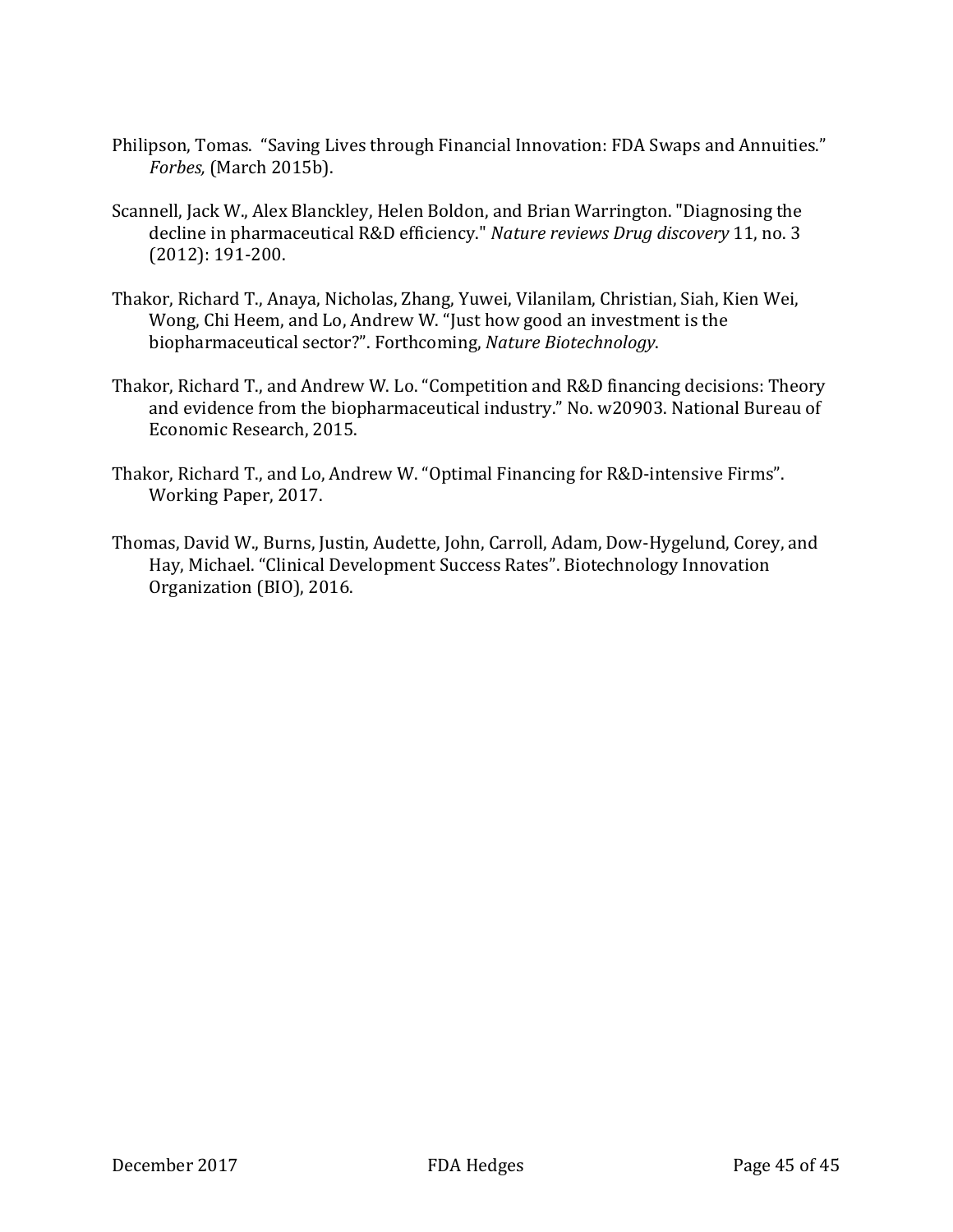# **Appendix A: Additional Results**

### **A.1 Multiple-Phase Options**

An FDA option may be structured to cover multiple phases of approval, so that it pays off if there is failure in any subsequent phase of the drug development process. As a simple example, consider the case where there are four discrete dates in the approval process: *t* = 1 (phase 1),  $t = 2$  (phase 2),  $t = 3$  (phase 3), and  $t = 4$  (final FDA approval of a New Drug Application or Biologics License Application). In order to demonstrate the concept more simply, in the following we assume that each phase is the same length of time, thus removing the uncertainty related to the time when the approval decision is made. As before, we use actual probabilities to compute expected values which are then discounted at the risk-free rate due to the idiosyncratic nature of approval risk. If  $p_t$  is the probability that the FDA will approve the drug at time  $t$ , then the price of the FDA option at  $t = 3$  will be:

$$
P_3 = \exp(-rt) \left[ (1 - p_4)X \right]
$$

The option will be priced recursively at each stage. Therefore, the FDA option which has the payoff indicated by *Figure A-1* below, would be priced at the start  $t = 0$  by:

$$
P_0 = \exp(-4r) \left[ p_1 p_2 p_3 (1 - p_4) X \right] + \exp(-3r) \left[ p_1 p_2 (1 - p_3) X \right] + \exp(-2r) \left[ p_1 (1 - p_2) X \right]
$$

$$
+ \exp(-r) \left[ (1 - p_1) X \right]
$$

To give an example, suppose that a binary option is structured so that it pays off \$1,000 whenever the drug fails the approval process. Assume that the riskless interest rate is 1% per year, and that the probability of success for each phase of the development process is the same at  $60\%$ . Then purchasing this contract at  $t = 3$  will cost  $exp(-0.01)[(1 - 0.60) \times 1000] = $396.02$ . Purchasing this contract at  $t = 0$ , however, will cost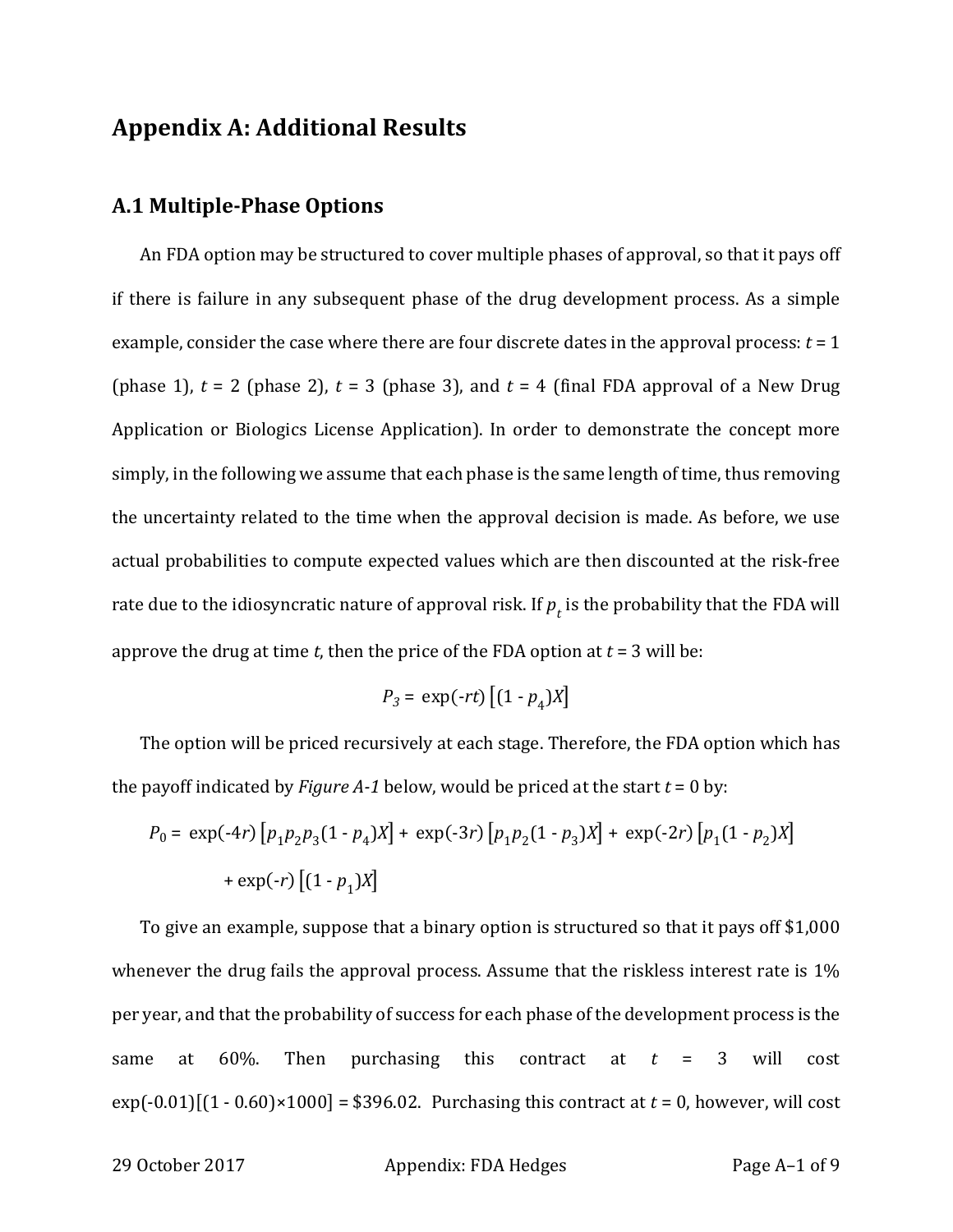\$854.10. The high price relative to payoff reflects the fact that the contract offers full insurance: it will pay off if the drug development fails during any phase. Alternatively, one could purchase a contract offering insurance against failure in a specific phase, which would thus be valued at a lower price. This latter contract may be valuable if the risks of failure for a particular type of drug are concentrated in a specific phase. For example, the probability of success for respiratory drugs is significantly lower in phase 2 than it is in any of the other phases of the drug development process (see Thomas et al. (2016)). As a result, a binary option that pays off in the event of failure only in phase 2 may be particularly valuable to a company or an investor that is funding such a drug.

**Figure A1: Payoff Diagram of a FDA Binary Option at the Start of Multiple Phases** This figure shows the payoff structure of a multiple-phase FDA binary option, when viewed at the beginning of the R&D process. In each branch,  $p_t$  indicates the probability of success.

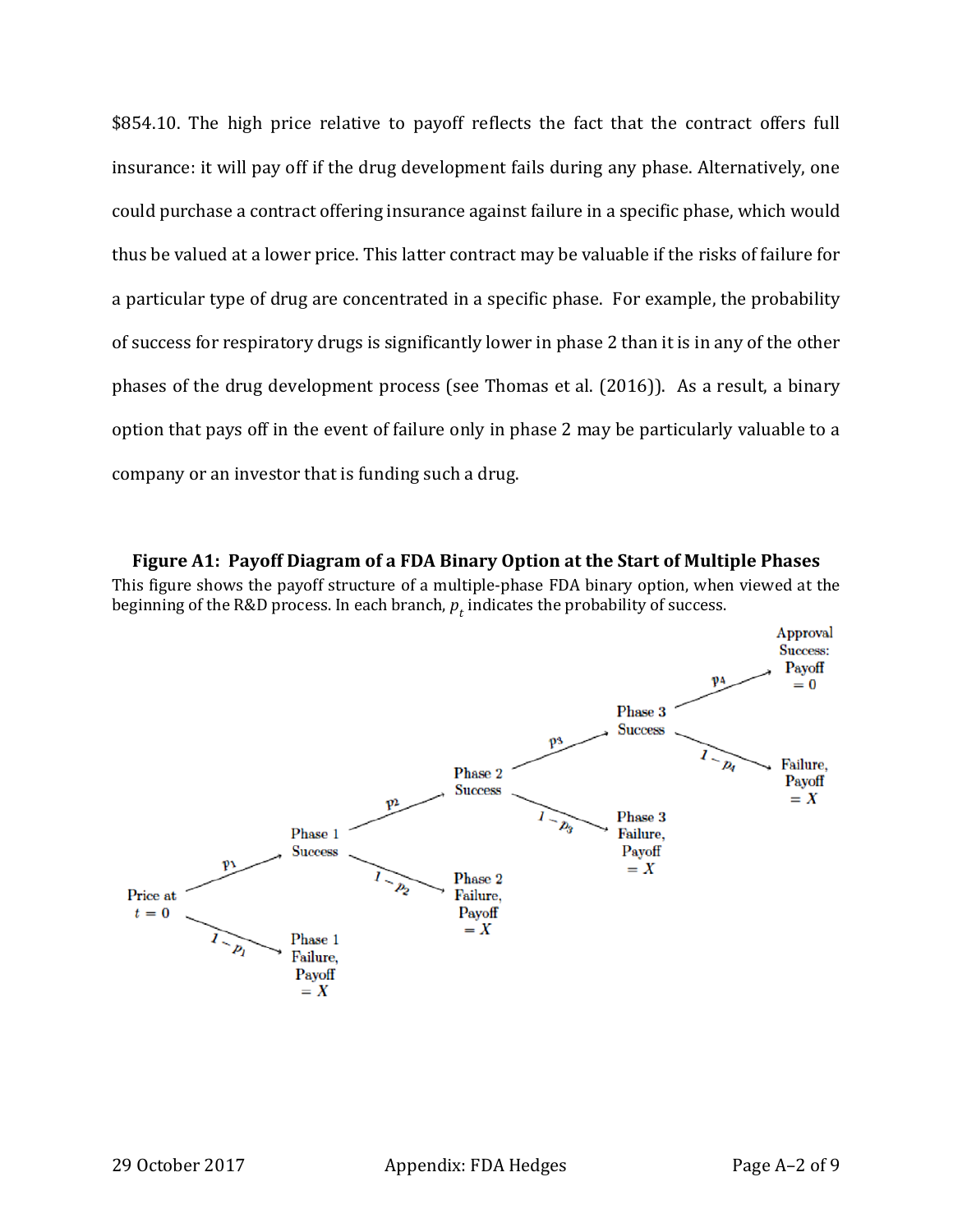### **A.2 Correlated Payoff Calculations and Results**

In the analysis in Section 3 of the paper, the payoffs of the individual contracts in the pool are assumed to be independent. However, as discussed previously, it is possible that there is some correlation between the outcomes of the various contracts. In this section, we thus examine the results when relaxing the assumption of independent outcomes, and introduce a correlation of 0.3 between the payouts of the *N* contracts.

To explore this, we simulate the  $X_1,...,X_{50}$  contracts as Bernoulli random variables, and we allow for pairwise dependence between all contracts by associating each contract with a random variable *Zi* that is normally distributed with mean 0 and variance 1. *Zi* is associated with  $X_i$  as follows:

$$
X_i = \begin{cases} 1 & \text{if } Z_i < \alpha_i \\ 0 & \text{if } Z_i \ge \alpha_i \end{cases}
$$

Here, letting *Z*1,…,*Z*<sup>50</sup> be distributed according to a multivariate standard normal distribution with covariance matrix  $\Sigma$  allows the pairwise correlation among  $X_1,...,X_{50}$  to be captured by the pairwise correlation among the *Zi*'s.

*Figure A2* presents the Sharpe ratios for various values of *N* as a function of the portfolio markup with this correlation assumption. In this case, the Sharpe ratios are lower than the case with independent contracts. Moreover, the improvement in the Sharpe ratio is not monotonic as the number of contracts increase. In particular, while there is a large improvement in the Sharpe ratio from  $N = 1$  to  $N = 10$ , the Sharpe ratios are very similar between *N* = 50 and *N* = 100. The correlation between the contracts reduces the Sharpe ratio because the correlation increases the standard deviation of the portfolio. Since the standard deviation enters into the denominator of the Sharpe ratio, a larger correlation will cause the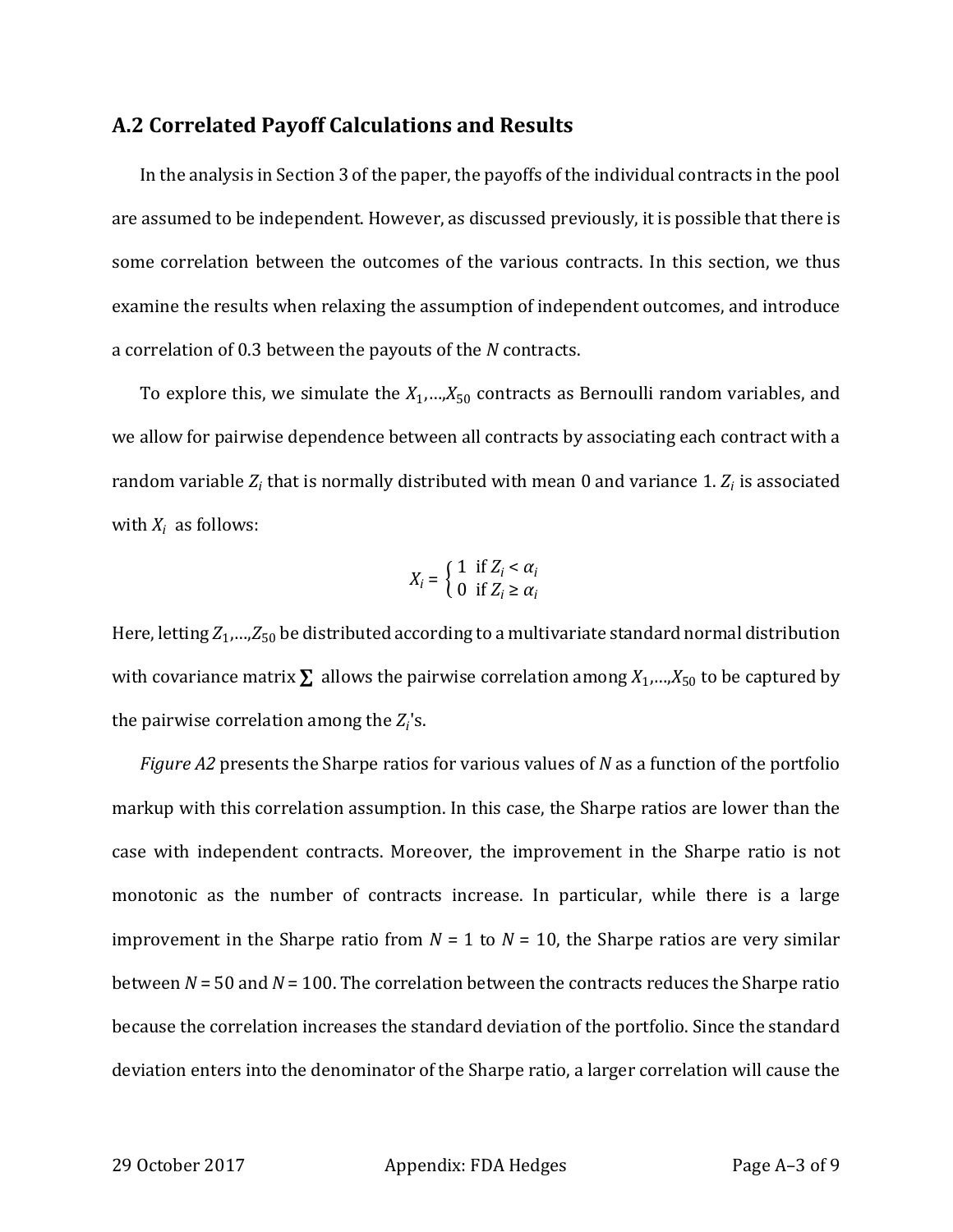Sharpe ratio to decrease. In this case, introducing correlated assets *reduces* the diversification of the issuer's portfolio, thus reducing the Sharpe ratio. This analysis shows that the benefit of holding contracts to the issuer critically depends on both the number of contracts, and the correlation of the payouts between contracts. However, as previously discussed, a substantial correlation between contracts is not likely to hold in practice.

#### **Figure A2: Sharpe Ratios, Equicorrelated Contracts**

This figure plots the Sharpe ratios of dealer returns as a function of the portfolio markup % for various values of *N*, the number of contracts offered in the pool. These calculations assume a correlation of 30% between the payouts of the contracts.

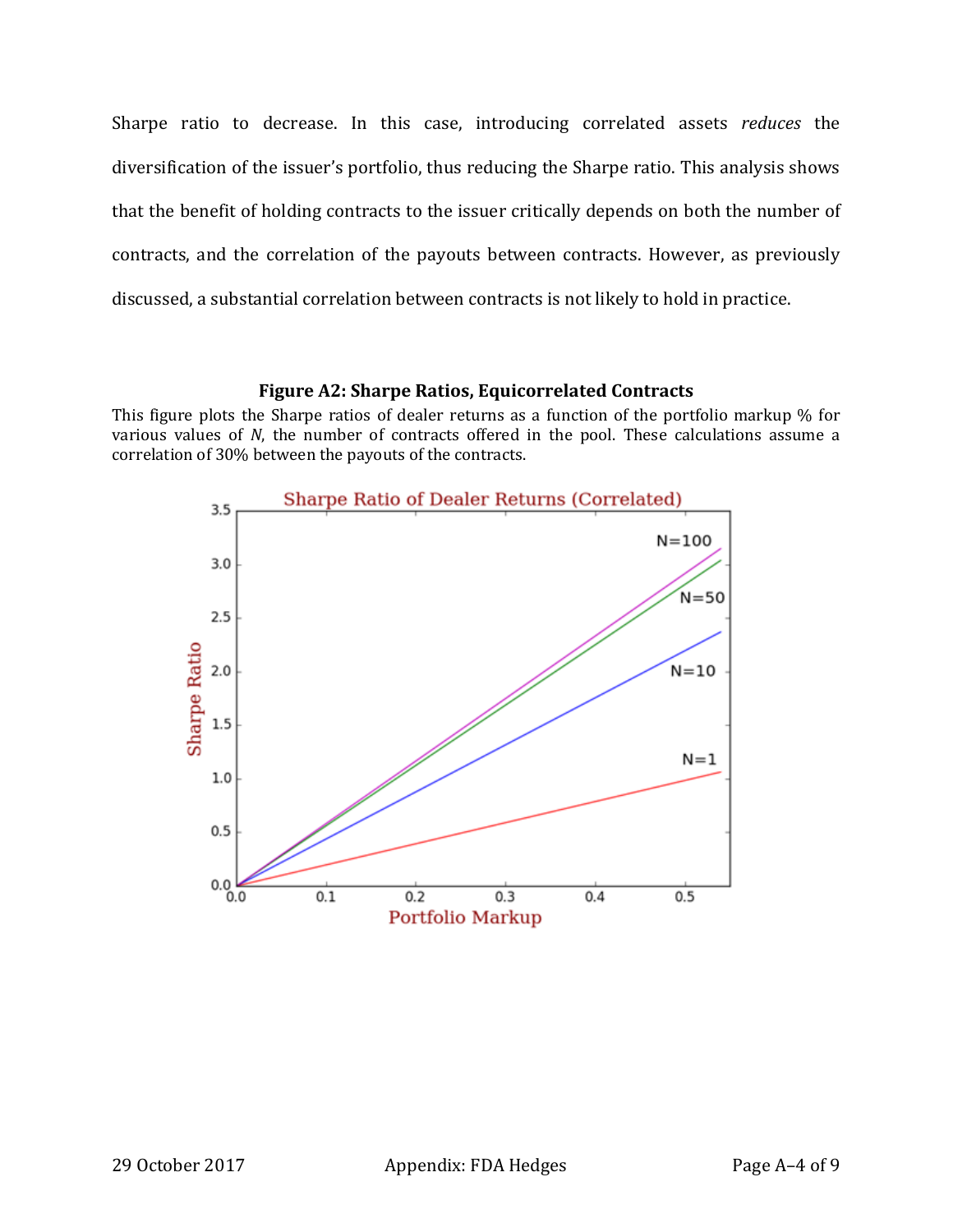# **A.3 Portfolio Payoff Simulation Results Across Varied Parameters**

*Table A1* below provides the portfolio payout mean, variance, and standard deviation when varying the parameters for the number of contracts *N*, the FDA decision arrival rate *λ*, the probability of payout *p*, and the correlation between contracts *ρ*. *Table A2* provides the portfolio payout mean, variance, and standard deviation for various numbers of contracts *N* across the different disease groups.

### **Table A1: Portfolio Distribution Attributes**

This table provides the simulation results for the mean portfolio payout, variance of payout, and standard deviation of payout for various numbers of contracts *N*, arrival rate parameters *λ*, for various disease groups, and for probability, and varying correlation parameters. We assume a markup of 35%.

| <b>Number of</b><br><b>Contracts</b> | λ    | Mean | <b>Variance</b> | <b>Std Dev</b> |
|--------------------------------------|------|------|-----------------|----------------|
|                                      | 0.20 | 0.15 | 0.105           | 0.32           |
|                                      | 0.25 | 0.18 | 0.117           | 0.34           |
|                                      | 0.33 | 0.20 | 0.132           | 0.36           |
| $N = 1$                              | 0.50 | 0.24 | 0.152           | 0.39           |
|                                      | 1.00 | 0.27 | 0.176           | 0.42           |
|                                      | 1.50 | 0.28 | 0.185           | 0.43           |
|                                      | 2.00 | 0.29 | 0.191           | 0.44           |
|                                      | 0.20 | 0.16 | 0.011           | 0.10           |
|                                      | 0.25 | 0.18 | 0.012           | 0.11           |
|                                      | 0.33 | 0.20 | 0.013           | 0.12           |
| $N = 10$                             | 0.50 | 0.24 | 0.015           | 0.12           |
|                                      | 1.00 | 0.27 | 0.018           | 0.13           |
|                                      | 1.50 | 0.28 | 0.019           | 0.14           |
|                                      | 2.00 | 0.29 | 0.019           | 0.14           |
|                                      | 0.20 | 0.16 | 0.002           | 0.05           |
|                                      | 0.25 | 0.18 | 0.002           | 0.05           |
| $N = 50$                             | 0.33 | 0.20 | 0.003           | 0.05           |
|                                      | 0.50 | 0.24 | 0.003           | 0.06           |
|                                      | 1.00 | 0.27 | 0.004           | 0.06           |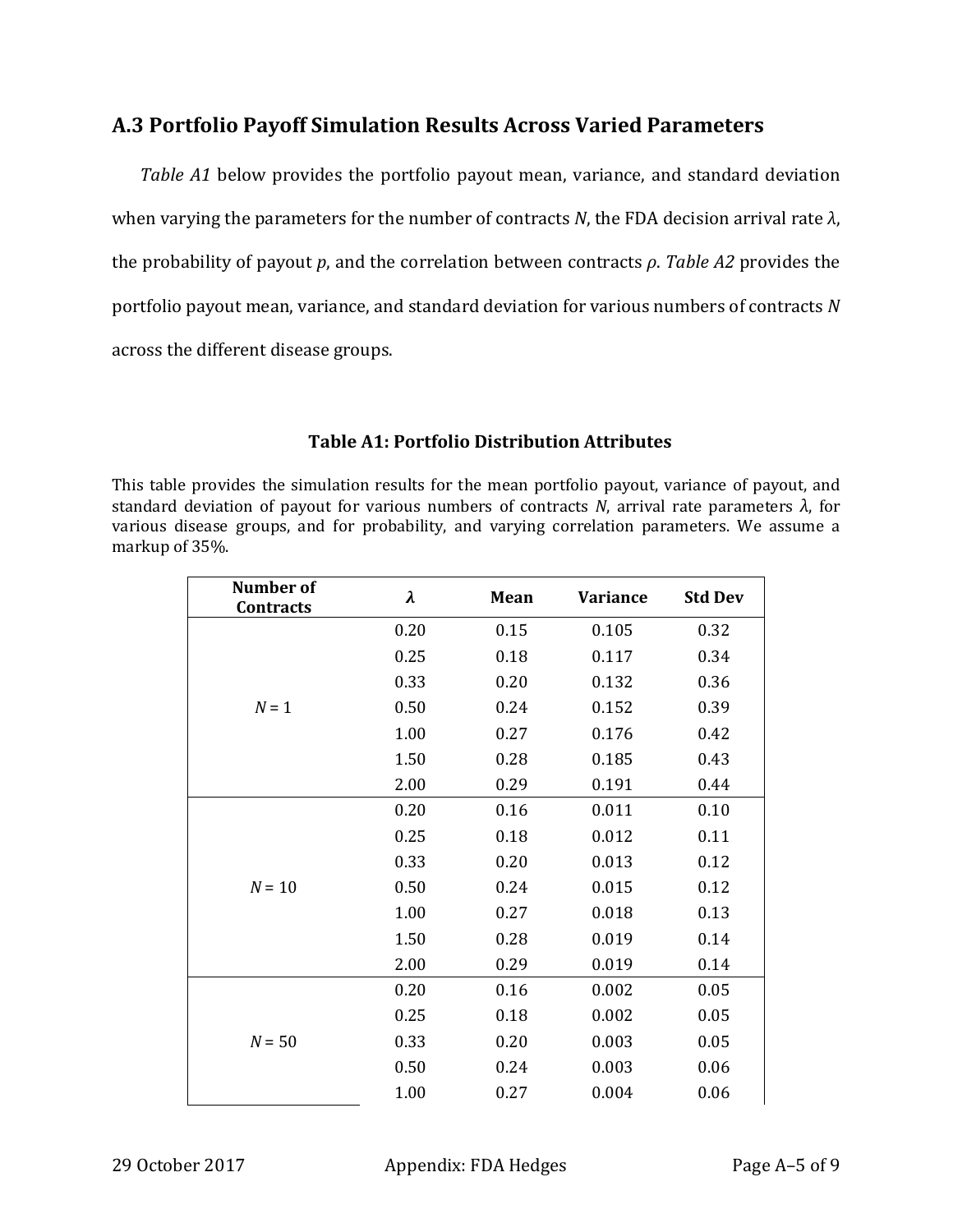|           | 1.50 | 0.28 | 0.004 | 0.06 |
|-----------|------|------|-------|------|
|           | 2.00 | 0.29 | 0.004 | 0.06 |
|           | 0.20 | 0.16 | 0.001 | 0.03 |
|           | 0.25 | 0.18 | 0.001 | 0.03 |
|           | 0.33 | 0.20 | 0.001 | 0.04 |
| $N = 100$ | 0.50 | 0.24 | 0.002 | 0.04 |
|           | 1.00 | 0.27 | 0.002 | 0.04 |
|           | 1.50 | 0.28 | 0.002 | 0.04 |
|           | 2.00 | 0.29 | 0.002 | 0.04 |

| <b>Number of</b> |             |      |                 |                |
|------------------|-------------|------|-----------------|----------------|
| <b>Contracts</b> | Probability | Mean | <b>Variance</b> | <b>Std Dev</b> |
|                  | $p = 0.2$   | 0.14 | 0.097           | 0.31           |
|                  | $p = 0.3$   | 0.20 | 0.133           | 0.36           |
|                  | $p = 0.4$   | 0.27 | 0.158           | 0.40           |
| $N = 1$          | $p = 0.5$   | 0.34 | 0.175           | 0.42           |
|                  | $p = 0.6$   | 0.41 | 0.182           | 0.43           |
|                  | $p = 0.7$   | 0.48 | 0.180           | 0.42           |
|                  | $p = 0.8$   | 0.54 | 0.169           | 0.41           |
|                  | $p = 0.2$   | 0.14 | 0.010           | 0.10           |
|                  | $p = 0.3$   | 0.21 | 0.013           | 0.12           |
|                  | $p = 0.4$   | 0.27 | 0.016           | 0.13           |
| $N = 10$         | $p = 0.5$   | 0.34 | 0.018           | 0.13           |
|                  | $p = 0.6$   | 0.41 | 0.018           | 0.14           |
|                  | $p = 0.7$   | 0.48 | 0.018           | 0.13           |
|                  | $p = 0.8$   | 0.55 | 0.017           | 0.13           |
|                  | $p = 0.2$   | 0.14 | 0.002           | 0.04           |
|                  | $p = 0.3$   | 0.20 | 0.003           | 0.05           |
|                  | $p = 0.4$   | 0.27 | 0.003           | 0.06           |
| $N = 50$         | $p = 0.5$   | 0.34 | 0.003           | 0.06           |
|                  | $p = 0.6$   | 0.41 | 0.004           | 0.06           |
|                  | $p = 0.7$   | 0.48 | 0.004           | 0.06           |
|                  | $p = 0.8$   | 0.55 | 0.003           | 0.06           |
|                  | $p = 0.2$   | 0.14 | 0.001           | 0.03           |
| $N = 100$        | $p = 0.3$   | 0.20 | 0.001           | 0.04           |
|                  | $p = 0.4$   | 0.27 | 0.002           | 0.04           |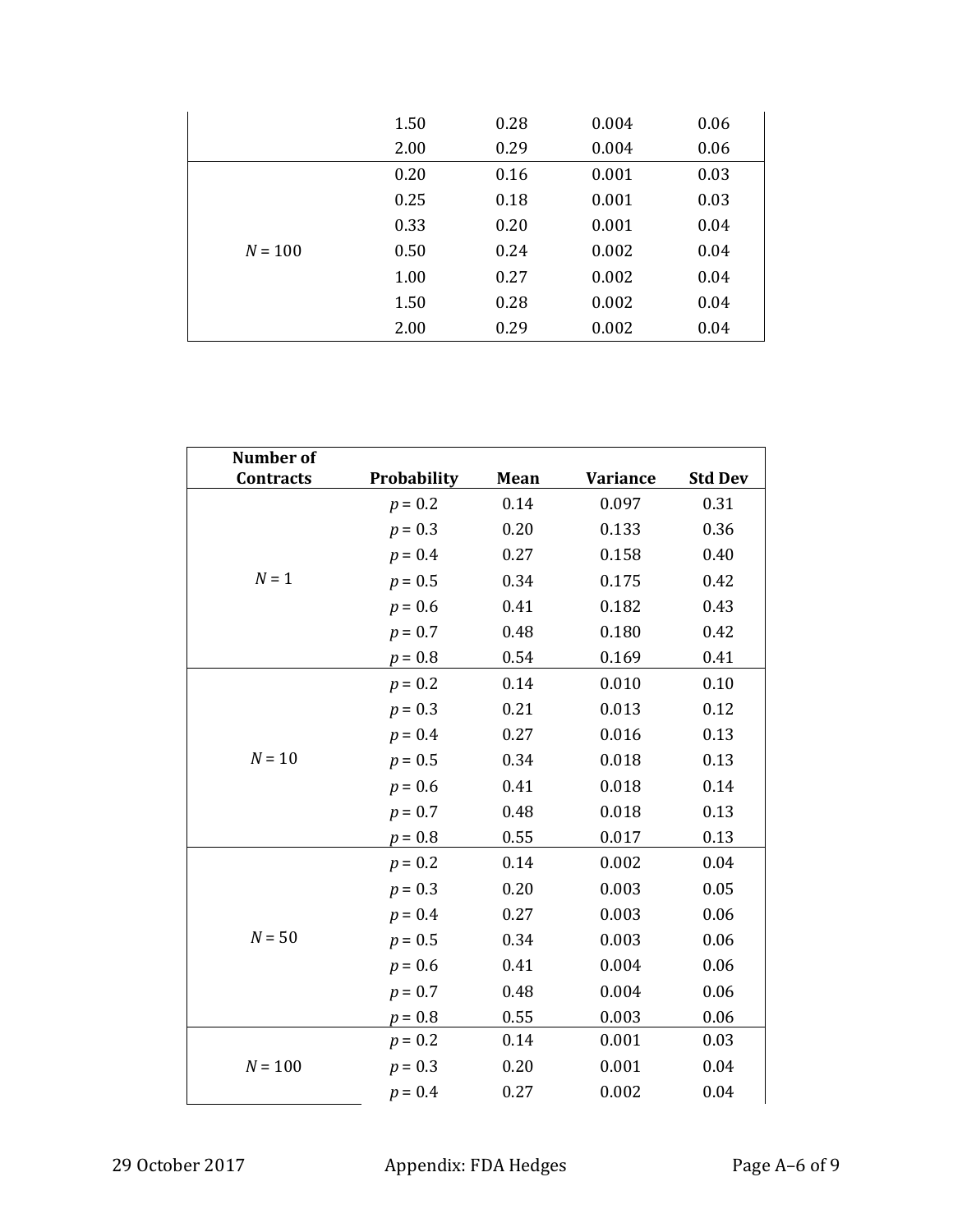| $p = 0.5$ | 0.34 | 0.002 | 0.04 |
|-----------|------|-------|------|
| $p = 0.6$ | 0.41 | 0.002 | 0.04 |
| $p = 0.7$ | 0.48 | 0.002 | 0.04 |
| $p = 0.8$ | 0.55 | 0.002 | 0.04 |

| <b>Number of</b><br><b>Contracts</b> | <b>Correlation</b> | Mean | <b>Variance</b> | <b>Std Dev</b> |
|--------------------------------------|--------------------|------|-----------------|----------------|
|                                      | 0.00               | 0.20 | 0.133           | 0.36           |
|                                      | 0.05               | 0.20 | 0.133           | 0.36           |
| $N = 1$                              | 0.10               | 0.21 | 0.133           | 0.37           |
|                                      | 0.15               | 0.21 | 0.133           | 0.37           |
|                                      | 0.20               | 0.20 | 0.132           | 0.36           |
|                                      | 0.00               | 0.20 | 0.013           | 0.12           |
|                                      | 0.05               | 0.20 | 0.019           | 0.14           |
| $N = 10$                             | 0.10               | 0.21 | 0.025           | 0.16           |
|                                      | 0.15               | 0.20 | 0.031           | 0.18           |
|                                      | 0.20               | 0.20 | 0.037           | 0.19           |
|                                      | 0.00               | 0.20 | 0.003           | 0.05           |
|                                      | 0.05               | 0.20 | 0.009           | 0.10           |
| $N = 50$                             | 0.10               | 0.20 | 0.016           | 0.13           |
|                                      | 0.15               | 0.21 | 0.022           | 0.15           |
|                                      | 0.20               | 0.20 | 0.029           | 0.17           |
|                                      | 0.00               | 0.20 | 0.001           | 0.04           |
|                                      | 0.05               | 0.20 | 0.008           | 0.09           |
| $N = 100$                            | 0.10               | 0.20 | 0.014           | 0.12           |
|                                      | 0.15               | 0.20 | 0.021           | 0.15           |
|                                      | 0.20               | 0.20 | 0.028           | 0.17           |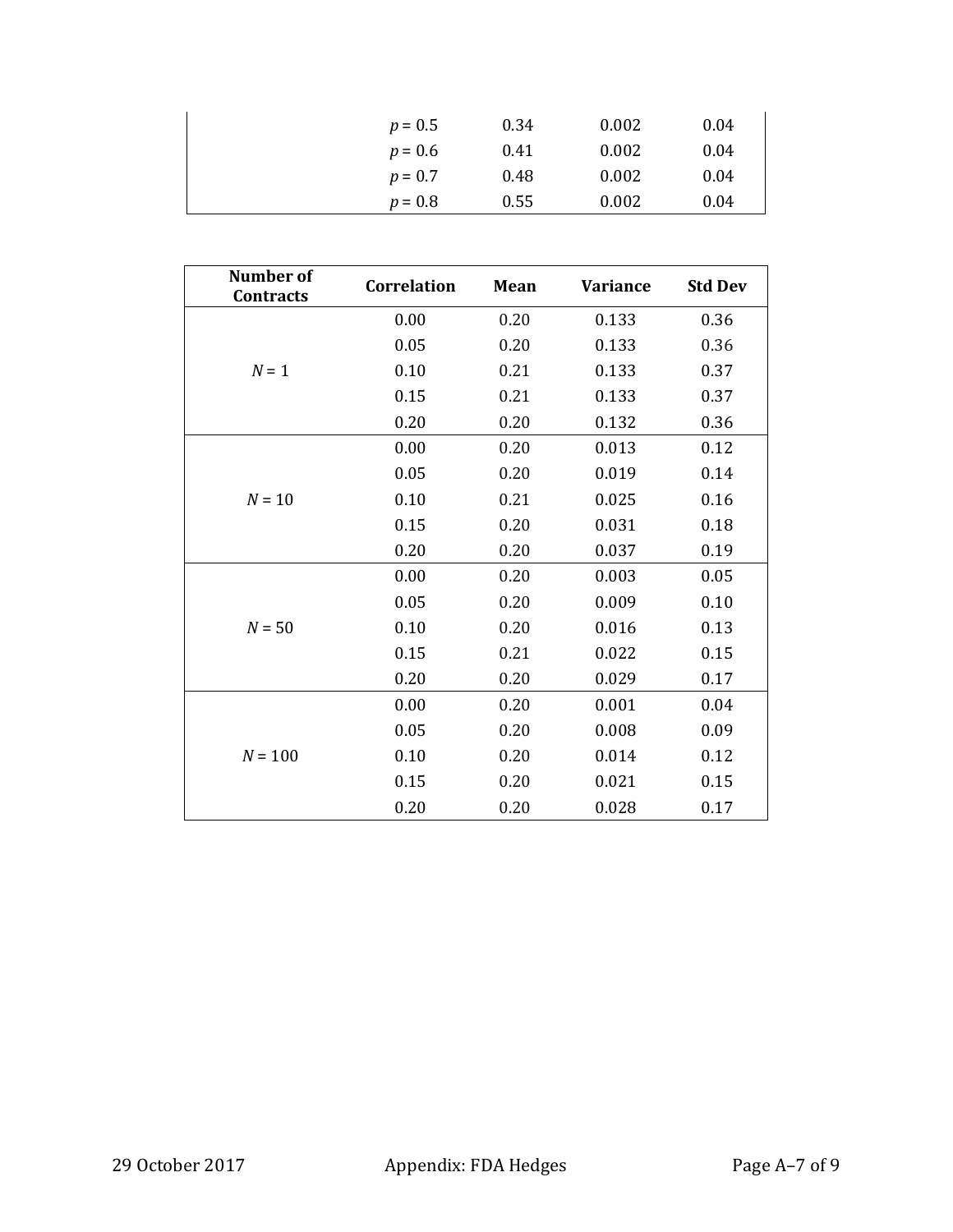# **Table A2: Portfolio Distribution Attributes Across Disease Groups**

This table provides the simulation results for the mean portfolio payout, variance of payout, and standard deviation of payout for various numbers of contracts *N*, across different disease groups.

| <b>Number</b> |                             |      |                 |                |
|---------------|-----------------------------|------|-----------------|----------------|
| of Contracts  | <b>Disease Group</b>        | Mean | <b>Variance</b> | <b>Std Dev</b> |
|               | Hematology                  | 0.51 | 0.176           | 0.42           |
|               | <b>Infectious Diseases</b>  | 0.50 | 0.178           | 0.42           |
|               | Ophthalmology               | 0.40 | 0.181           | 0.43           |
|               | <b>Other Disease Groups</b> | 0.48 | 0.180           | 0.42           |
|               | Metabolic                   | 0.64 | 0.177           | 0.42           |
|               | Gastroenterology            | 0.42 | 0.182           | 0.43           |
|               | Allergy                     | 0.48 | 0.179           | 0.42           |
| $N = 1$       | Endocrine                   | 0.44 | 0.182           | 0.43           |
|               | Respiratory                 | 0.49 | 0.179           | 0.42           |
|               | Urology                     | 0.48 | 0.179           | 0.42           |
|               | Autoimmune                  | 0.42 | 0.182           | 0.43           |
|               | Neurology                   | 0.39 | 0.181           | 0.43           |
|               | Cardiovascular              | 0.37 | 0.180           | 0.42           |
|               | Psychiatry                  | 0.38 | 0.180           | 0.43           |
|               | Oncology                    | 0.27 | 0.158           | 0.40           |
|               | Hematology                  | 0.51 | 0.018           | 0.13           |
|               | <b>Infectious Diseases</b>  | 0.50 | 0.018           | 0.13           |
|               | Ophthalmology               | 0.39 | 0.018           | 0.14           |
|               | <b>Other Disease Groups</b> | 0.48 | 0.018           | 0.13           |
|               | Metabolic                   | 0.64 | 0.018           | 0.13           |
|               | Gastroenterology            | 0.42 | 0.018           | 0.14           |
|               | Allergy                     | 0.48 | 0.018           | 0.13           |
| $N = 10$      | Endocrine                   | 0.44 | 0.018           | 0.14           |
|               | Respiratory                 | 0.48 | 0.018           | 0.13           |
|               | Urology                     | 0.48 | 0.018           | 0.13           |
|               | Autoimmune                  | 0.42 | 0.018           | 0.14           |
|               | Neurology                   | 0.39 | 0.018           | 0.13           |
|               | Cardiovascular              | 0.37 | 0.018           | 0.13           |
|               | Psychiatry                  | 0.38 | 0.018           | 0.13           |
|               | Oncology                    | 0.27 | 0.016           | 0.13           |
|               | Hematology                  | 0.51 | 0.003           | 0.05           |
| $N = 50$      | <b>Infectious Diseases</b>  | 0.50 | 0.003           | 0.05           |
|               |                             |      |                 |                |